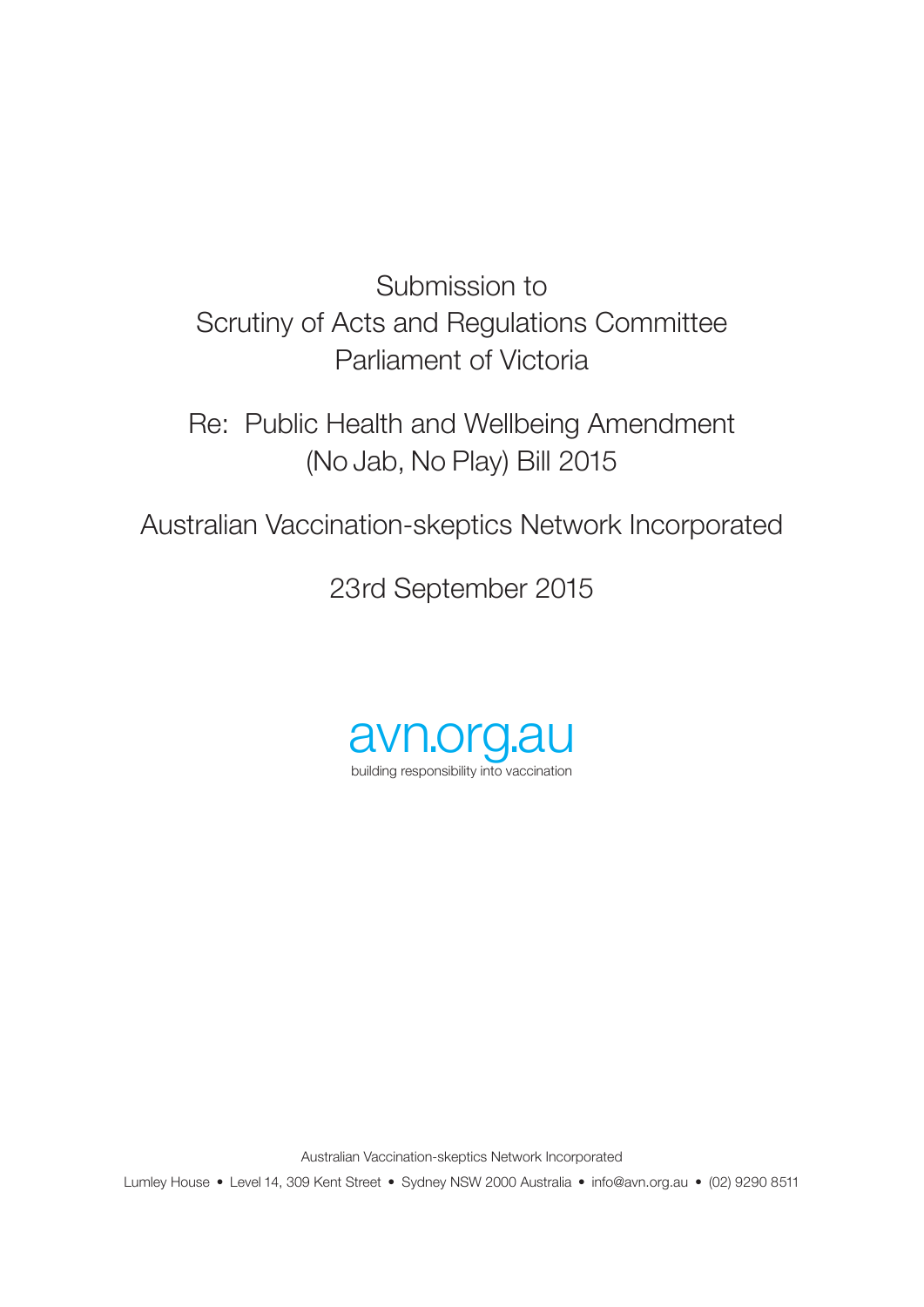23rd September 2015

Ms Lizzie Blandthorn (Chair) Scrutiny of Acts and Regulations Committee Parliament House, Spring Street EAST MELBOURNE VIC 3002

sarc@parliament.vic.gov.au

Re: Public Health and Wellbeing Amendment (No Jab, No Play) Bill 2015

Author Tasha David President Australian Vaccination-skeptics Network Incorporated 22 September 2015 On behalf of the committee and the members of Australian Vaccination-skeptics Network Incorporated



building responsibility into vaccination

| Mailing  | Australian Vaccination-skeptics Network Incorporated |
|----------|------------------------------------------------------|
| address: | Lumley House                                         |
|          | Level 14, 309 Kent Street                            |
|          | Sydney NSW 2000                                      |
|          |                                                      |

Email: info@avn.org.au

Phone: (02) 9290 8511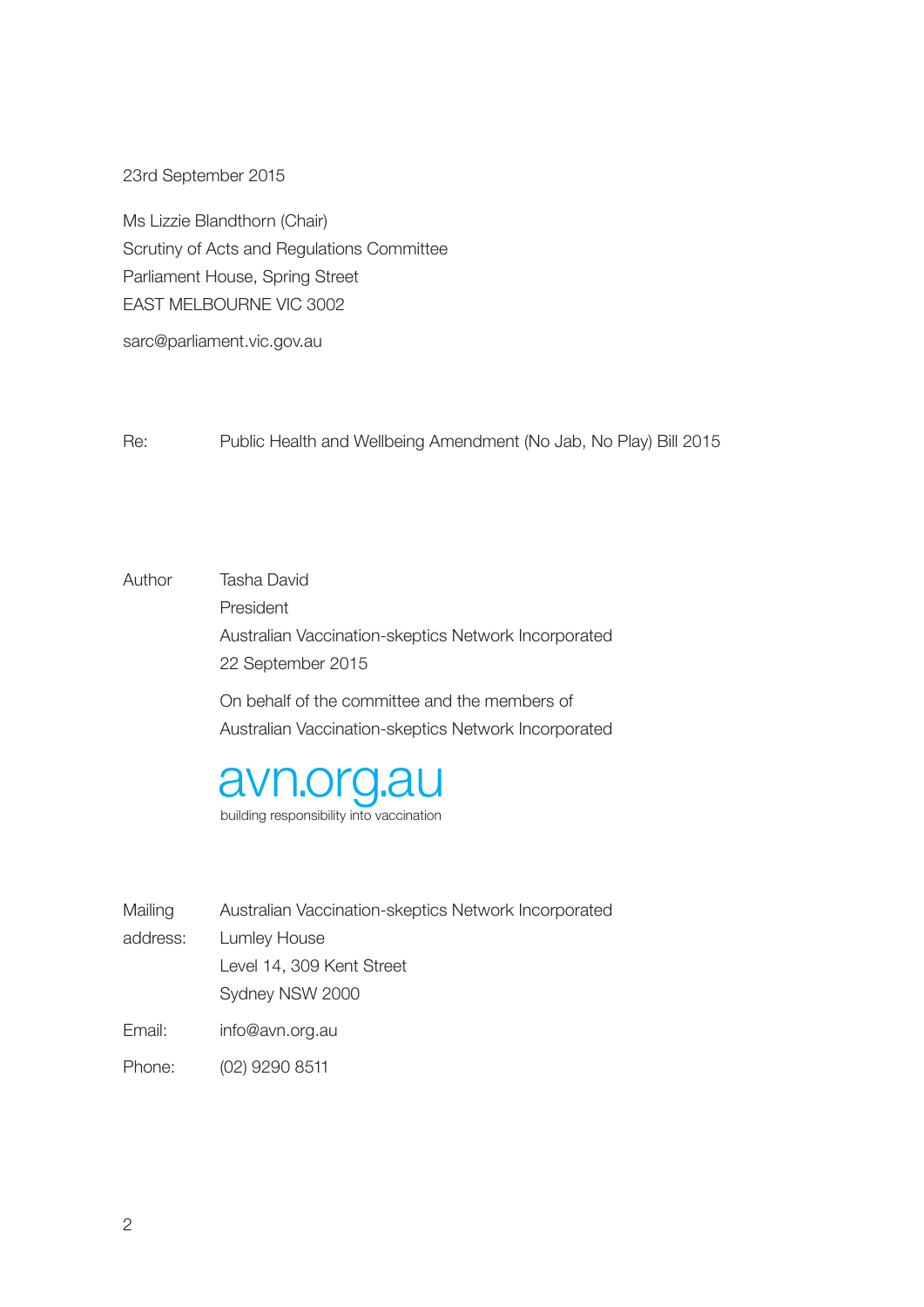## **Contents**

| 1.0 | Scope   |                                                                                                                                                                   | $\overline{7}$ |
|-----|---------|-------------------------------------------------------------------------------------------------------------------------------------------------------------------|----------------|
| 2.0 | Summary |                                                                                                                                                                   | 8              |
| 3.0 |         | Recommendations                                                                                                                                                   | $\overline{9}$ |
| 4.0 |         | About the Australian Vaccination-skeptics Network Incorporated (AVN)                                                                                              | 10             |
| 5.0 |         | Vaccination - the scientific controversy                                                                                                                          | 10             |
|     | 5.1     | Vaccines did not save us from high rates<br>of death from infectious disease                                                                                      | 11             |
|     | 5.2     | The alleged eradication of Smallpox and near-eradication<br>of Poliomyelitis was achieved through improvements in<br>living standards and diagnostic substitution | 12             |
|     |         | 5.2.1<br>Smallpox                                                                                                                                                 | 12             |
|     |         | 5.2.2 Poliomyelitis                                                                                                                                               | 13             |
|     | 5.3     | Vaccine-Autism Controversy - vaccines can and have caused Autism                                                                                                  | 16             |
|     | 5.4     | Vaccination is at best, a zero-sum game, and does not<br>reduce the net burden of infectious disease                                                              | 17             |
|     | 5.5     | Vaccines have not reduced the overall burden of disability and<br>chronic disease and have possibly contributed to its increase                                   | 18             |
|     | 5.6     | Vaccines provide a plausible explanation for Australia's<br>high rates of immune system mediated diseases                                                         | 20             |
|     | 5.7     | Conflicts of Interest are ubiquitous in Medical Science<br>and don't always involve money                                                                         | 21             |

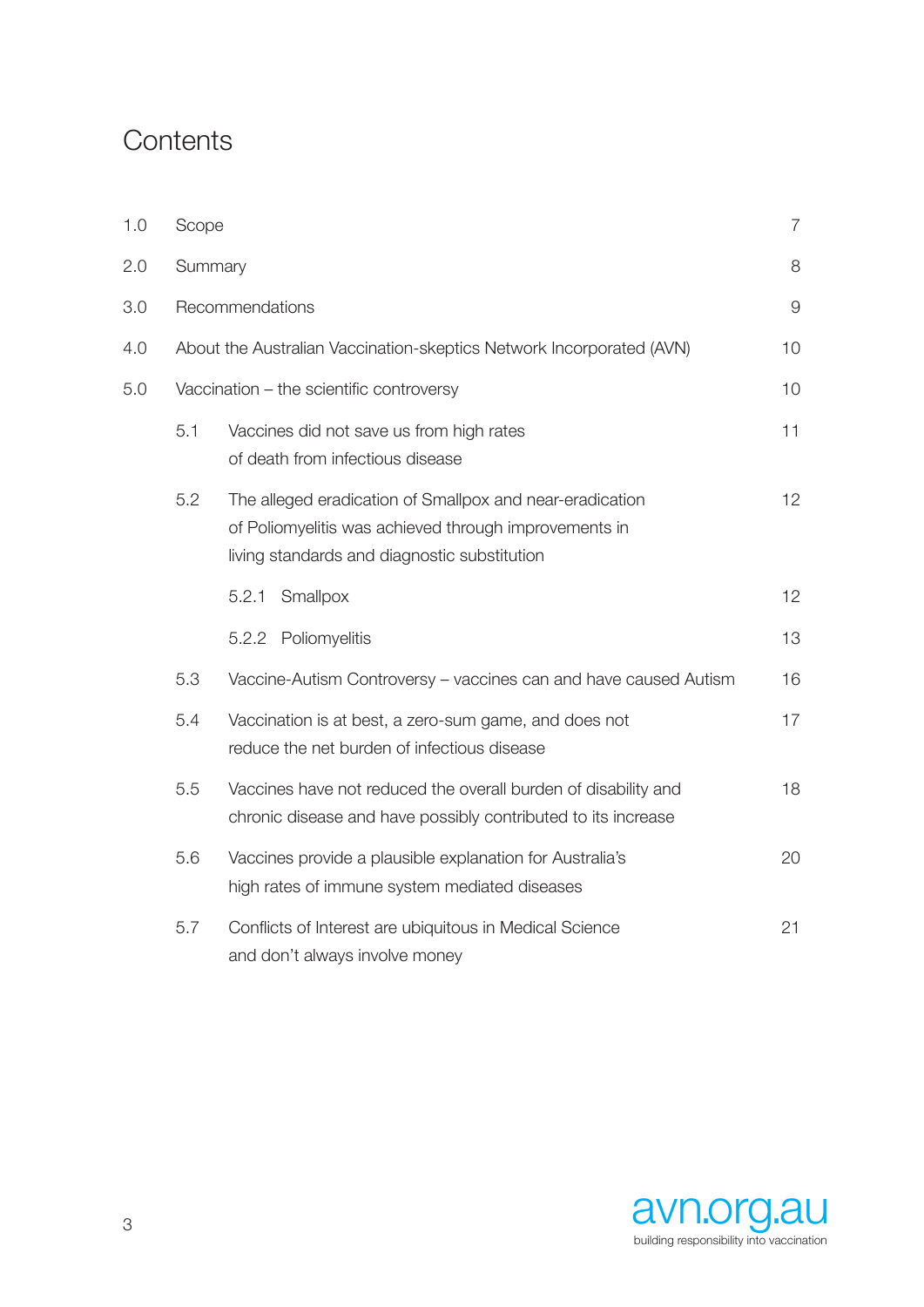| 6.0  | Whooping Cough (Pertussis) – conscientious objectors<br>are not to blame for outbreaks                                                         |                                                                                                                                 | 22 |
|------|------------------------------------------------------------------------------------------------------------------------------------------------|---------------------------------------------------------------------------------------------------------------------------------|----|
|      | 6.1                                                                                                                                            | Death rate for Whooping Cough is low and stable                                                                                 | 23 |
|      | 6.2                                                                                                                                            | Whooping Cough is not a vaccine-preventable disease                                                                             | 25 |
|      | 6.3                                                                                                                                            | The significant increase in Whooping Cough notifications<br>has been misrepresented to mislead the public                       | 26 |
|      | 6.4                                                                                                                                            | Recently reported Whooping Cough outbreaks in<br>fully vaccinated children                                                      | 28 |
| 7.0  |                                                                                                                                                | We oppose the Bill unequivocally                                                                                                | 29 |
| 8.0  |                                                                                                                                                | Historical legislative precedent for immunisation exemptions in Australia in the<br>context of low immunisation rates           | 29 |
| 9.0  |                                                                                                                                                | Recent bipartisan policy support for religious exemptions                                                                       | 31 |
| 10.0 |                                                                                                                                                | The Bill's immunisation requirement exceeds the power of the parliament<br>to make such a law                                   | 33 |
| 11.0 |                                                                                                                                                | The Bill conflicts with the Disability Discrimination Act 1992 (Cth) and<br>A New Tax System (Family Assistance) Act 1999 (Cth) | 34 |
|      | 11.1                                                                                                                                           | Disability Discrimination Act (DDA)                                                                                             | 34 |
|      | 11.2                                                                                                                                           | A New Tax System (Family Assistance) Act (FAA)                                                                                  | 35 |
| 12.0 | The Bill's immunisation requirement conflicts with the Medical Board of<br>Australia Code of Conduct (the code) pertaining to informed consent |                                                                                                                                 | 36 |
| 13.0 | The Bill's immunisation requirement limits human rights protected by the<br>Charter of Human Rights and Responsibilities Act 2006 (CHRR)       |                                                                                                                                 | 37 |
|      | 13.1                                                                                                                                           | Protection from discrimination                                                                                                  | 37 |
|      | 13.2                                                                                                                                           | Protection from coerced medical consent                                                                                         | 38 |
|      | 13.3                                                                                                                                           | Protection of freedom of thought, conscience, religion or belief                                                                | 39 |
|      | 13.4                                                                                                                                           | Protection of families and children                                                                                             | 39 |

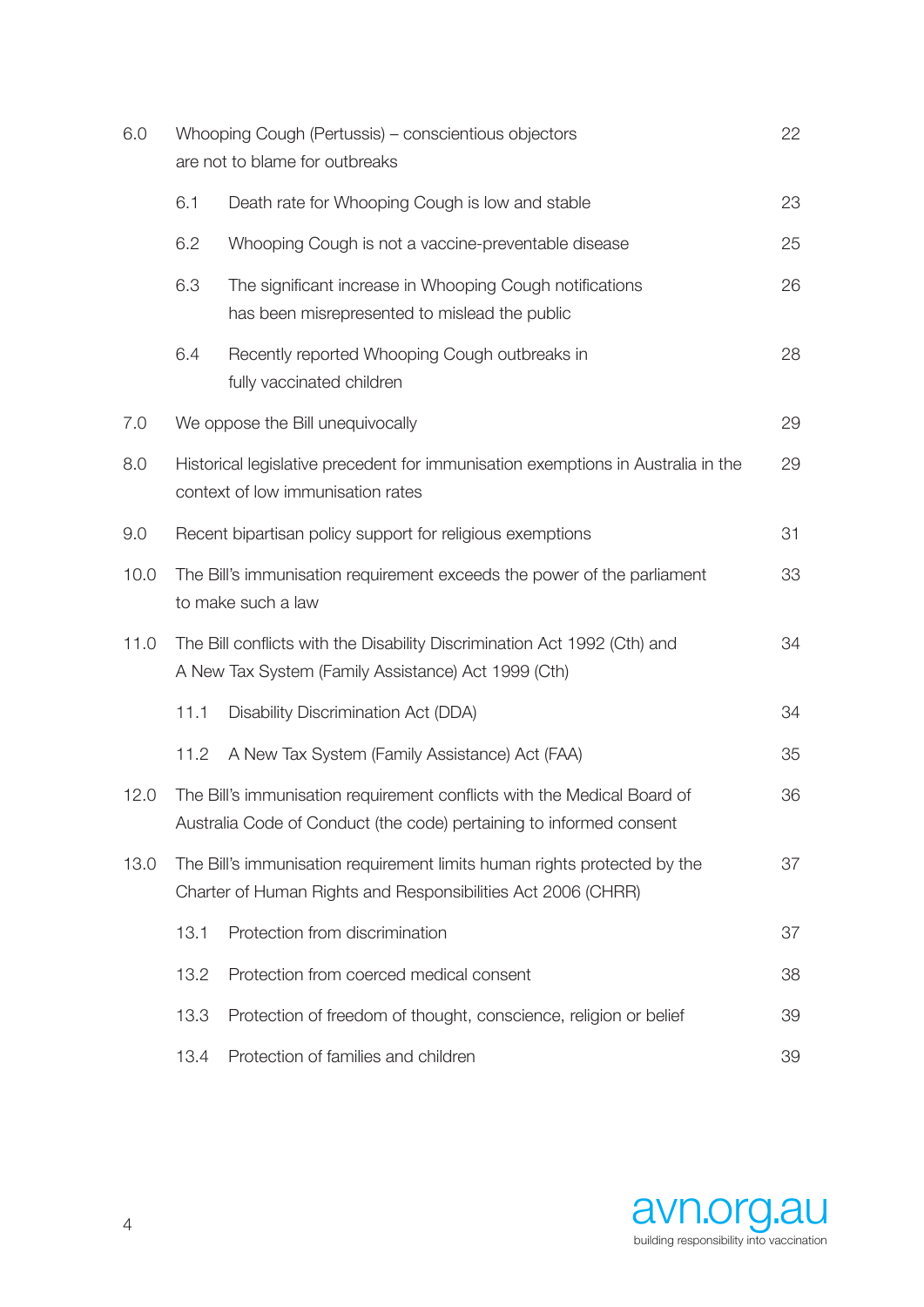|      |      | 14.0 The Bill's limitation of human rights is not justified                                                                                                                         | 40 |
|------|------|-------------------------------------------------------------------------------------------------------------------------------------------------------------------------------------|----|
|      | 14.1 | The immunisation requirement will not achieve the stated purpose<br>of the Bill                                                                                                     | 40 |
|      |      | 14.1.1 An immunisation requirement enacted in New South Wales<br>did not result in an increase in immunisation rates                                                                | 42 |
|      |      | 14.1.2 Coercive vaccination policies are polarising and may have<br>unintended consequences                                                                                         | 42 |
|      |      | 14.1.3 The effect of the immunisation requirement in increasing<br>immunisation rates in relation to those children with a<br>registered conscientious objection will be negligible | 43 |
|      | 14.2 | The Bill's purpose to increase immunisation rates can be achieved<br>by less restrictive means                                                                                      | 44 |
|      | 14.3 | The Bill's immunisation requirement without exemptions amounts<br>to an effective mandate or 'practical compulsion'                                                                 | 45 |
|      | 14.4 | Australia and Victoria have high and stable rates of immunisation<br>and low rates of conscientious objection                                                                       | 46 |
|      | 14.5 | Healthy unvaccinated children do not pose a greater risk than<br>other children merely by virtue of their vaccination status                                                        | 47 |
|      | 14.6 | Vaccine-induced herd immunity is disputed                                                                                                                                           | 49 |
|      | 14.7 | Existing outbreak measures are sufficient and do not need to be<br>extended to the exclusion of healthy unvaccinated children                                                       | 52 |
| 15.0 |      | The absence of a vaccine injury compensation scheme will result in class action<br>lawsuits against the state for injuries or death attributable to coerced vaccination             | 53 |
| 16.0 |      | The immunisation requirement violates principles of equity and the right to<br>work under international human rights instrument                                                     | 54 |

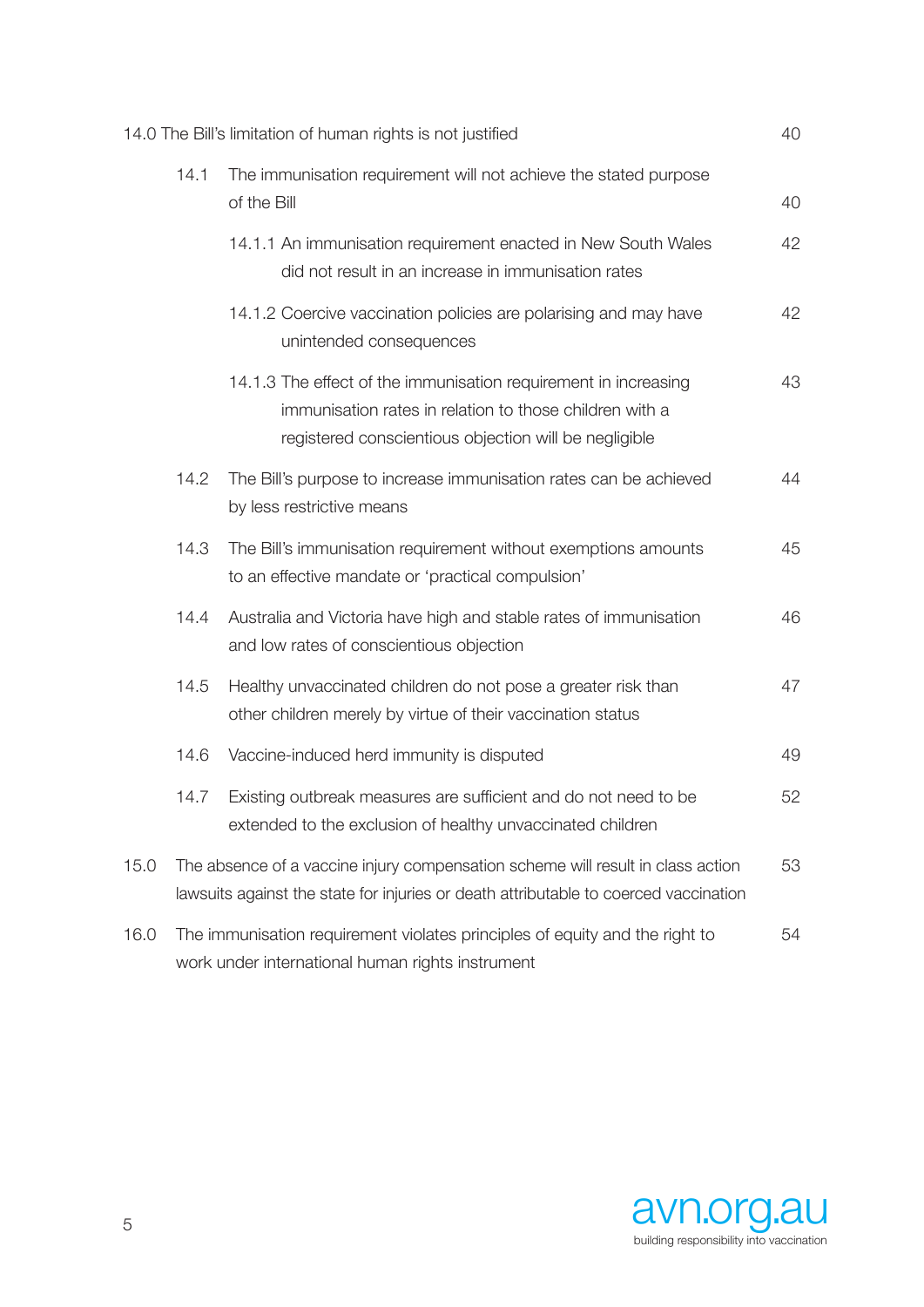| 17.0       | The immunisation requirement violates both the Convention on the Rights         | 55 |
|------------|---------------------------------------------------------------------------------|----|
|            | of the Child and International Covenant on Economic, Social and Cultural        |    |
|            | Rights to which Australia is a party                                            |    |
| 18.0       | Immunisation exemptions – statutory declaration by parents should be sufficient | 56 |
| Appendix A |                                                                                 | 57 |
|            | Deaths from selected infectious disease in Australia 1870-1970                  |    |
| Appendix B |                                                                                 | 59 |
|            | Cases of vaccine-associated disease in recipients of live attenuated virus      |    |
|            | vaccines and transmission of vaccine-strain viruses to close contacts           |    |

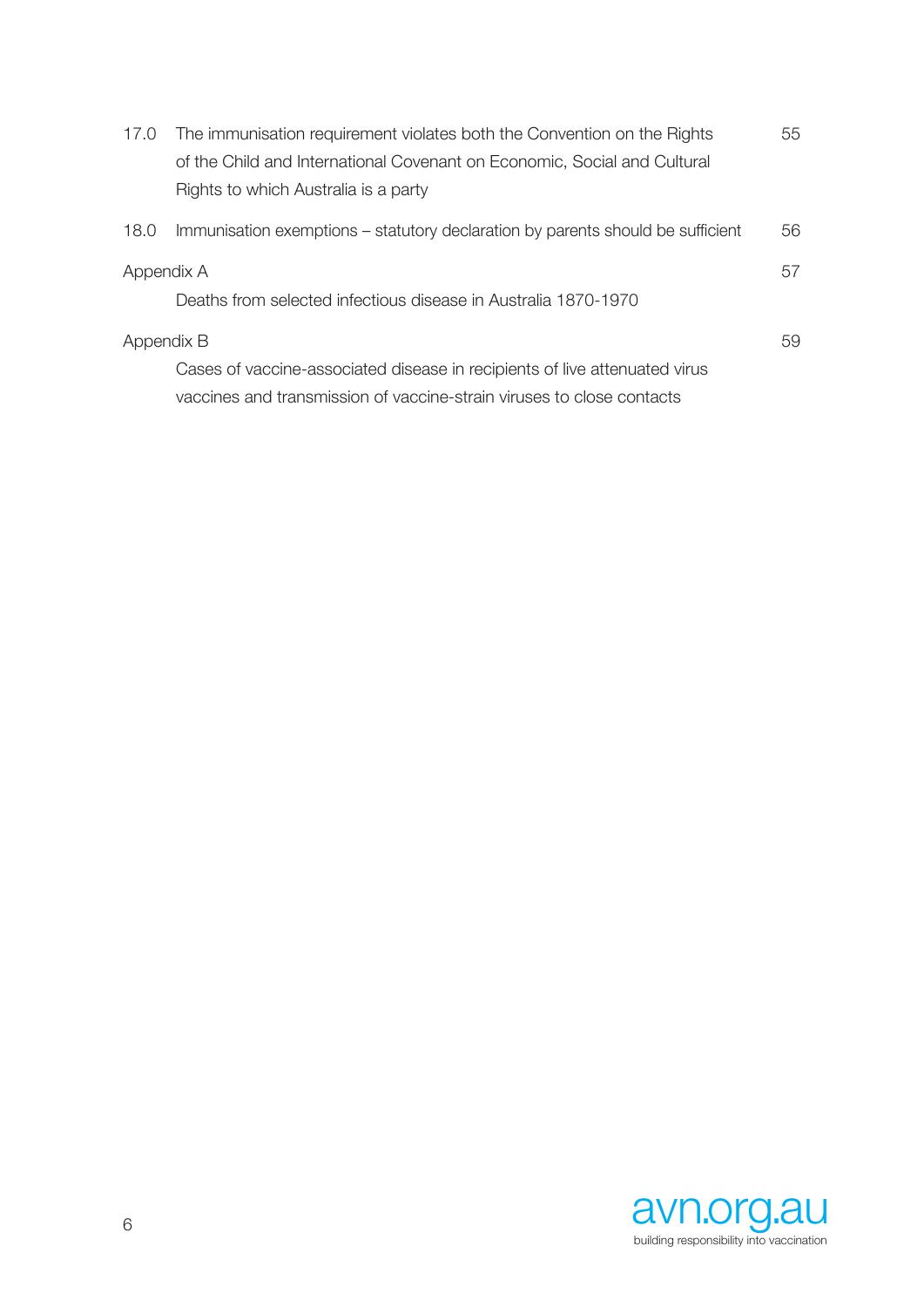The Australian Vaccination-skeptics Network Incorporated (AVN) notes the Victorian government's agenda to introduce an effective vaccination mandate for access to child care services in Victoria.

AVN takes this opportunity to express its extreme disappointment about the lack of consultation with stakeholders in relation to the Bill, and to submit its arguments against such a mandate.

AVN has concerns about the negative effects an immunisation requirement without exemptions will have on social cohesion, believing it will cultivate and legitimise intolerance, bigotry and lack of respect for individual choice.

While acknowledging there is bipartisan support for vaccination, AVN also believes there is sufficient evidence that retaining freedom of choice represents the best public policy. Pro-vaccination and pro-choice positions are not mutually exclusive goals; both positions can and should be accommodated.

# 1.0 Scope

Our submission pertains to the Public Health and Wellbeing Amendment (No Jab, No Play) Bill 2015 and the Statement of Compatibility accompanying the Bill introduced to the Victorian Legislative Assembly on 15 September 2015. For the purpose of this submission, the terms immunisation and vaccination have been used interchangeably, even though in strict scientific terms, vaccination does not necessarily result in immunisation, the state of being immune to a disease.

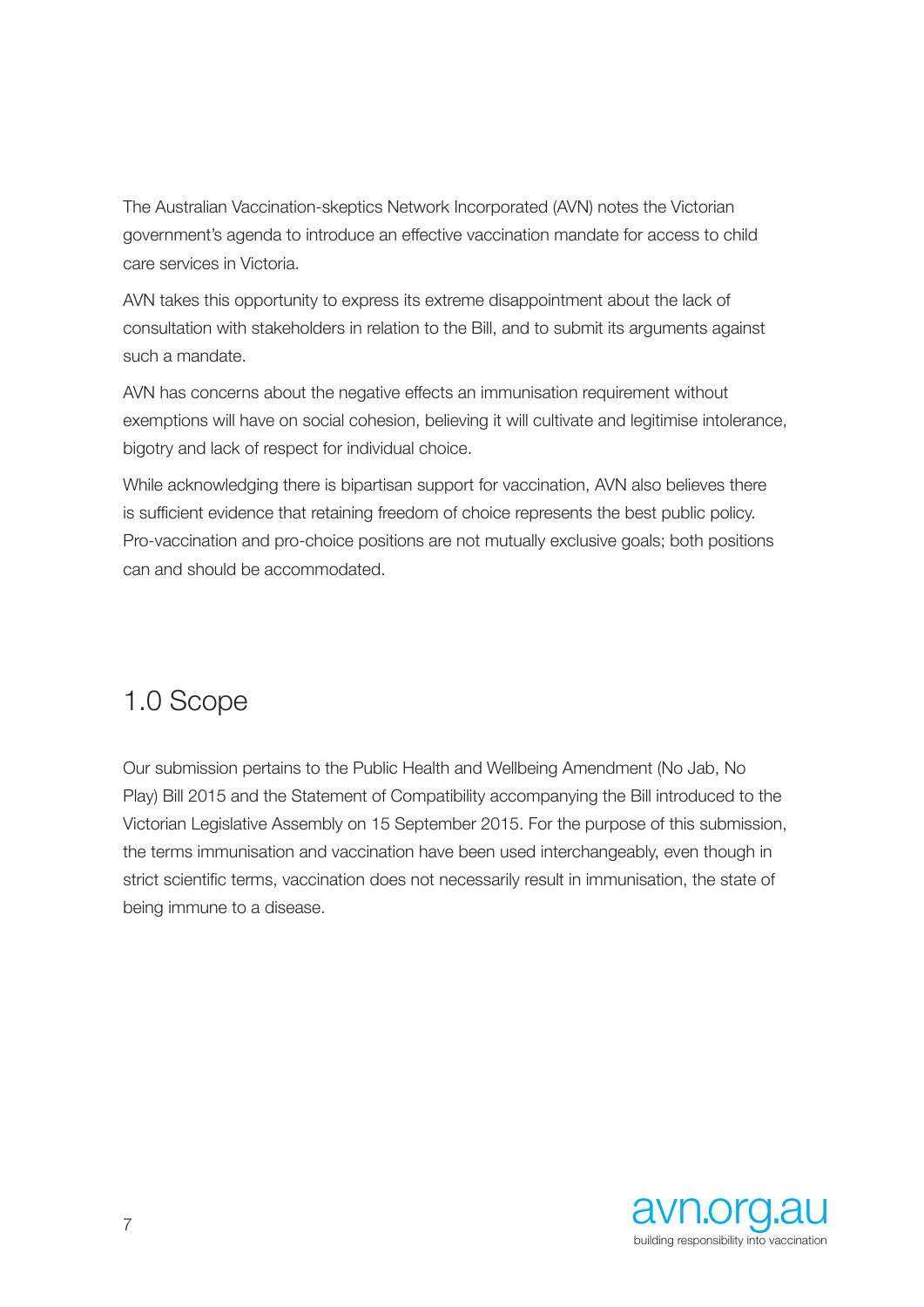## 2.0 Summary

We are opposed to the Bill. An immunisation requirement for entry to child care services is unnecessary and unjustified to protect the public health and will not act to increase immunisation rates. Our key arguments against the Bill are described in sections 7-18 of this submission and summarised below.

- (1) There is historical legislative precedent for immunisation exemptions in Australia.
- (2) The Bill's immunisation requirement exceeds the power of the parliament to make such a law.
- (3) The Bill conflicts with two Commonwealth laws, namely the Disability Discrimination Act 1992 (Cth) and A New Tax System (Family Assistance) Act 1999 (Cth).
- (4) The Bill conflicts with the Medical Board of Australia Code of Conduct.
- (5) The Bill's immunisation requirement limits several protected human rights which cannot be justified as required by section 7 of the Charter of Human Rights and Responsibilities Act 2006.
- (6) The Bill's immunisation requirement will not achieve its purpose of increasing immunisation rates.
- (7) Immunisation rates can be increased by less restrictive means.
- (8) The absence of a vaccine injury compensation scheme will result in class action lawsuits against the State of Victoria for injuries or deaths attributable to coerced vaccination.
- (9) The immunisation requirement violates principles of equity and the right to work under the Universal Declaration of Human Rights.
- (10) The immunisation requirement violates both the Convention on the Rights of the Child and International Covenant on Economic, Social and Cultural Rights to which Australia is a party.
- (11) Immunisation exemptions statutory declaration by parents should be sufficient.

Sections 5 and 6 of the submission discuss vaccination as a scientific controversy.

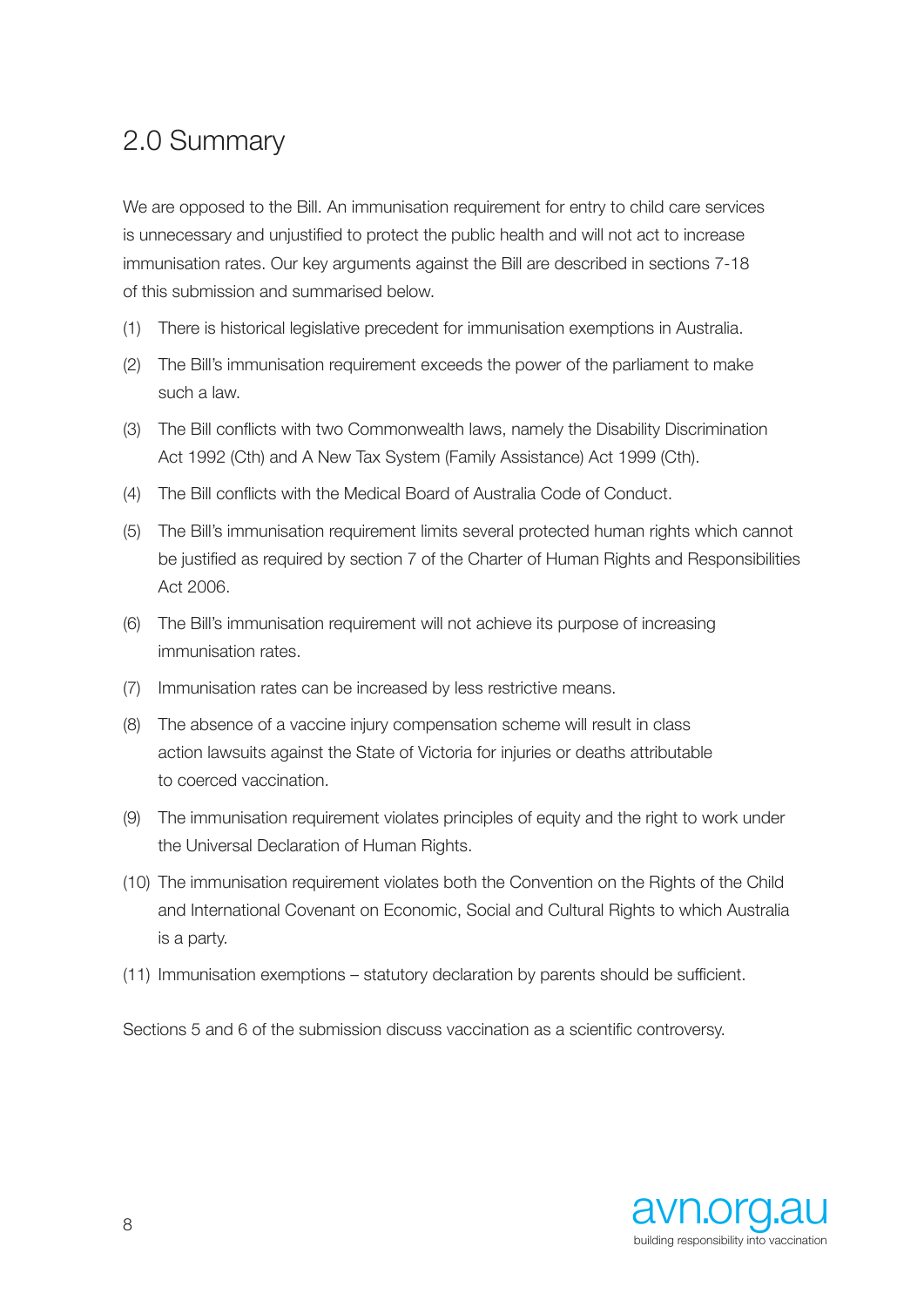## 3.0 Recommendations

- 1) The Bill should be amended to provide for an exemption for conscientious objection to the immunisation requirement on philosophical or religious grounds, in accordance with the obligations imposed by Charter of Human Rights and Responsibilities Act 2006, other human rights instruments to which Australia is a party, and to eliminate conflict between this Bill and the Commonwealth Disability Discrimination Act 1992 (DDA) and A New Tax System (Family Assistance) Act.
- 2) We propose that a statutory declaration made by a child's parents or legal guardians to the effect they have a conscientious objection to immunisation on philosophical or religious grounds should be sufficient to satisfy the immunisation requirement due to the difficulties in obtaining a signed objection form from a doctor.

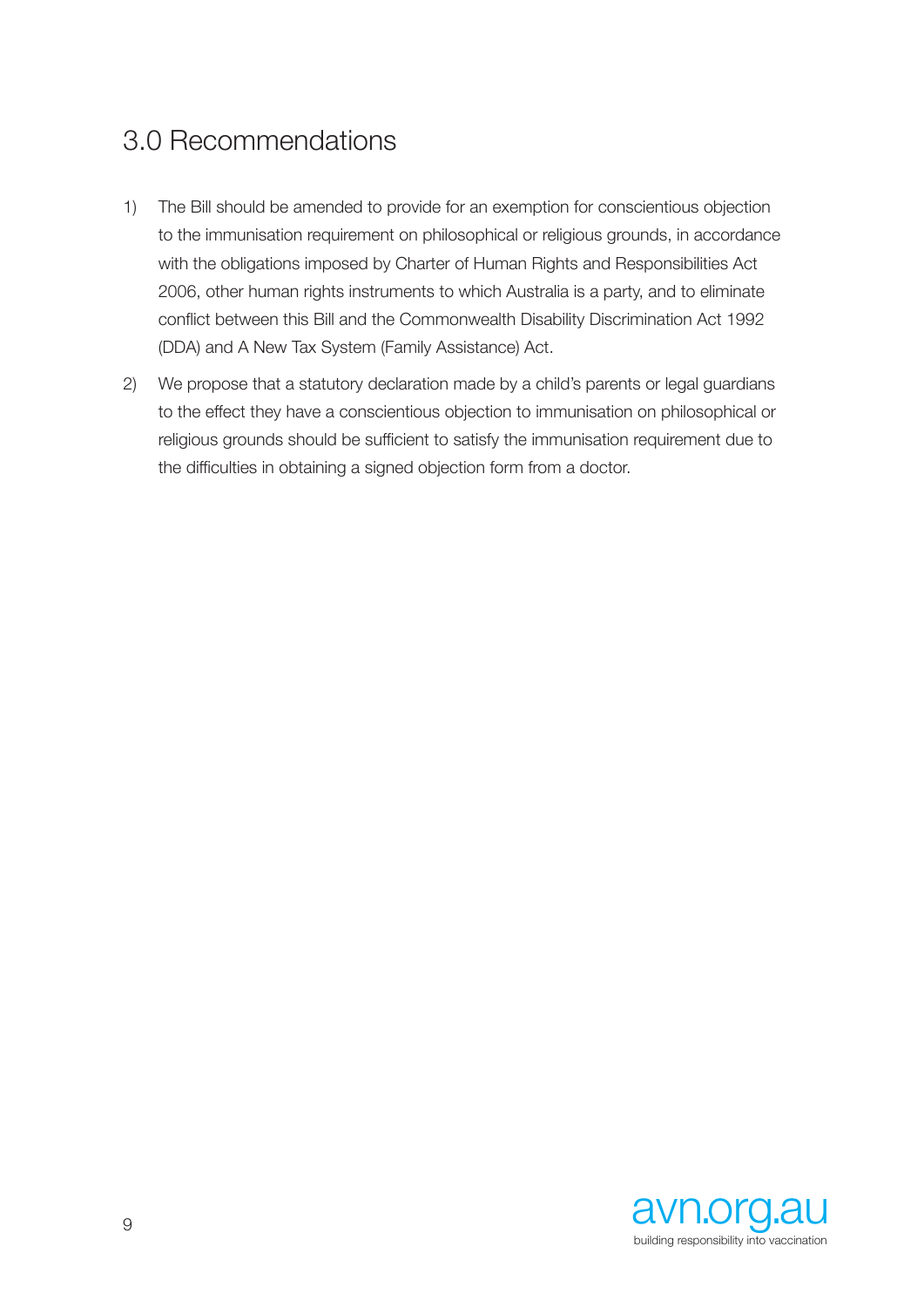# 4.0 About the Australian Vaccination-skeptics Network Incorporated (AVN)

AVN is a not-for-profit, incorporated association, founded in 1994 in New South Wales by a group of parents and health professionals who were concerned about the quality of scientific evidence purporting to support the effectiveness and safety of vaccination as a means to achieving good health and/or preventing disease.

AVN believes good health is vital for a functioning society. A healthy society translates directly into a happier, more peaceful social group. Australia is made up of many diverse groups – groups who follow different religions, speak different languages and those who raise their family in more liberal environments – and we as Australians are accepting of these behaviours. This tolerance is based on respect for the individual. In Australia people call it giving people a fair go.

However, AVN believes it is not giving people a fair go if they are ordered by higher powers to change their beliefs in the way they raise their family. It is not giving people a fair go if they are being coerced into following, what amounts to, a mandatory vaccination program under the threat of financial penalty.

AVN is campaigning for social health programs to be more transparent. We want government, pharmaceutical companies and the medical industry to show honesty in informing people about all aspects of vaccination, good and bad, and to support all individuals in their choice.

## 5.0 Vaccination – the scientific controversy

Former Senator, Australian Greens leader, and GP, Bob Brown stated in the Senate in 1997, *"there is very much contradictory evidence and debate, even in scientific and medical circles, about vaccination."* 

*(1997, Hansard, p. 8725)*

*http://www.aph.gov.au/binaries/hansard/senate/dailys/ds111197.pdf*

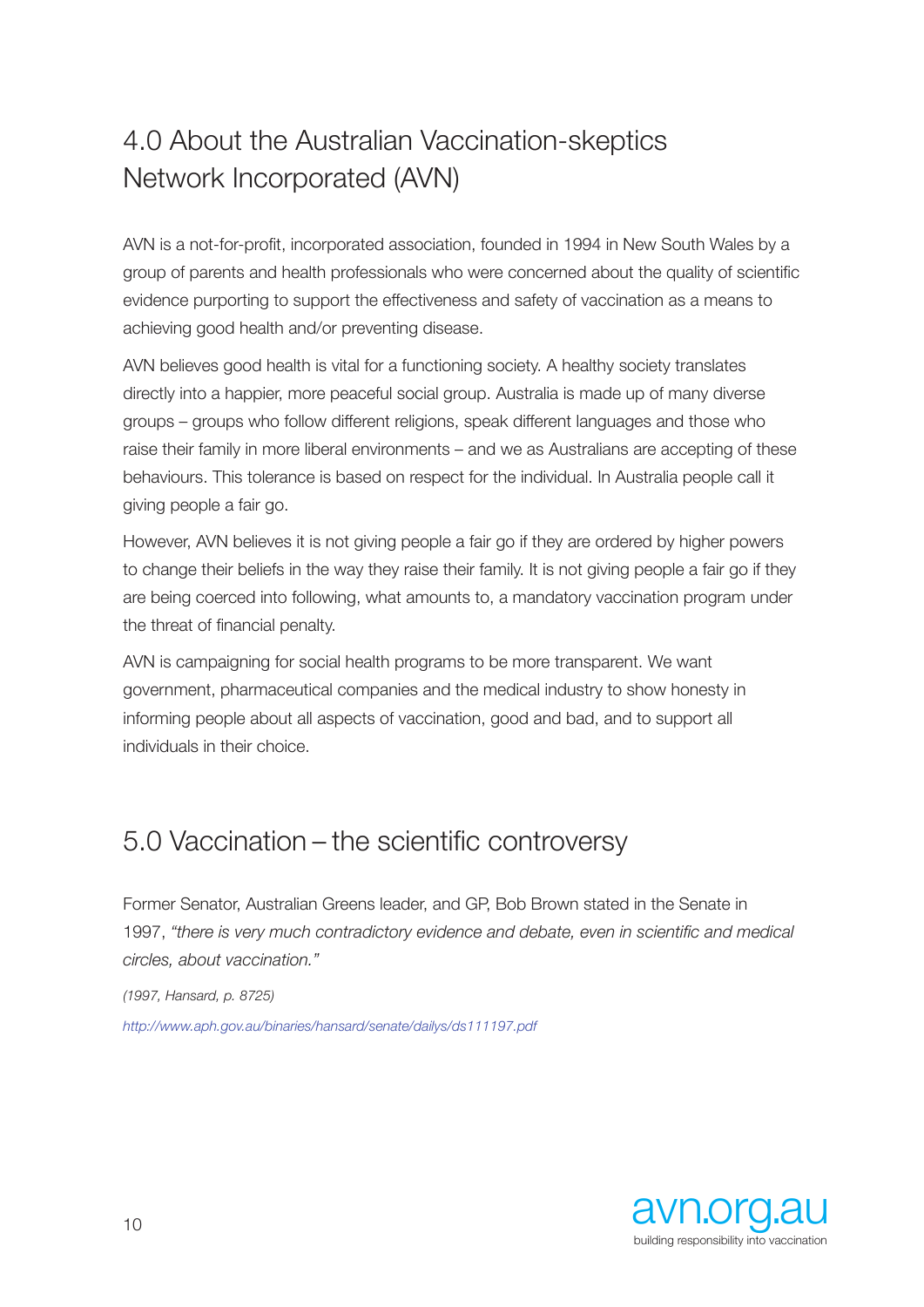## 5.1 Vaccines did not save us from high rates of death from infectious disease

The claim that mass vaccination was responsible for the decline in deaths from infectious disease in the 20th century, is disputed and runs contrary to the best available evidence.

*"Vaccines are popularly thought to have saved more lives than any other intervention*  in human history other than clean water. They are frequently credited with conveying *us from the days when children died in large numbers from infectious disease to the present day where such deaths are rare. Indeed it is this image that forms the fundamental marketing slogan for vaccination.*

*An examination of the publicly available data, however, suggests these claims are lacking in evidence. The attached graphs (Appendices 1-4) provide pictorial representations of the limited role vaccines played in the reduction of deaths from infectious disease in Australia. It should be immediately obvious that if a role was played in the transition, it was small in comparison to other factors.*

*The vast majority of the decline in infectious disease, for which vaccination is typically given credit by its promoters, occurred before the vaccines were even available. The real heroes of our past were those who brought about improvements in nutrition, sanitation, housing, education and the many other areas which have long been considered the primary determinants of health. It was through these efforts that our communities were forged into the robust and safe living environments they are today.*

*The scenario represented in the graphs was identical to that found throughout the developed countries of the world."*

*(Beattie, 2013, Submission to the Health and Community Services Committee Queensland Parliament, p.2) https://www.parliament.qld.gov.au/documents/committees/HCSC/2013/PHunvaccinatedchildren/submissions/061.pdf*

\* For convenience we have provided Appendices 1 – 4 as Appendix A to our submission.

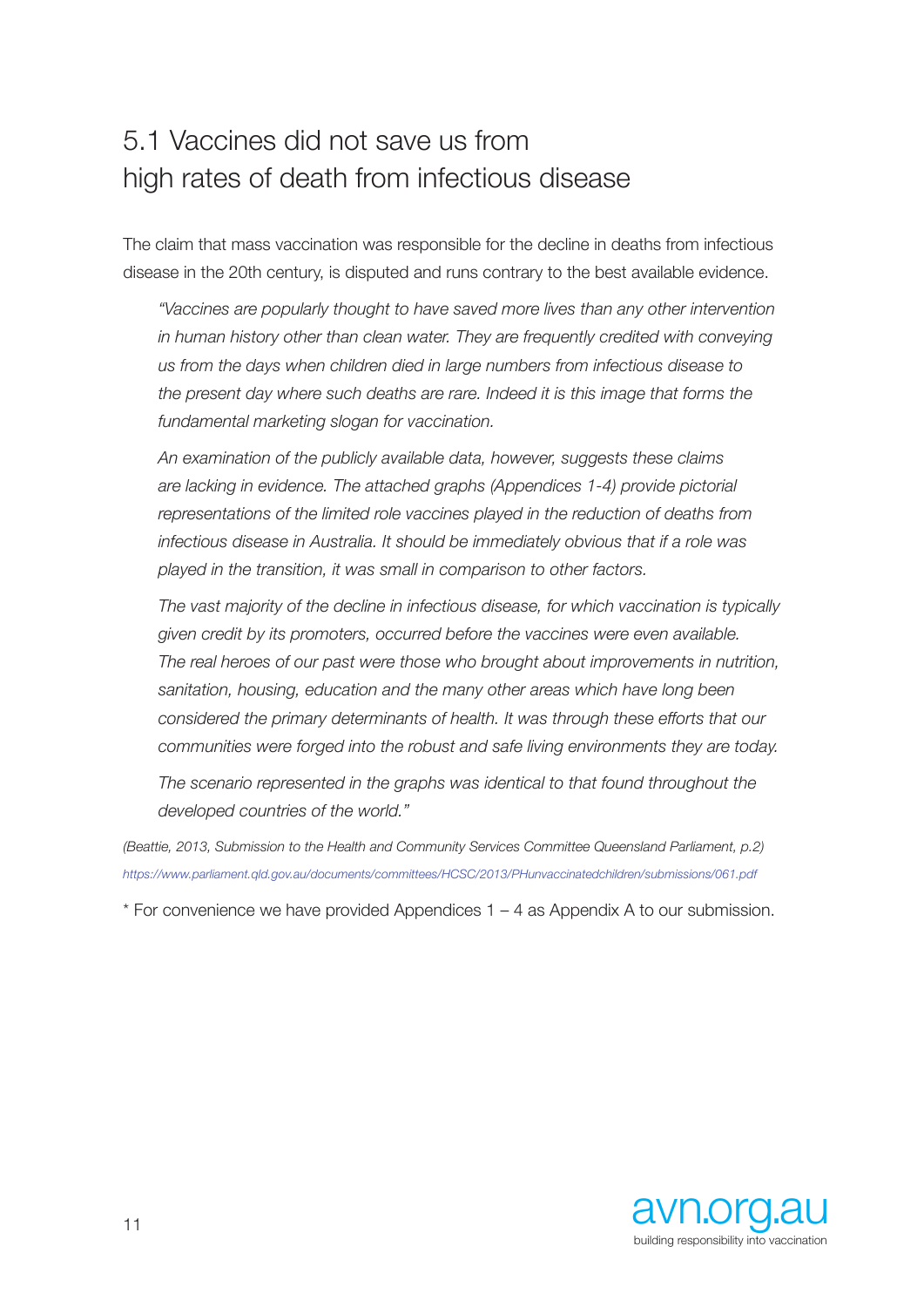# 5.2 The alleged eradication of Smallpox and near-eradication of Poliomyelitis was achieved through improvements in living standards and diagnostic substitution

There is much evidence to suggest that the alleged eradication/near eradication of Smallpox and Poliomyelitis was achieved, not by vaccines, but rather, by changes to living standards, food standards such as pasteurisation, sanitation, and, just as importantly, diagnostic substitution via a shift from clinical to laboratory-based diagnosis.

## 5.2.1 Smallpox

*"Smallpox vaccine was in use in England during the 19th and 20th centuries. During this*  time the illness declined in parallel with all other infectious illnesses, as can be seen from the *attached graphs (Appendices 5-6). This was the period when industrialised communities were being built, as described above, and infectious illness deaths were declining across the board. The extent to which vaccination may have assisted this decline, if indeed it did, is impossible to ascertain."* 

### *(Beattie, 2013 ibid. p. 2-3)*

It's not unreasonable to believe that Smallpox still afflicts human beings today. Smallpox, as a clinical entity, is still very much with us, but bearing alternative diagnostic labels such as Monkeypox and Chickenpox.

Prior to the declaration by the World Health Assembly that Smallpox had been eradicated, Monkeypox, a clinically identical disease to Smallpox, was first identified in humans.

*"The differential diagnoses include usually smallpox, chickenpox, measles, bacterial skin infections, scabies, medicamentous allergies and syphilis. Monkeypox can only be*  diagnosed definitively in the laboratory where the infection can be diagnosed by a number of *different tests"* 

*(World Health Organization, 2011, Monkeypox) http://www.who.int/mediacentre/factsheets/fs161/en/*

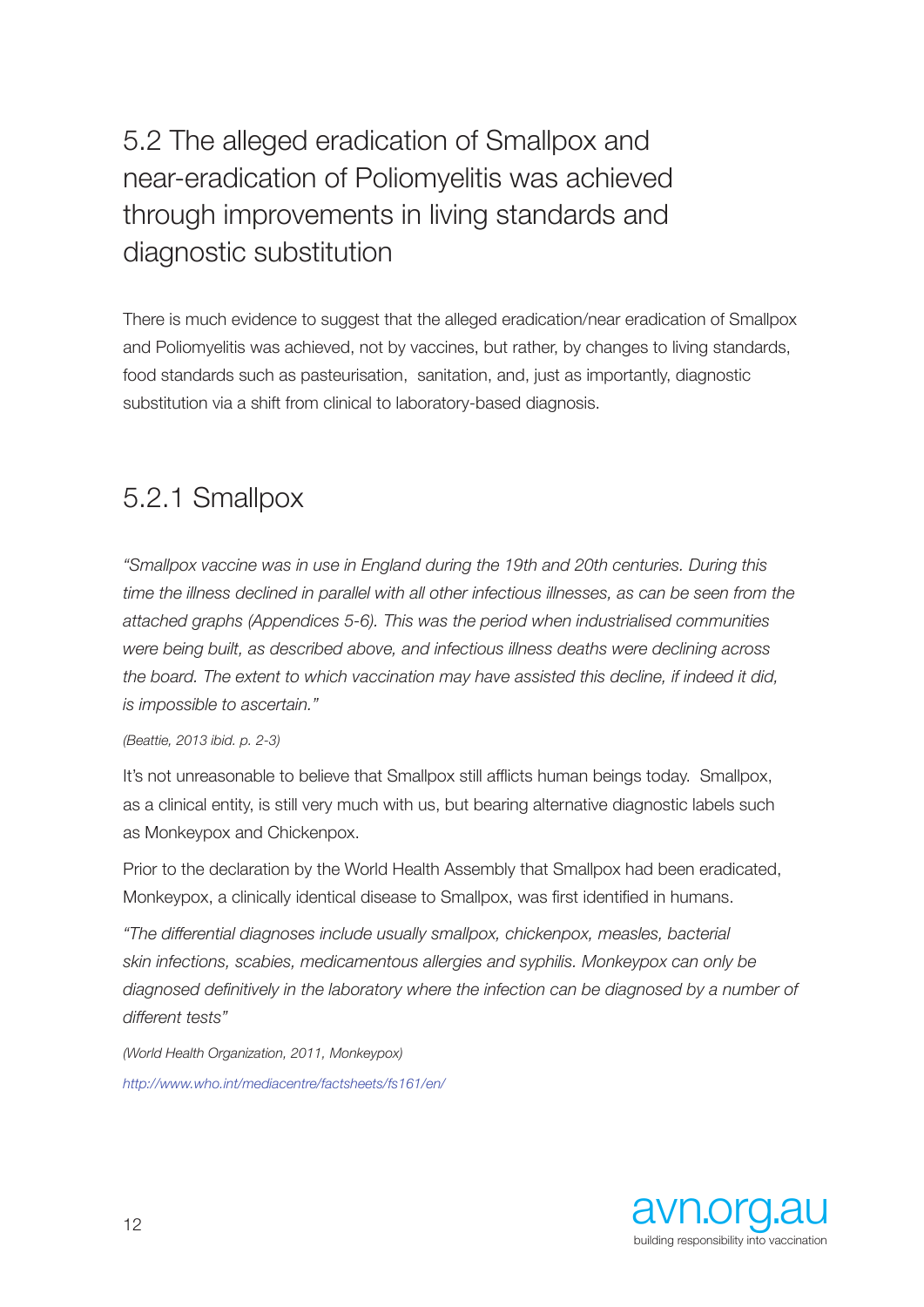The results of a Monkeypox study were reported in the science media during 2010. It was claimed that Monkeypox is not a rare disease, and in some parts of Africa, is commonplace. The study found that between 2006 and 2007, in regions of the Democratic Republic of Congo (DRC) where the virus is known to circulate, there were 760 active cases (approximately 14 per 10,000 people) of Monkeypox.

*(Scientific American, 2010, Pox Swap: 30 Years After the End of Smallpox, Monkeypox Cases Are on the Rise) http://www.scientificamerican.com/article/pox-swap-30-years-after-small-pox-monkey-pox-on-the-rise/*

It is the existence of such clinically identical disease forms as Monkeypox which informs, in part, the scientific controversy surrounding the questionable eradication of Smallpox. A more detailed account of the Smallpox controversy is provided by medical researcher and specialist, Dr Suzanne Humphries. We encourage committee members to access the Smallpox sub-section as an entry point to the controversy.

*(Humphries, 2012, "Herd Immunity." The flawed science and failures of mass vaccination) http://www.vaccinationcouncil.org/2012/07/05/herd-immunity-the-flawed-science-and-failures-of-massvaccination-suzanne-humphries-md-3/*

## 5.2.2 Poliomyelitis

What has been described as Poliomyelitis, is, in reality, a family of paralytic diseases of various names of similar or identical clinical presentation, many of which were classified as Polio in the pre-vaccine era when diagnosis was usually made on clinical signs only, and which are still commonly diagnosed in Australians today.

*(Marks et al, 2000, Differential Diagnosis of Acute Flaccid Paralysis and Its Role in Poliomyelitis Surveillance) http://epirev.oxfordjournals.org/content/22/2/298.full.pdf*

Following the rollout of mass Polio vaccination in the 1950s, diagnostic criteria were immediately narrowed to more restrictive clinical indicators, and to require laboratory identification of one of the Polio viruses.

*"This change meant that one could have expected to see a massive decline in case numbers whether there was a vaccine or not. The major element of the change was that we now require detection of the polio virus at a special polio reference laboratory before a case may be recorded as polio."* 

*(Beattie, 2013, ibid. P 3)* 

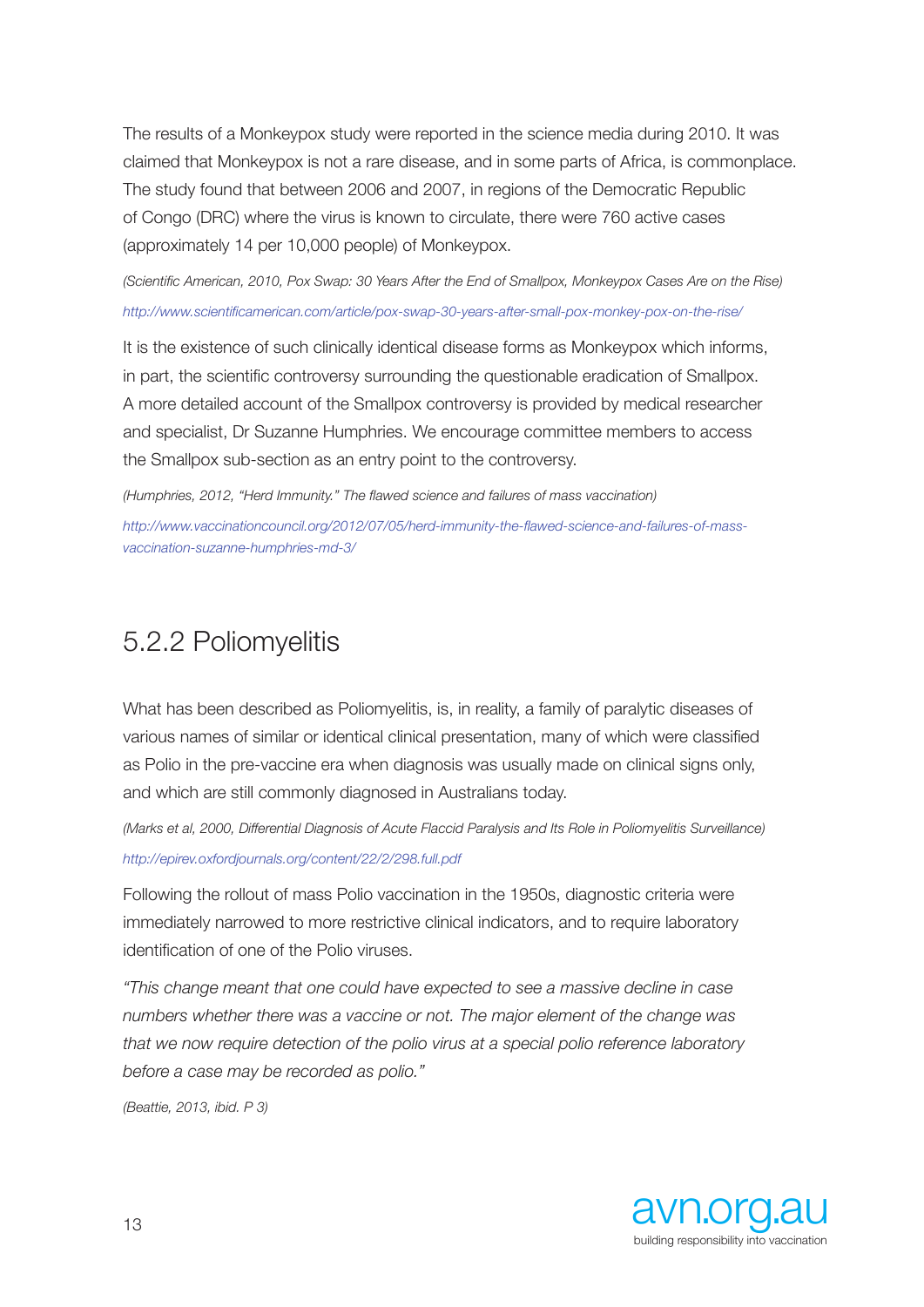Acute Flaccid Paralysis (AFP) is an umbrella term given to many conditions which includes Poliomyelitis. AFP is still a notifiable condition in Australia, and outbreaks of paralysis continue to be identified in Australia under various labels including Enterovirus 71 (EV71), Enterovirus 68 (EV68), Guillain Barre Syndrome, and even Polio-like illness when a virus cannot be identified!

#### *(The Age, 2013, Five children hit by polio-like paralysis)*

#### *http://www.theage.com.au/victoria/five-children-hit-by-poliolike-paralysis-20130601-2nipr.html*

The following report details six cases of AFP in Western Australia, four of which were alleged to have been caused by EV71, the same virus alleged to be one of the causes of the now common, but historically rare Hand, Foot and Mouth Disease. These cases were identified in a short time frame in Western Australia during 1999 and in three of the cases required ventilation with the modern equivalent of an iron lung.

*(Communicable Diseases Intelligence Volume 23, 1999, Enterovirus 71 outbreak in Western Australia associated with acute flaccid paralysis: Preliminary report)*

#### *http://www.health.gov.au/internet/main/publishing.nsf/Content/cda-pubs-cdi-1999-cdi2307-cdi2307e.htm*

While India was recently declared Polio-free, it has become apparent that at the same time as Polio was alleged to be disappearing through vaccination programmes, there was a dramatic, parallel increase in Non-Polio Acute Flaccid Paralysis (NPAFP). This provides a more contemporary example of the type of diagnostic substitution which has been taking place since the advent of mass vaccination.

*"Although the incidence of polio acute flaccid paralysis (AFP) has decreased in India, the nonpolio AFP (NPAFP) rate has increased. Nationwide, the NPAFP rate is 11.82 per 100000 population, whereas the expected rate is 1 to 2 per 100000 population. We examined the correlates of NPAFP to discern explanations for the increase. The incidence of polio AFP in India has decreased. However, the nonpolio AFP rate has increased since 2000. Follow-up of these cases of nonpolio AFP is not done routinely. However, one-fifth of these cases of nonpolio AFP in the state of Uttar Pradesh (UP) were followed up after 60 days in 2005; 35.2% of patients were found to have residual paralysis, and 8.5% had died. This suggests that the pathology in children being registered as having nonpolio AFP cannot be considered trivial. Therefore, there is a compelling reason to try to determine the underlying causes for the surge in nonpolio paralysis numbers."*

*(Vashisht et al, 2015, Paediatrics, Trends in Nonpolio Acute Flaccid Paralysis Incidence in India 2000 to 2013) http://pediatrics.aappublications.org/content/135/Supplement\_1/S16.2.full*

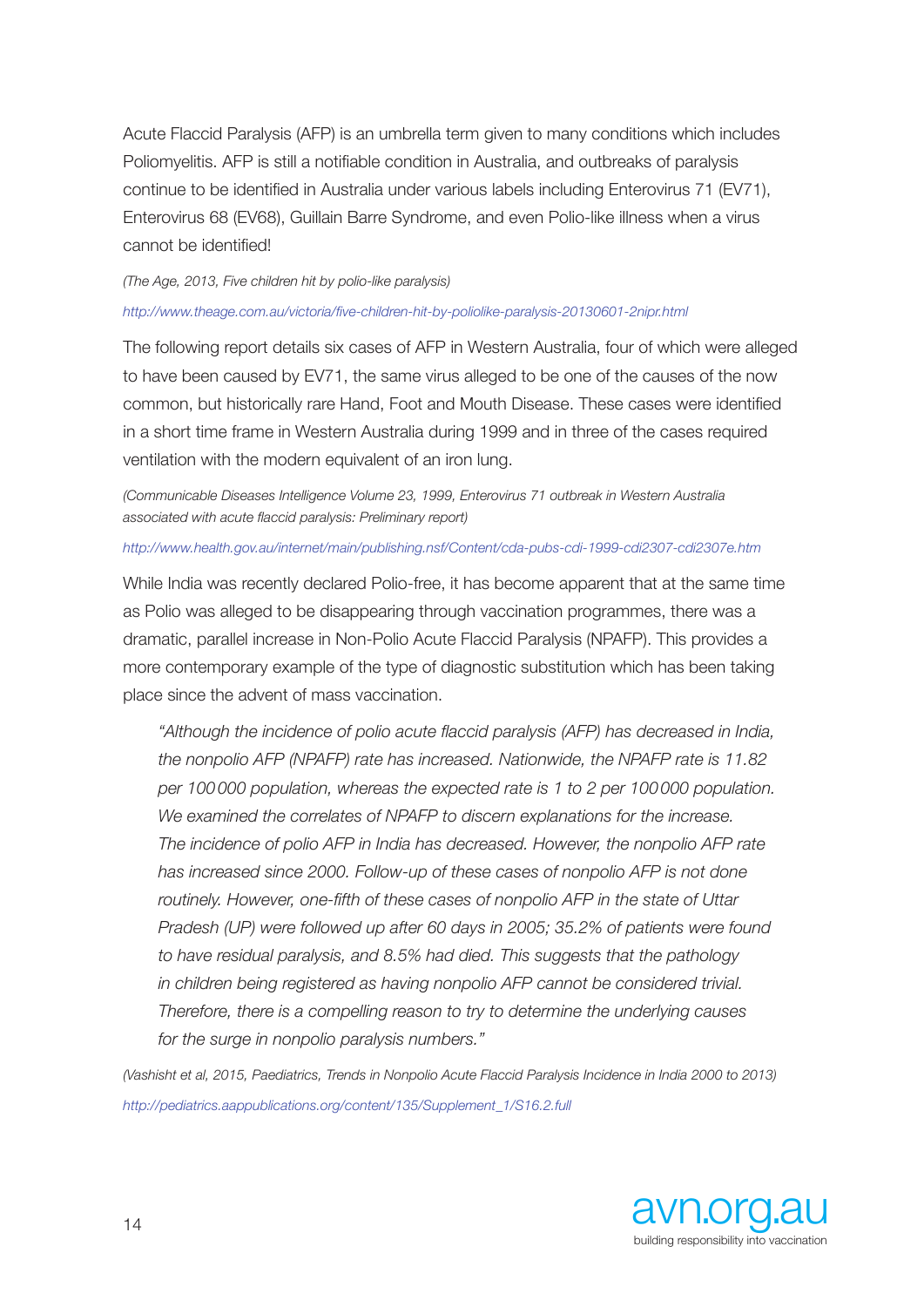*"In short, polio – the microbe – appears to be undergoing eradication. Polio – the illness – on the other hand, appears to be unaffected."* 

### *(Beattie, 2013, ibid. p 3)*

Similar questions about diagnostic substitution arise in relation to scientific claims about other so-called vaccine-preventable diseases such as Measles, but in the interests of brevity have not been included. Indeed, the submission would run to volumes if all matters relevant to the controversy were included.

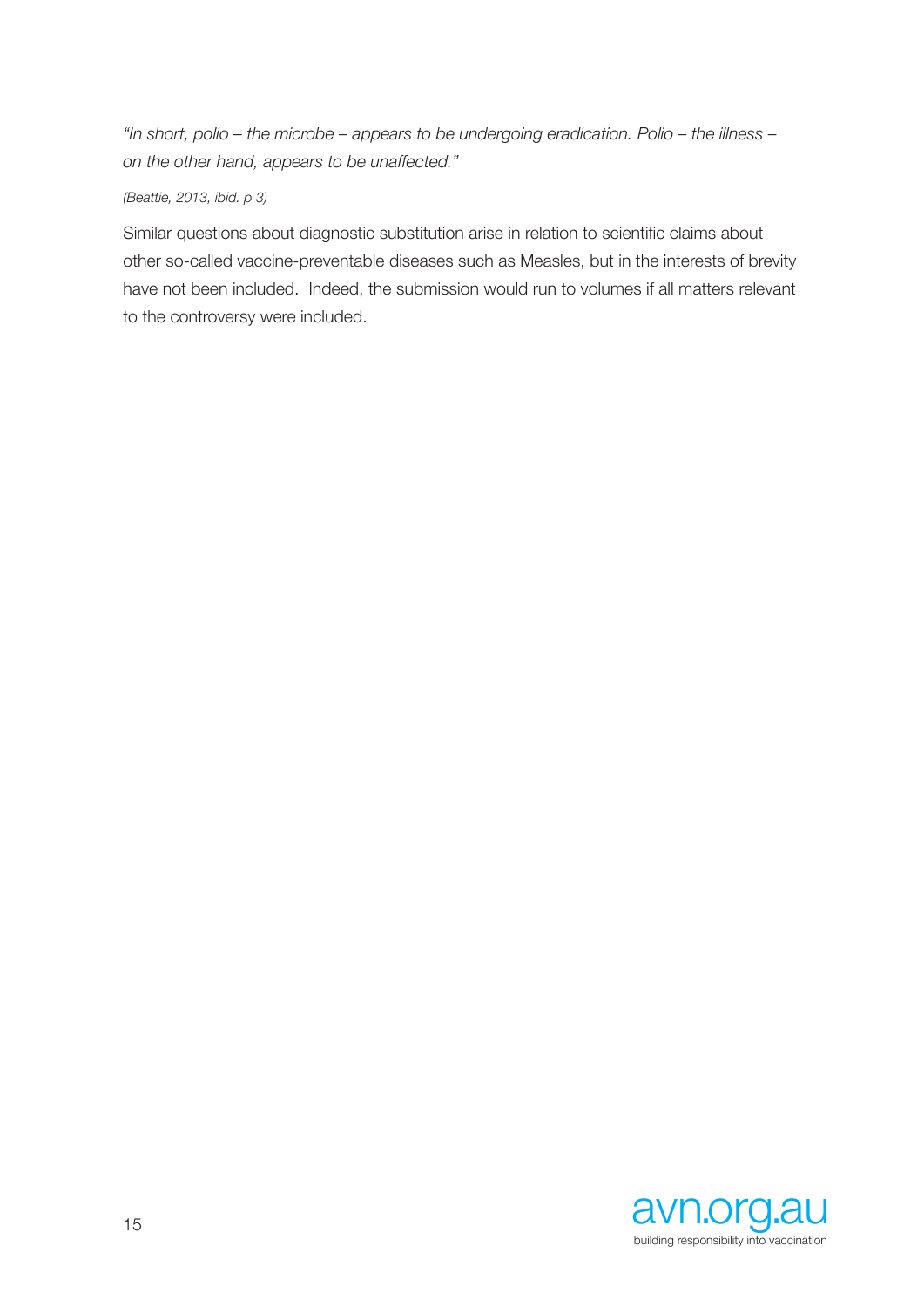## 5.3 Vaccine-Autism Controversy – vaccines can and have caused Autism

While there have been some published epidemiological studies purporting to show that vaccines are not a cause of Autism, all of them employ critically flawed statistical methods, and in most cases compare a population of children who have received 'x' number of vaccines, with one that has received 'y' number of vaccines. In these types of studies, the group which received only one less vaccine than the other group is deceptively described as unvaccinated. There have been no studies conducted to date which compare the rates of Autism, other disabilities and diseases in the completely unvaccinated with rates in the fully vaccinated.

The US Vaccine Injury Compensation Program (VICP) has been compensating cases of Autism since its inception in 1986. A preliminary study published in 2011, found 83 compensated cases of Autism under the alternative diagnostic labels of encephalopathy or residual seizure disorder. In other words, compensation was awarded for vaccine-related brain injury which lead to Autism.

*(Holland et al., 2011, Unanswered Questions from the Vaccine Injury Compensation Program: A Review of Compensated Cases of Vaccine-Induced Brain Injury, Pace Environmental Law Review, p 3)*

*http://digitalcommons.pace.edu/cgi/viewcontent.cgi?article=1681&context=pelr*

This study only represents the tip of the iceberg too – it isn't a question of if vaccines are one of the causes of Autism – that question has been answered in the positive. Rather, it's a question of how many cases of Autism have been caused by vaccines.

These articles report on other compensated Autism cases, and there have been others.

*(Kirby, 2013, Vaccine Court Awards Millions to Two Children With Autism, Huffington Post) http://www.huffingtonpost.com/david-kirby/post2468343\_b\_2468343.html*

*(Attkisson, 2010, Family to Receive \$1.5 m in First Ever Vaccine-Autism Court Award, CBS News) http://www.cbsnews.com/news/family-to-receive-15m-plus-in-first-ever-vaccine-autism-court-award/*

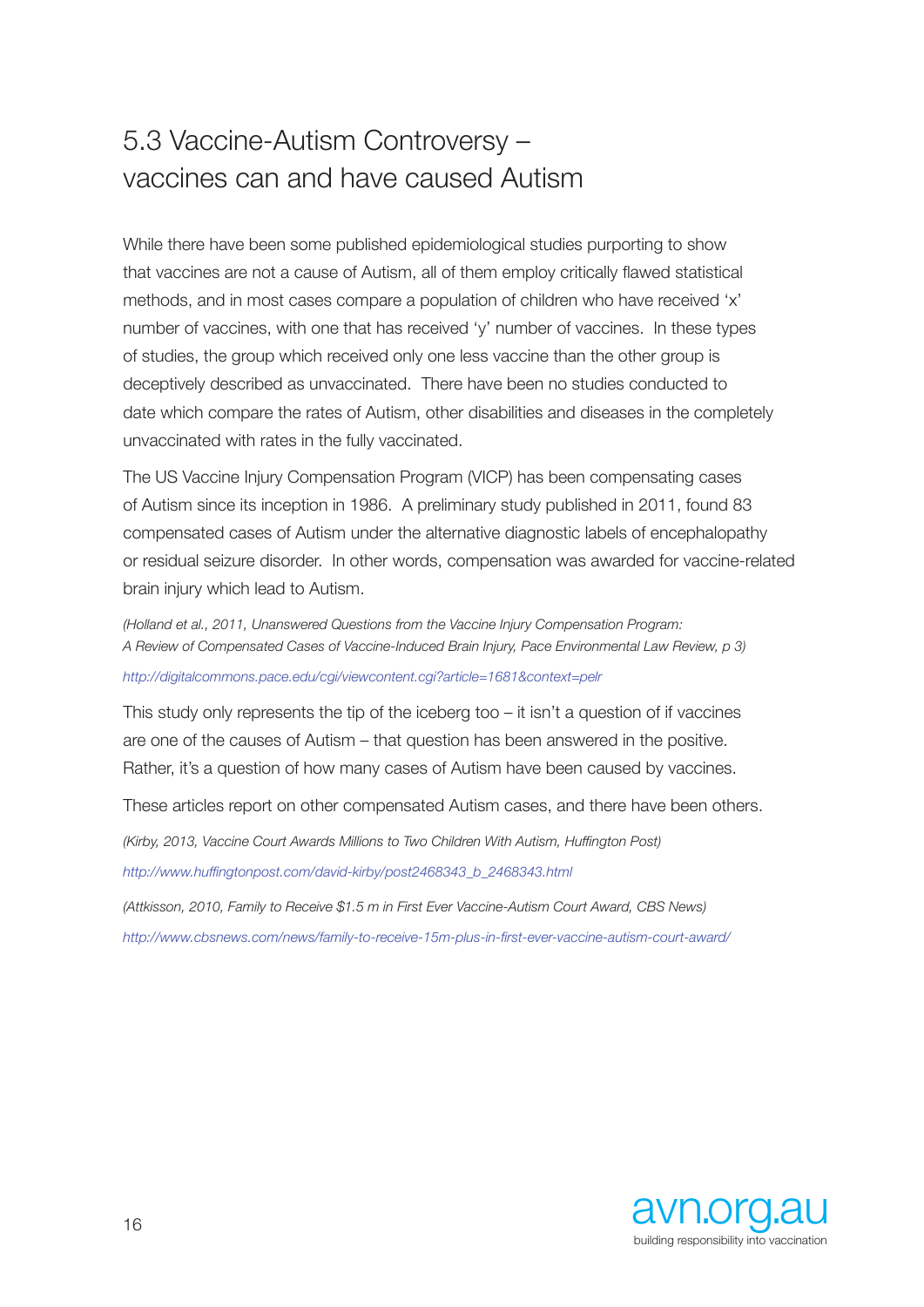## 5.4 Vaccination is at best, a zero-sum game, and does not reduce the net burden of infectious disease

Vaccination does not reduce the overall burden of infectious disease. Certainly, the overall hospitalisation rate of children arising from all-cause infectious diseases is still high. It would seem to us that those efforts to lower the death and hospitalisation rate from a single disease never results in an overall reduction in deaths or hospitalisation from all-cause infectious diseases. For example, is it any reason to celebrate a decline in hospitalisations from a so-called vaccine-preventable respiratory illness, if overall hospitalisations for all-cause respiratory illnesses are not reduced? We don't believe so, but this would seem to the approach favoured by public health experts. As soon as one disease is allegedly reduced there is an equally dangerous "emerging" disease to replace it, which inevitably requires yet another vaccine. We see this time and time again.

Respiratory Syncytial Virus (RSV) is a case in point, the latest in a long line of projected vaccine targets, and which is reported to cause significant numbers of hospitalisations of children in Australia each year.

*(Drug Discovery and Development, 2015, Vaccine for Common Childhood Infection May Finally be Possible) http://www.dddmag.com/news/2015/08/vaccine-common-childhood-infection-may-finally-be-possible*

Do we really need to state the obvious that the taxpayer cannot continue to fund endless numbers of vaccines if the only result is that the infectious disease burden just shifts to another pathogen and never, ever results in overall savings from reduced hospitalisations due to an overall decrease in infectious diseases.

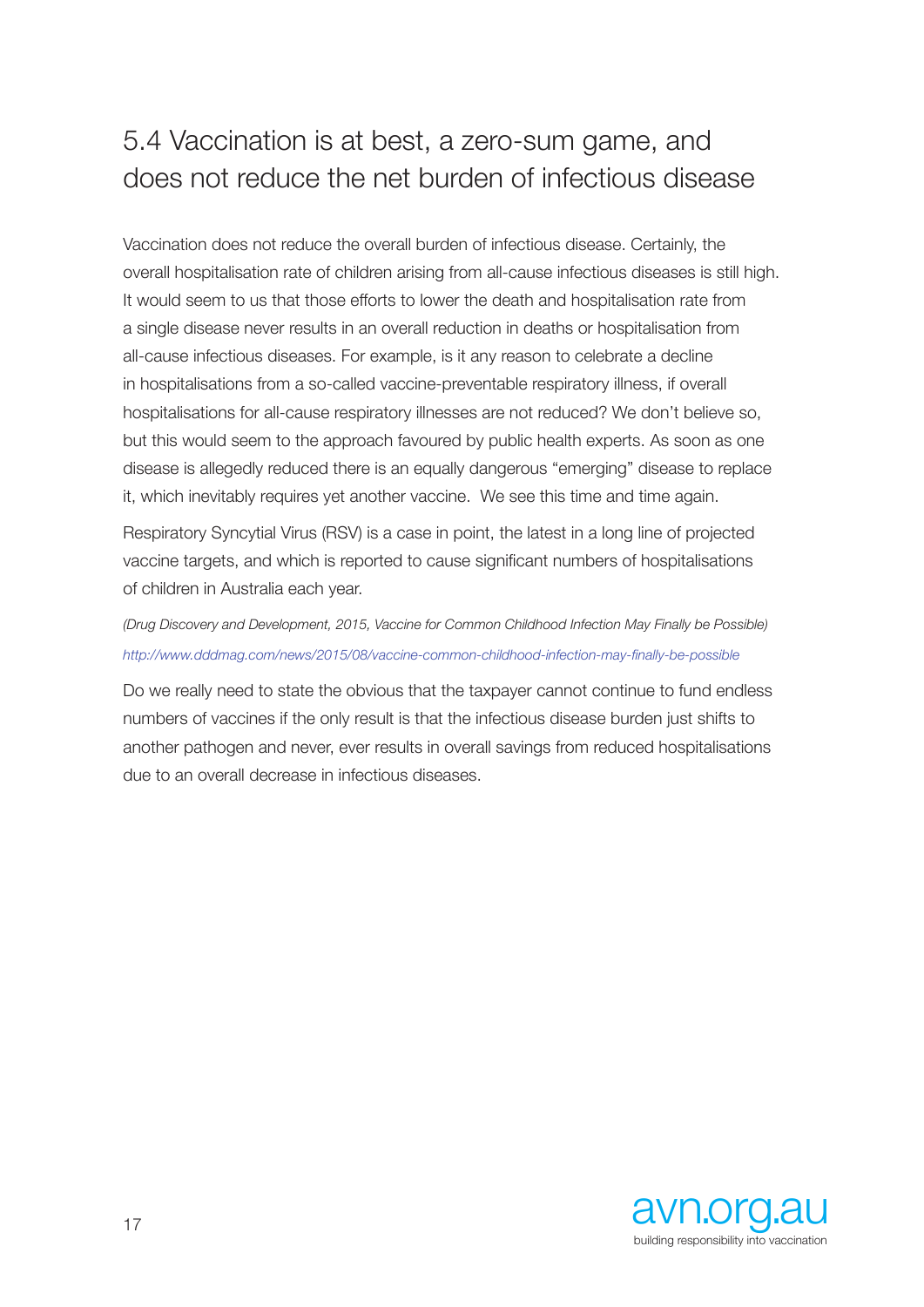# 5.5 Vaccines have not reduced the overall burden of disability and chronic disease and have possibly contributed to its increase

Contrary to claims by proponents of vaccines – claims which have been ingrained in the public psyche over many decades – vaccines haven't lead to a decreased burden of disability in Australia. We acknowledge the existence of a public health emergency but that emergency doesn't reside in vaccination rates, but rather, in the disastrous levels of chronic disease and disability in the Australian population.

According to the ABS, as at 2012, approx 2.2 million people between the ages 15-64 have a disability with approx 25% of those having profound disability and 47% a moderate to mild disability. These figures don't even include a significant percentage of the population suffering from a chronic disease.

*(ABS, 2012, Disability and Labour Force Participation) http://www.abs.gov.au/ausstats/abs@.nsf/mf/4433.0.55.006*

These statistics are alarming and cannot be explained by reference to the aging population or an increase in rates of Type 2 Diabetes, both of which are popular excuses to dismiss our high rates of disability. Surely people under 65 could not be said to be aged.

According to the National Commission of Audit (NCA), the National Disability Insurance Scheme (NDIS) will cost \$22 billion per annum when fully rolled out in 2019/20. Eligibility for the NDIS is restricted to the young (15-64) so is not a function of an aging population, and that \$22 billion doesn't even include income support payments such as the Disability Support Pension.

*http://www.ncoa.gov.au/report/phase-one/part-b/7-2-the-national-disability-insurance-scheme.html*

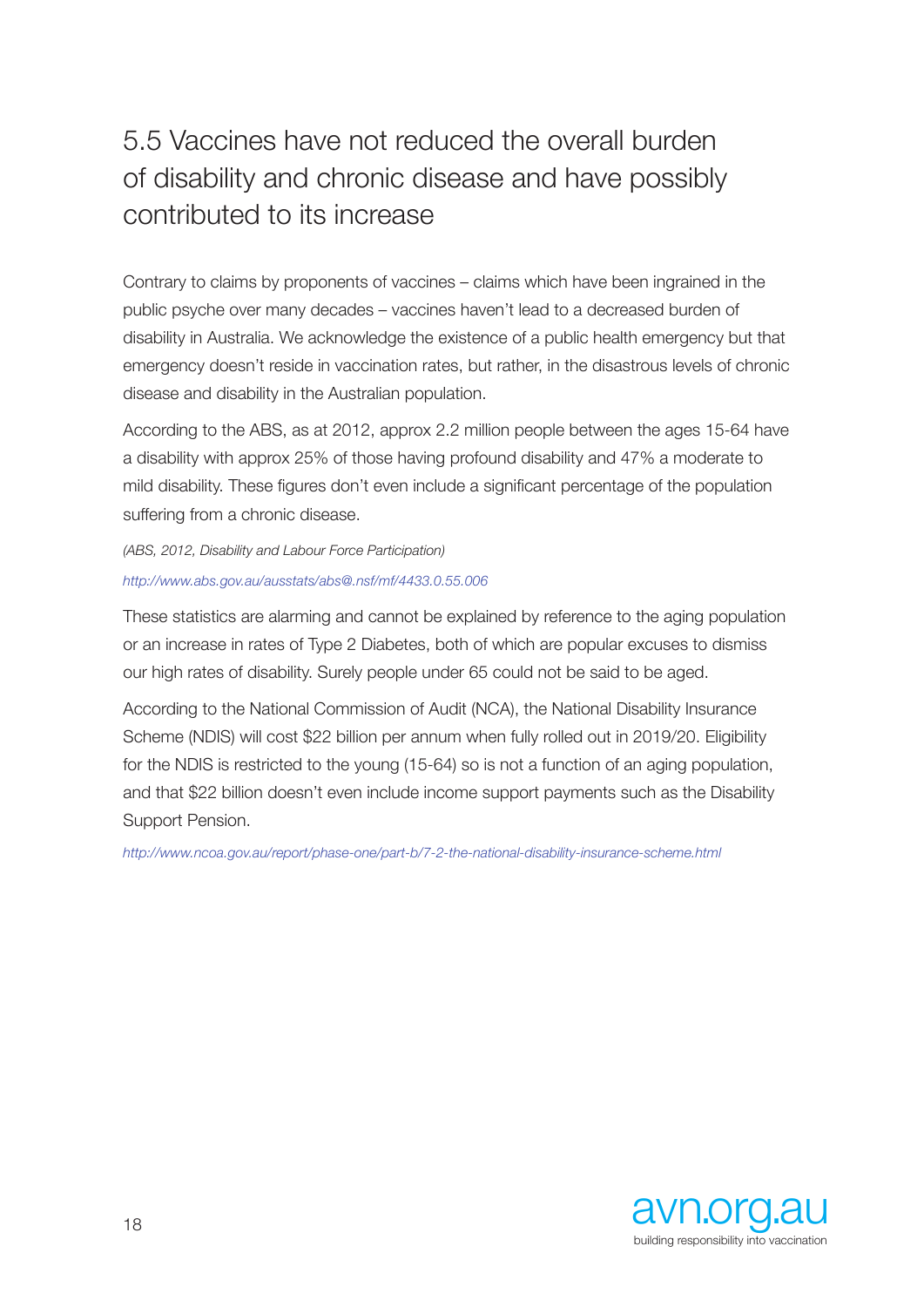Of similar concern is the increasing rates of chronic disease and disability in children. The following conditions have recently been reported to be increasing in children.

*Allergy requiring hospitalisation*

*http://www.abc.net.au/news/2015-07-15/number-of-children-hospitalised-with-food-allergies-on-the-rise/6619752*

*Eczema requiring hospitalisation*

*http://www.abc.net.au/news/2011-09-07/eczema-on-the-rise-in-australia/2874462*

*Multiple Sclerosis in Children*

*http://www.msra.org.au/understanding-early-brain-inflammation-children-who-develop-multiple-sclerosis*

### *Type 1 Diabetes*

*http://www.adelaide.edu.au/news/news74624.html*

*Juvenile Arthritis*

*http://www.hica.com.au/health-insurance-news/hospitalisation-rates-for-juvenile-arthritis-are-increasing-aihw-report*

#### *Childhood Cancer*

*http://www.nature.com/bjc/journal/v102/n3/fig\_tab/6605503f1.html*

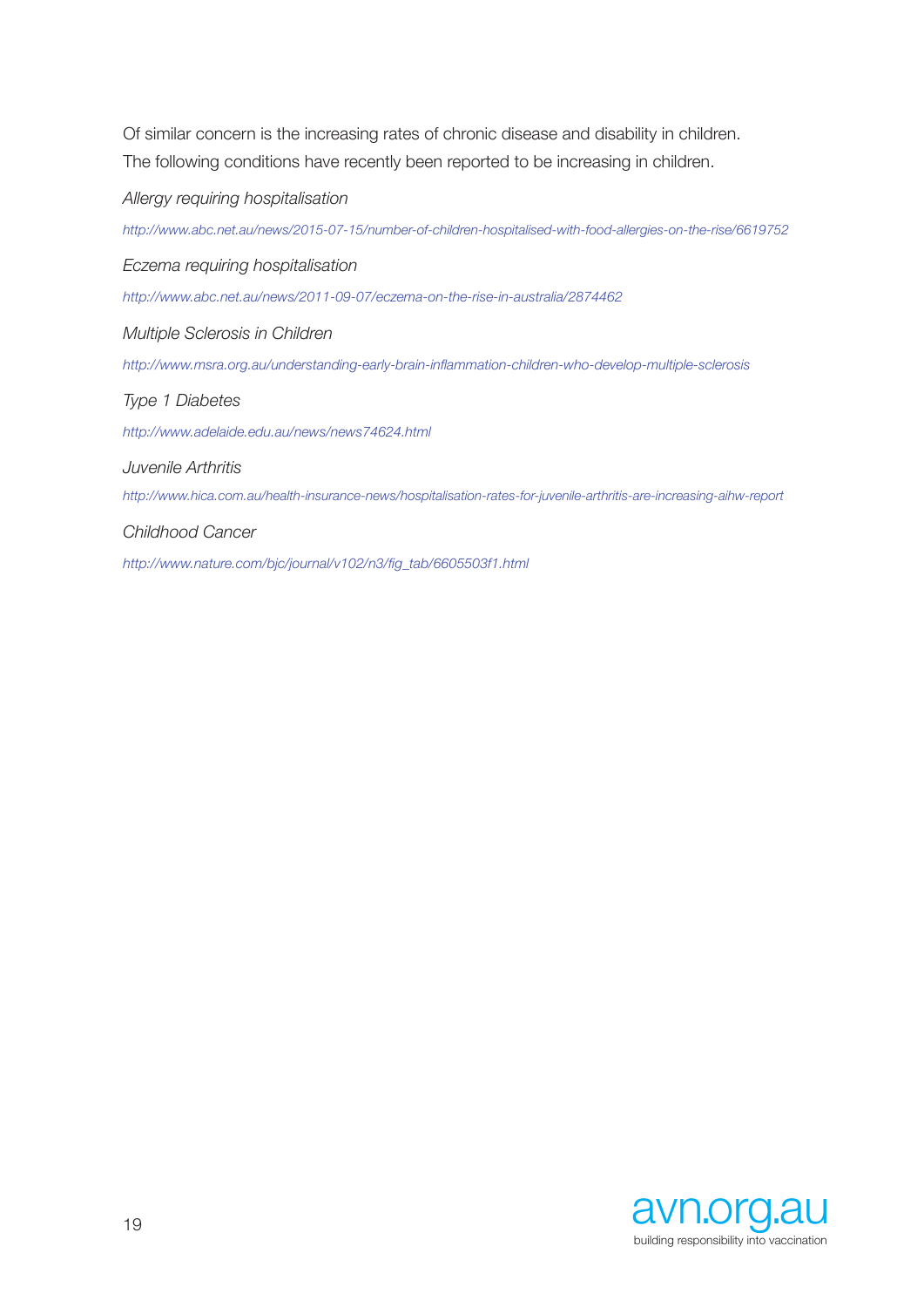# 5.6 Vaccines provide a plausible explanation for Australia's high rates of immune system mediated diseases

A 2013 report outlined some damning truths about the high level of immune system dysfunction in the Australian population.

- 1) Allergy and immune diseases (immunodeficiency and autoimmune diseases) are among the fastest growing chronic conditions in Australia.
- 2) Almost 20% of the Australian population has an allergic disease and this prevalence is increasing.
- 3) Hospital admissions for anaphylaxis (severe life threatening allergic reaction) have increased 4 fold in the last 20 years.
- 4) Food-induced anaphylaxis has doubled in the last 10 years and 10% of infants now have an immediate food allergy.
- 5) Immunodeficiency diseases are serious, potentially life threatening conditions that are increasing in number and complexity.
- 6) Autoimmune diseases affect 5% of Australians and are more common than cancer or heart disease.

*(Allergy and Immune Diseases in Australia (ADIA) Report 2013, Australasian Society of Clinical Immunology and Allergy Inc., p 2)*

### *http://www.allergy.org.au/images/stories/reports/ASCIA\_AIDA\_Report\_2013.pdf*

We are of the informed view that the dramatically expanding immunisation schedule provides a scientifically plausible explanation for the widespread, and increasing incidence of immune system dysfunction in the population. Increases of this magnitude cannot be explained by genetics and immunisation stimulates the immune system in an abnormal way.

A recent published review echoes our concerns in relation to autoimmune conditions. It states, *"vaccines are able to elicit the immune system towards an autoimmune reaction, and "there is evidence of vaccine-induced autoimmunity and adjuvant-induced autoimmunity in both experimental models as well as human patients".*

*(Guimaraes et al., 2015, Vaccines, adjuvants and autoimmunity, Pharmacological Research) http://www.sciencedirect.com/science/article/pii/S1043661815001711*

The relative contribution vaccines make to immune system mediated chronic disease is potentially medical science's dirtiest and best-kept secret and should not be permitted to continue.

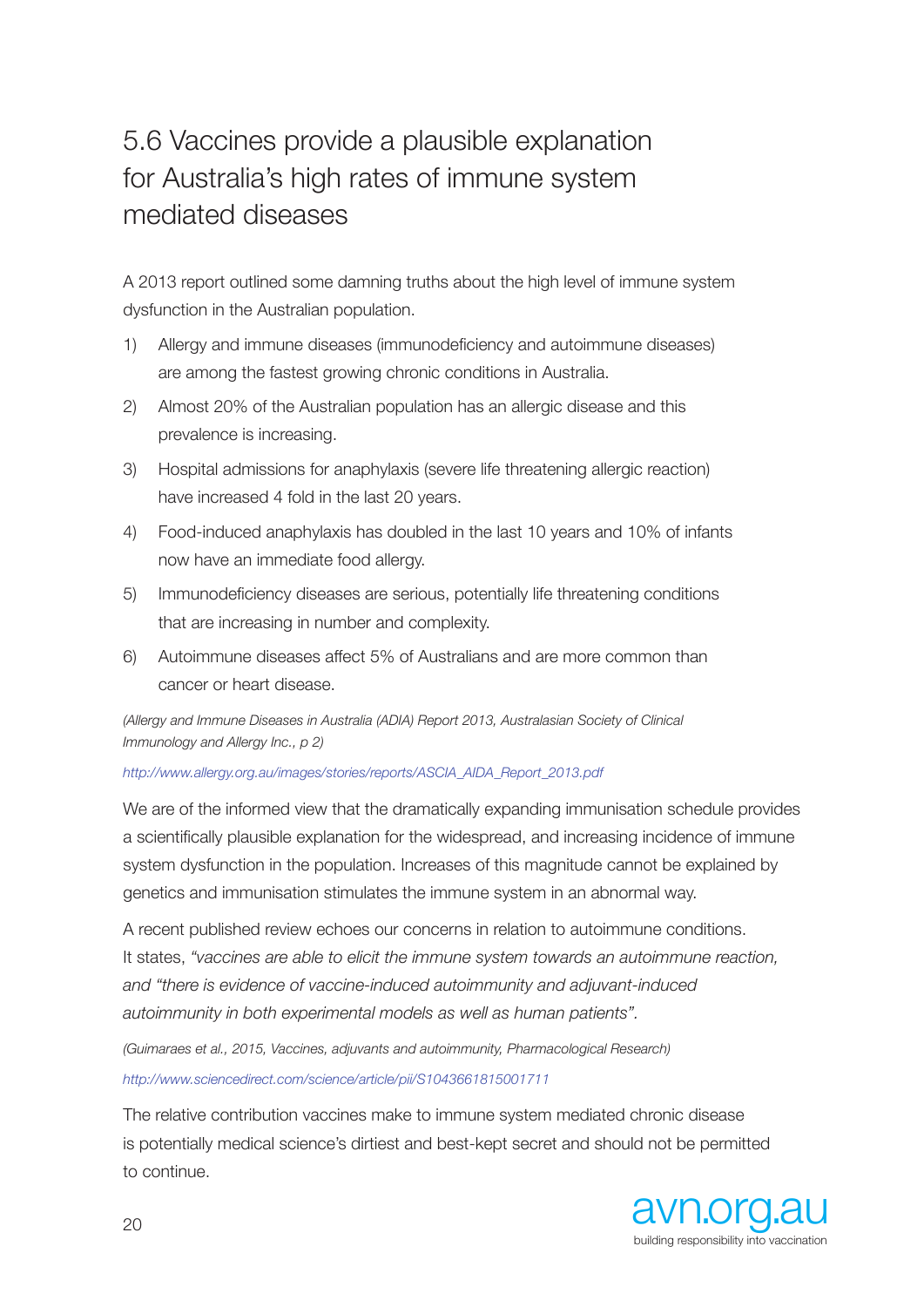## 5.7 Conflicts of Interest are ubiquitous in Medical Science and don't always involve money

Financial conflicts of interest are common in medical science, so the general public should have every right to remain sceptical of recommendations of experts.

*"Conflicts of interest in medical research are extremely common – one recent study† found that 52% of the experts involved in developing clinical practice guidelines for the management of diabetes in the United States and Canada had a financial conflict of interest."*

Conflicts of interest don't always involve money. It has been suggested that intellectual conflicts of interest are almost ubiquitous and often overlooked as a source of bias.

*"According to Gordon Guyatt, a Professor in the Faculty of Medicine at McMaster University, 'intellectual conflicts of interest are completely ubiquitous' and have generally been ignored.*

*Intellectual conflicts occur when clinicians or researchers may be too deeply embedded in their own area of expertise to objectively look at a research question "with an open mind". Guyatt argues that 'even when money is not involved … we [scientists] get very attached to our ideas.' This is compounded by university culture, which rewards researchers if their work is highly referenced by others and is perceived to be influential. This environment creates an incentive for those participating in guideline development to highlight their own research in clinical practice guidelines."*

*(Laupacis & Born, 2012, Conflicts of interest don't always involve money, KevinMD)*

*http://www.kevinmd.com/blog/2012/02/conflicts-interest-involve-money.html*

*† Barbiturates and fractures. The BMJ (formerly the British Medical Journal) http://www.bmj.com/content/2/6087/640.1*

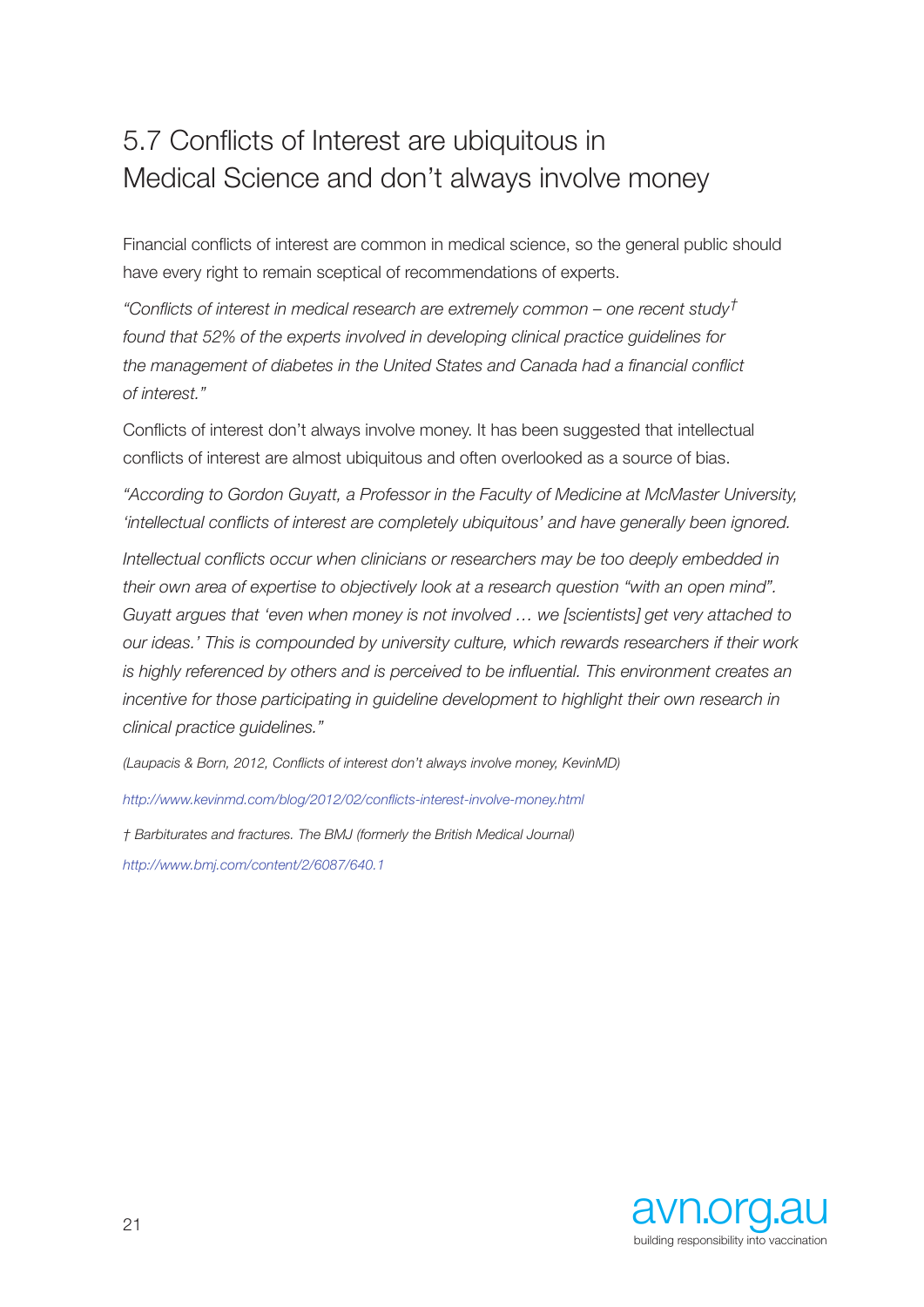## 6.0 Whooping Cough (Pertussis) – conscientious objectors are not to blame for outbreaks

Australia is in the grip of an unprecedented, fear-based media campaign to mislead and convince an unwitting general public of the dire risk conscientious objectors to immunisation pose to the public health, particularly in relation to Whooping Cough. As a result, we felt obliged to address the issue separately here. Some segments (not all) of the medical and scientific community have been complicit in this fear-mongering, by failing to correct blatant falsehoods perpetuated by tabloid journalists and shock-jocks, as well as actively propagating misinformation themselves.

For example, following the well-publicised of death of Riley Hughes from Whooping Cough earlier this year, Dr Bridie O'Donnell, who was described as a medical expert in an interview on 'The Project', claimed that if everyone had been vaccinated that he would still be alive. This is a blatant lie.

Riley Hughes was too young to be vaccinated, and it has been reported that his mother was vaccinated only three years prior and that close family contacts were also up-to-date with boosters. If the vaccine his mother received three years ago had been effective, then some level of passive immunity should have been conferred via trans-placental transfer. Clearly this was not the case.

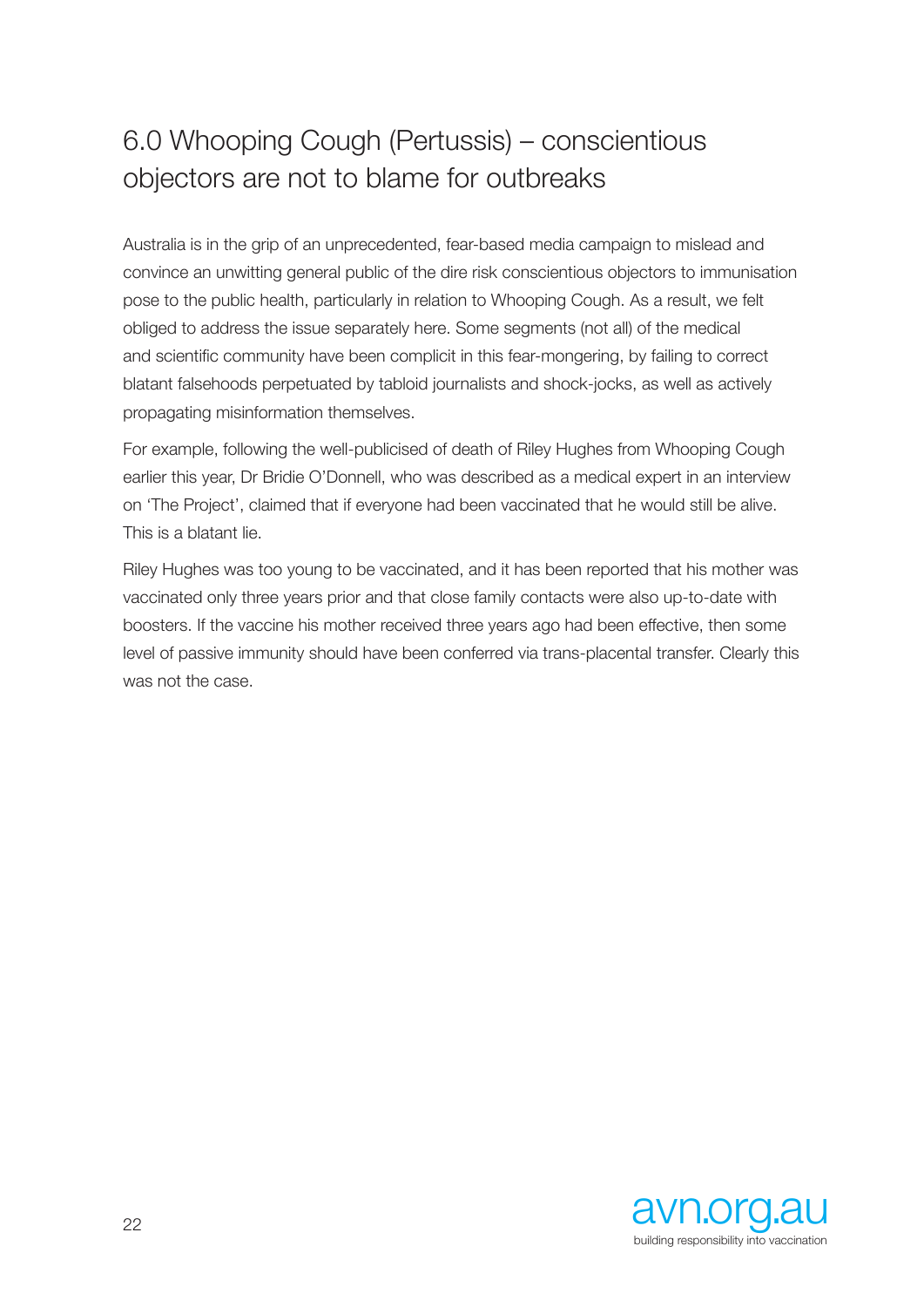## 6.1 Death rate for Whooping Cough is low and stable

While the death of any baby is regrettable, the number of deaths from Whooping Cough is stable and this is unlikely to change while the current vaccine is used. It is offensive in the extreme to promote a conclusion that conscientious objectors are to blame for Whooping Cough deaths.

Professor Peter McIntyre stated this exact view back in 2012.

*"What's certain is that whooping cough will not go away and, tragically, deaths in very young babies will still occur without better ways to protect them before they themselves can be protected by immunization."*

*(McIntyre, 2012, Does whooping cough vaccine for parents protect newborns (and who should pay for it)?, The Conversation)*

*https://theconversation.com/does-whooping-cough-vaccine-for-parents-protect-newborns-and-who-should-pay-for-it-6980*

The graph on the following page details deaths from Whooping Cough in Australia between 1995 and 2010.

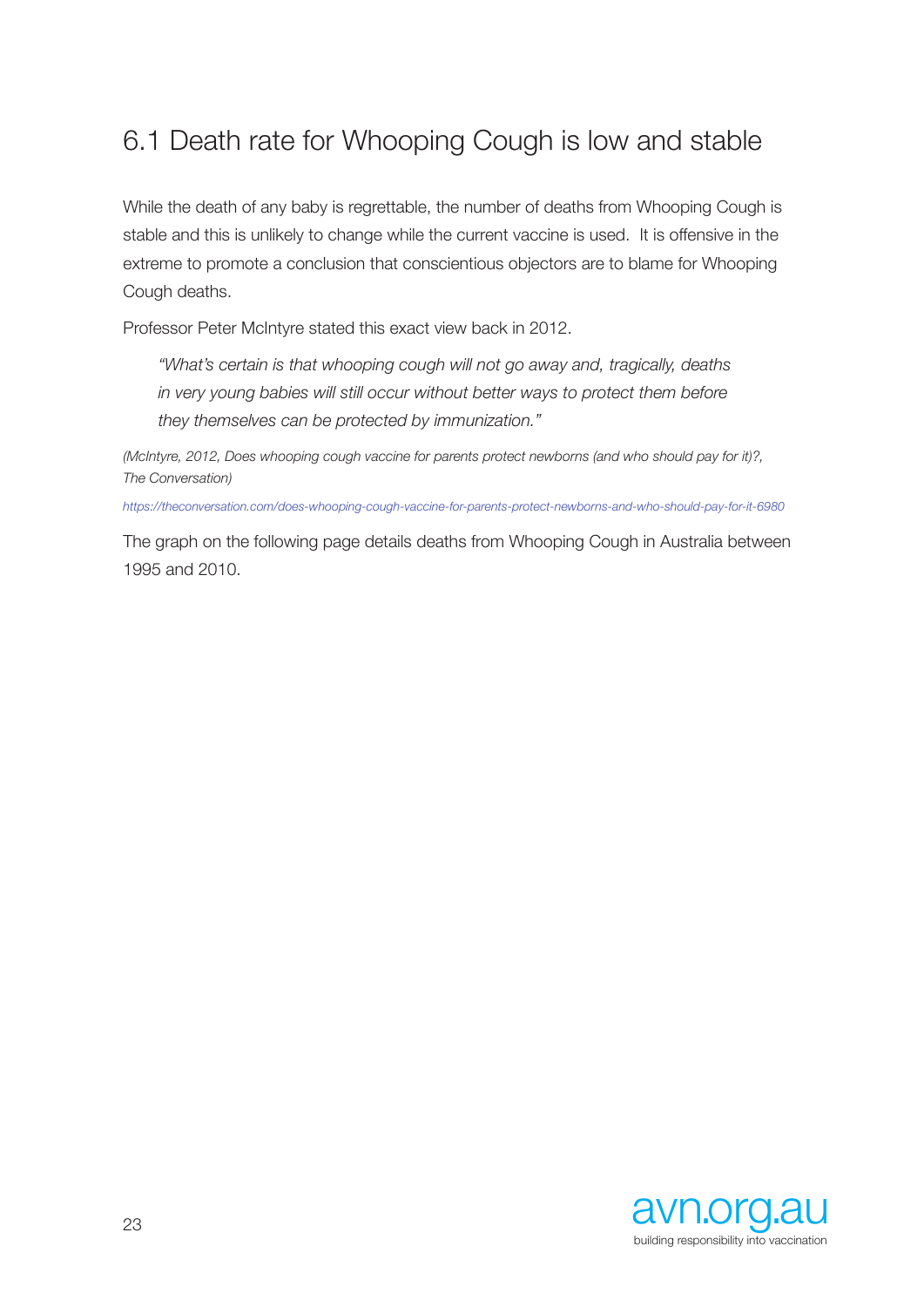

#### *Figure 1*

*Source: McIntyre, 2011, Is Australia the World capital of Pertussis, National Centre for Immunisation Research and Surveillance (accessed online 15 August 2015)* 

*http://www.ncirs.edu.au/news/past-news-events/Day%201/McIntyre-Is-Australia-world-capital-PertussisWS-25\_26Aug11.pdf*

Death rates were stable between 1995 and 2010, yet immunisation rates increased significantly in the same period, lending weight to the argument that increasing immunisation rates against Whooping Cough will not reduce the small number of deaths from the disease. Between 2006 and 2012 there were 11 deaths from Whooping Cough, 10 of whom were too young to be immunised, and between 2009 and 2015, 12 babies have died from Whooping Cough. This equates to 2 deaths per year, the same number as in 1995.

*(Pertussis Vaccines for Australian: Information for Immunisation Providers, 2015, NCIRS) http://www.ncirs.edu.au/immunisation/fact-sheets/pertussis-fact-sheet.pdf*

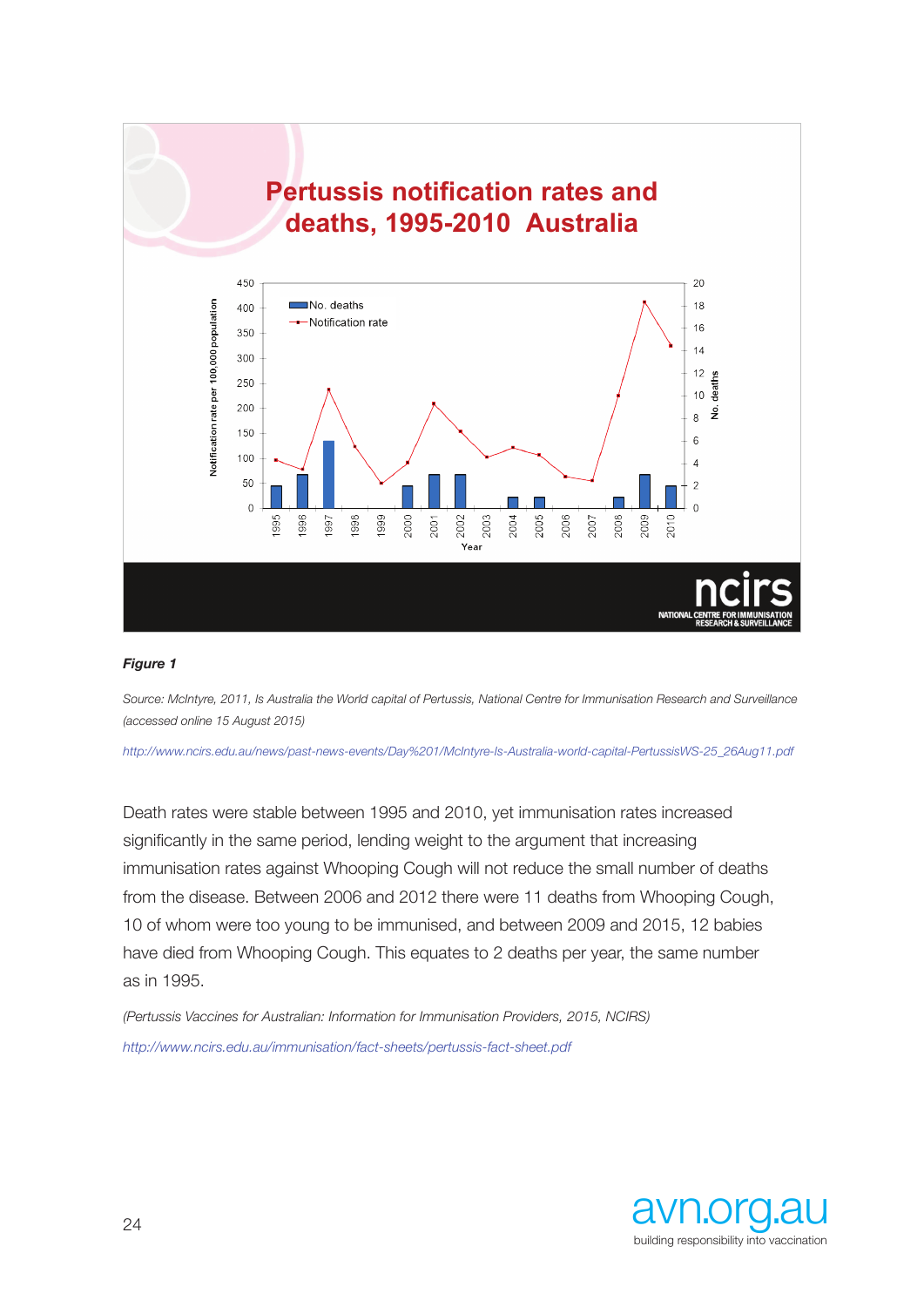## 6.2 Whooping Cough is not a vaccine-preventable disease

Whooping Cough is a toxin mediated disease, endemic to Australia, with cyclical epidemics, and contrary to popular belief, this hasn't changed in the 60 years that the vaccine has been used in mass immunisation programmes. While the medical and scientific communities have claimed that the earlier whole-cell Whooping Cough was more effective than the one used today, there have always been outbreaks of Whooping Cough in highly vaccinated populations and speculation about a resurgence of the disease.

*(Christie et al, The 1993 epidemic of pertussis in Cincinnati. Resurgence of disease in a highly immunized population of children, New England Journal of Medicine)* 

*http://www.ncbi.nlm.nih.gov/pubmed/8202096* 

There have been many revisions to scheduled boosters over the years including when the allegedly more effective whole cell vaccine was used. For example, in 1985, when the earlier vaccine was used, a booster was added to the schedule for 18mth olds in response to increased outbreaks in fully vaccinated 4-5 year olds, lending weight to the argument that Whooping Cough has never been well controlled by vaccination.

*(2015, Significant events in diphtheria, tetanus and pertussis vaccination practice in Australia, National Centre for Immunisation Research and Surveillance p.1)* 

*http://www.ncirs.edu.au/assets/provider\_resources/history/Diphtheria-tetanus-pertussis-history-July-2015.pdf* 

The current vaccine is an acellular, toxoid vaccine. As an acellular vaccine, it's not even theoretically possible for the vaccine to prevent the colonisation and transmission of the bacteria alleged to be responsible for Whooping Cough. The vaccine largely targets the toxins produced by the Pertussis bacteria, but does not prevent the colonisation or transmission of the bacteria to either immunnised or unimmunised people, including babies who are too young to be vaccinated. The vaccine is, at most, only theoretically capable of reducing the severity of the disease, not the incidence of the disease. Whooping Cough would be more accurately described as a potentially vaccine-modifiable disease.

*(Jason et al., 2013, Acellular pertussis vaccines protect against disease but fail to prevent infection and transmission in a nonhuman primate model, Proceedings of the National Academy of Sciences of the United States of America)* 

#### *http://www.pnas.org/content/early/2013/11/20/1314688110*

What this means is that even if every single person was immunised against Pertussis, the disease could not be eradicated, was not close to being eradicated, and a small number of babies will still die from the disease. A healthy unimmunised child is no more likely to transmit the disease to a vulnerable baby than a fully immunised one.

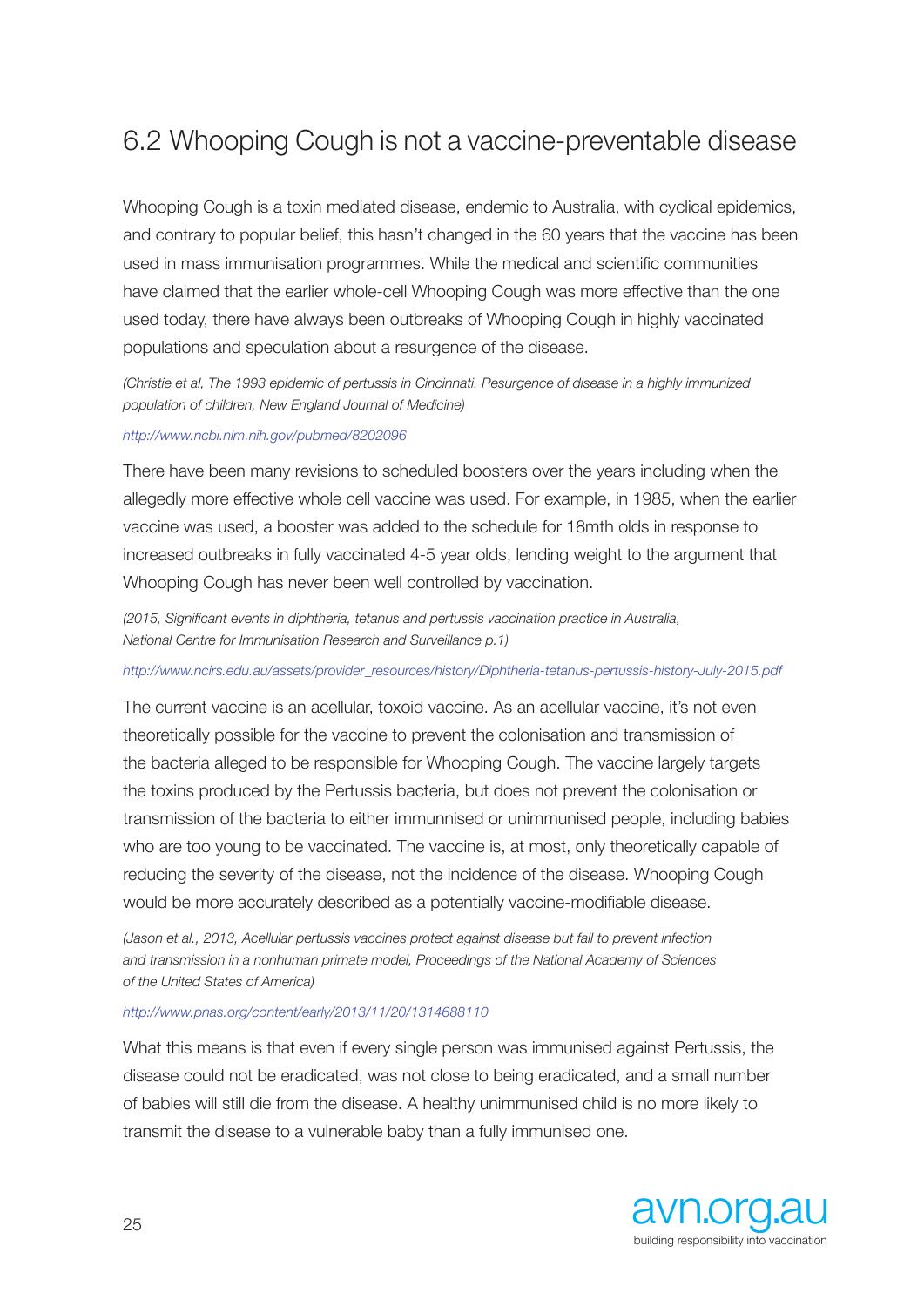# 6.3 The significant increase in Whooping Cough notifications has been misrepresented to mislead the public

One of the key ways the general public is being misled by the media and some (not all) public health experts is through the misuse and misrepresentation of Whooping Cough notifications. They are using the dramatic increase in notifications in recent years to cultivate the belief there's been a dramatic resurgence of the disease, when there are any number of alternative explanations for the rise. While we acknowledge a real rise in notifications, this doesn't necessarily mean there's been an increase in incidence of the disease, although we acknowledge that possibility. It needs to be remembered that notifications and incidence are not the same thing. If the real incidence of Whooping Cough had increased as dramatically as notifications, then deaths should have dramatically increased as well, but this is not what has been observed. Secondly, even if there had been a real increase in incidence, that would be a poor indictment of the vaccine, given vaccination rates have increased significantly since the 1980s. Immunisation rates increased from a low of 53% in 1989-90 to 92.08% in 2014.

*(Australian Bureau of Statistics, 2001, Vaccination Coverage in Australian Children - ABS Statistics and the Australian Childhood Immunisation Register (ACIR))* 

*http://www.abs.gov.au/ausstats/abs@.nsf/mf/4813.0.55.001#4.%20RESULTS%20-%20VACCINATION%20COVERAGE* 

*(Department of Health, 2015 ACIR - Annual Coverage Historical Data)* 

#### *http://www.immunise.health.gov.au/internet/immunise/publishing.nsf/Content/acir-ann-cov-hist-data.htm*

Scientists have proposed various reasons for the increase in Whooping Cough notifications. These include, changes to diagnostic criteria, more sensitive laboratory procedures such as PCR, a shift in strain dominance as well as increased awareness, vigilance, and a willingness of medical doctors to diagnose and seek laboratory confirmation of Whooping Cough, particularly in fully vaccinated children and adults.

When the vaccine was believed to be highly effective, doctors were unlikely to consider the possibility of Whooping Cough in the fully vaccinated, and as such were unlikely to seek laboratory diagnosis for the presence of the bacteria in these patients. This is known in scientific circles as a pro-treatment or diagnosis bias. As evidence about the ineffectiveness of the vaccine began to be accepted, doctors began to consider Whooping Cough in their differential diagnosis of fully vaccinated children presenting with persistent cough.

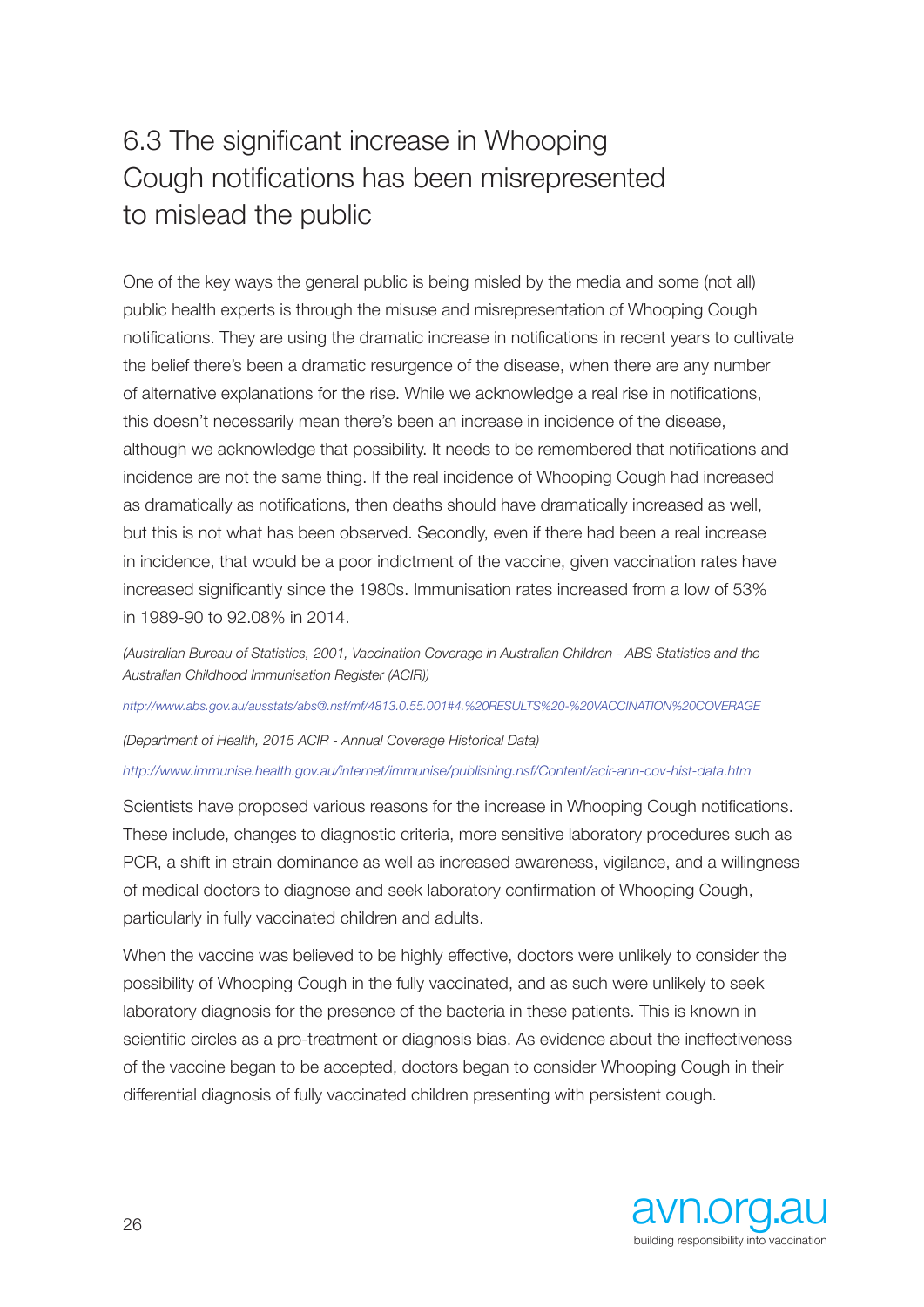Between 2006 and 2012, an increasing proportion of notifications had PCR (a more sensitive laboratory test), recorded as the method of diagnosis, increasing from 6.9% in 2006 to 58.7% in 2012.

*(2014, Australian vaccine preventable disease epidemiological review series: pertussis, 2006–2012, Department of Health)* 

*http://www.health.gov.au/internet/main/publishing.nsf/Content/cda-cdi3803b.htm* 

Similarly, a study published in 2011 found that "an increase in pertussis testing following recognition of early epidemic cases may have led to identification of previously undetected infections, resulting in a further increase in notified disease and awareness among GPs" and that "the changing likelihood of being tested may also be due to expanding availability and use of PCR testing in Australia."

*(Kaczmarek et al, 2013, Sevenfold rise in likelihood of pertussis test requests in a stable set of Australian general practice encounters, 2000–2011, Medical Journal of Australia)* 

*https://www.mja.com.au/journal/2013/198/11/sevenfold-rise-likelihood-pertussis-test-requests-stable-set-australian-general* 

It was reported in 2012 that a vaccine-resistant strain had emerged and was increasingly being identified in diagnosed cases. "The strain was responsible for 31% of cases in the 10 years before the epidemic, but has accounted for 84% since - a nearly three-fold increase, indicating it has gained a selective advantage under the current vaccination regime."

*(Norrie, 2012, Vaccine-resistant whooping cough takes epidemic to new level, The Conversation) https://theconversation.com/vaccine-resistant-whooping-cough-takes-epidemic-to-new-level-5959* 

A study published in 2012 found a temporal association between increased media coverage of outbreaks of Influenza and an increase in notifications, by increasing demand for diagnostic tests.

*(Olowokure et al, 2012, Volume of print media coverage and diagnostic testing for influenza A(H1N1)pdm09 virus during the early phase of the 2009 pandemic, Journal of Clinical Virology)* 

*http://www.ncbi.nlm.nih.gov/pubmed/22710009* 

Further, a very recent published study, suggests that a resurgence in Whooping Cough can be explained by asymptomatic transmission of the bacteria by the fully immunised.

*(Althouse et al, 2015, Asymptomatic transmission and the resurgence of Bordetella pertussis, BMC Medicine) http://www.biomedcentral.com/1741-7015/13/146*

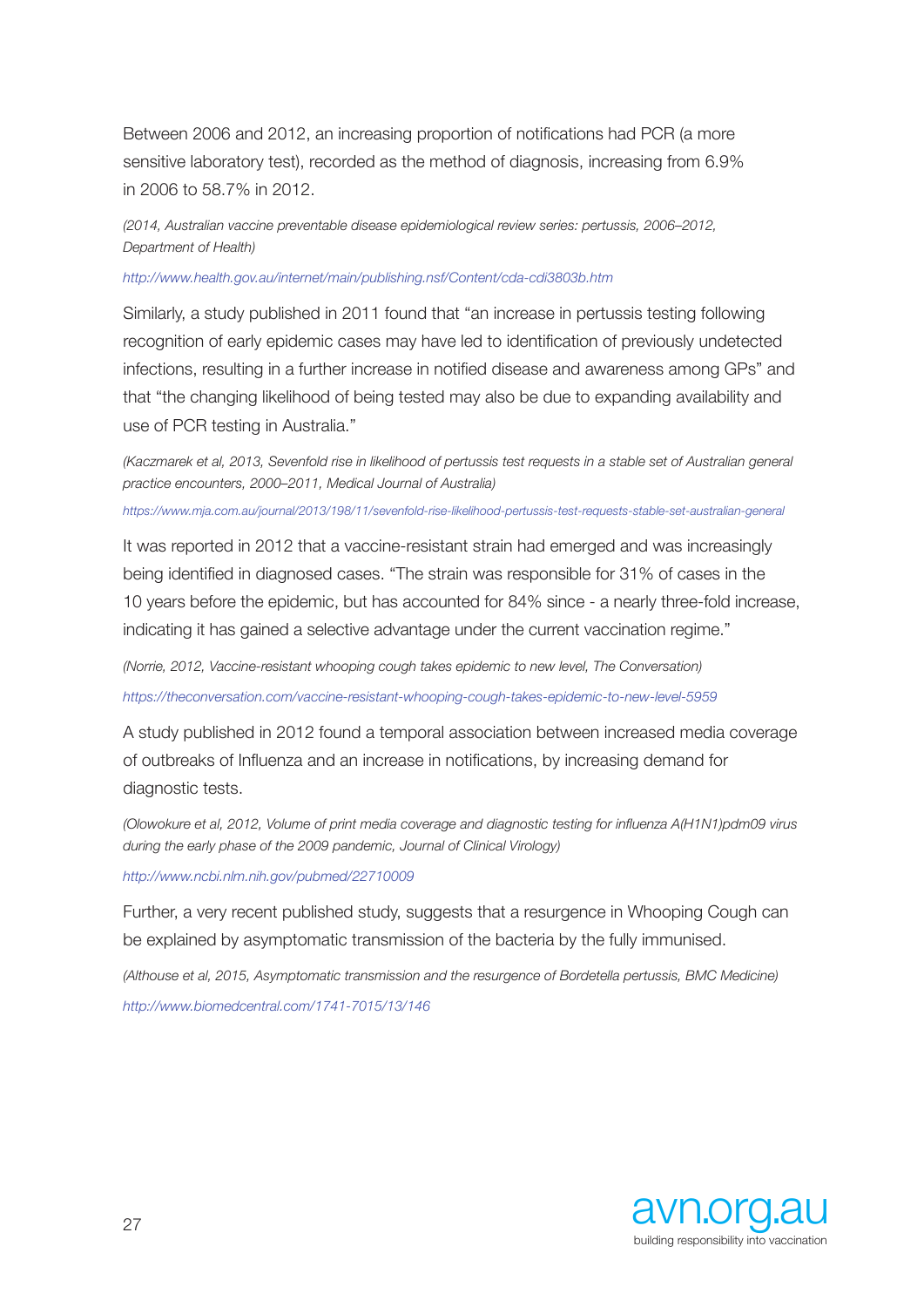## 6.4 Recently reported Whooping Cough outbreaks in fully vaccinated children

The following three articles report on outbreaks of Whooping Cough in fully immunised children in schools.

The first one reports that 19 children from the same school were diagnosed with the disease despite being fully immunised.

*(Nunez, 2015, 19 kids in Summit Co. diagnosed with whooping cough despite being up to date on vaccinations, Fox13)*

*http://fox13now.com/2015/03/27/19-kids-in-summit-co-diagnosed-with-whooping-cough-despite-being-up-to-date-on-vaccinations/*

The second reports on four diagnosed cases in the same school all of whom were fully immunised, with the school having a 99.5% immunisation rate.

*Seaver, 2015, Pertussis outbreak at Salinas school, KSBW.com http://www.ksbw.com/news/pertussis-outbreak-at-monterey-park-school/31881324*

The third reports on an outbreak of Whooping Cough outbreak at Kilcoy State School in Queensland, during which 19 children were diagnosed, however the immunisation status of these children has not been reported. We have been unable to obtain this information from Queensland Health and will need to apply for this information through the Right to Information process, and there's no guarantee it will be provided even then.

*(Curry, 2015, Whooping Cough Outbreak, Kilcoy, Caboolture Times) http://www.caboolturenews.com.au/news/whooping-cough-outbreak-kilcoy/2595513/*

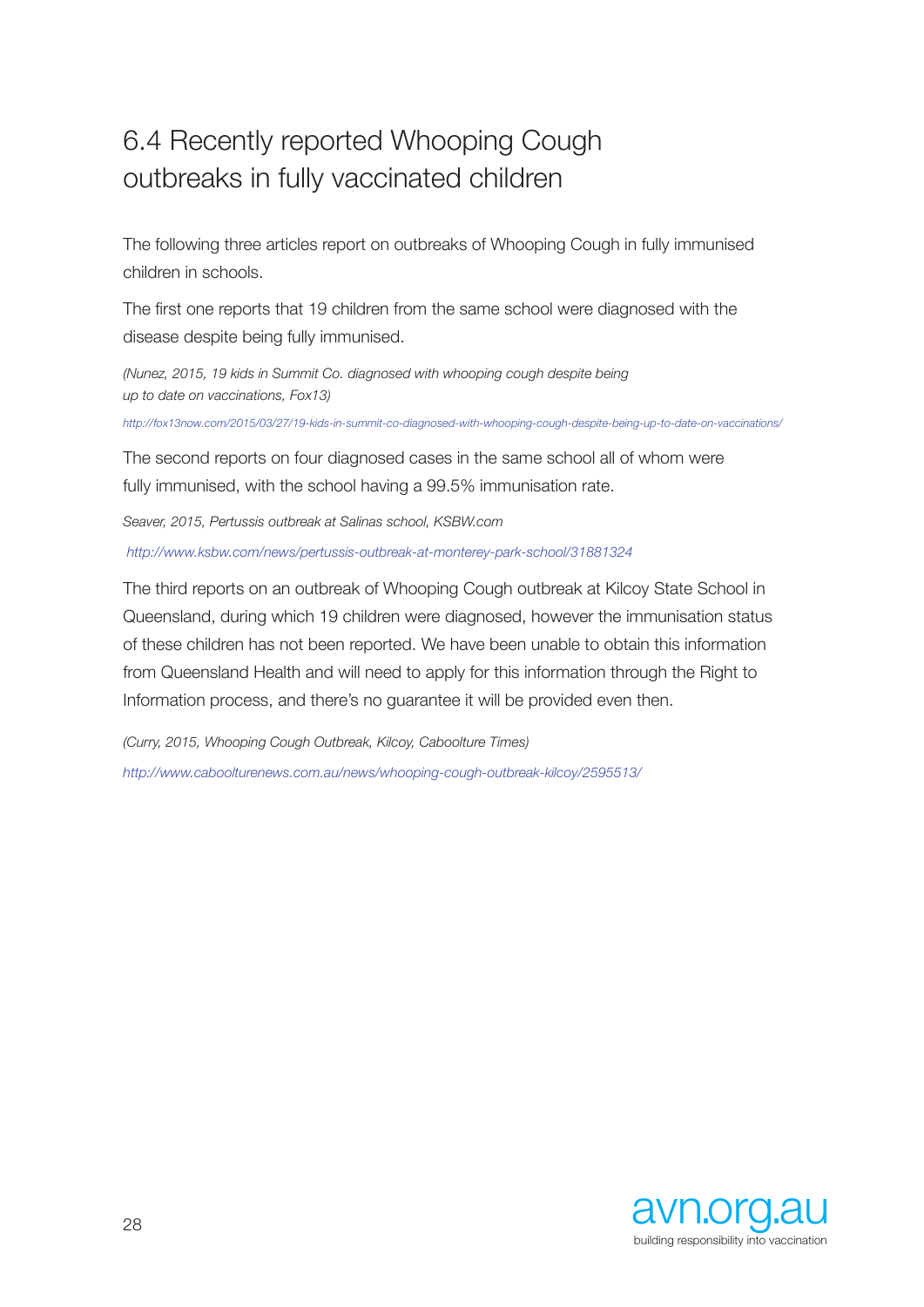## 7.0 We oppose the Bill unequivocally

We are stridently opposed to the Bill. The proposed immunisation requirement to attend child care services in Victoria represents an unnecessary, unjustified and insidious intrusion by the state into decisions about the health and welfare of children, decisions which rightly reside with parents.

Providing for exemptions to the immunisation requirement for conscientious objection on philosophical or religious grounds would go some way to alleviating our most potent concerns with the Bill.

# 8.0 Historical legislative precedent for immunisation exemptions in Australia in the context of low immunisation rates

We note the longstanding and bipartisan legislative support in Australia for exemptions to an immunisation requirement since at least 1997, when such a requirement was first enacted in Commonwealth legislation.

*(Child Care Payments Act 1997 (Cth), section 8) https://www.comlaw.gov.au/Details/C2004A05289/Html/Text#param10* 

It's important to consider that in 1997, immunisation rates were significantly lower than today, with less than 75% of children aged 12 months fully immunised in accordance with the schedule, yet the Commonwealth parliament still elected to provide for exemptions in that context.

*(Figure: Trends in vaccination coverage, Australia, 1997 to 30 September 2012, by age cohort) http://www.health.gov.au/internet/main/publishing.nsf/Content/cdi3701m* 

This compares with the approximately 91% of 12-15 month olds fully vaccinated at the end of 2014, an increase of more than 20% from baseline over that period.

*(2015, ACIR - Annual Coverage Historical Data, Immunise Australia Program) http://www.immunise.health.gov.au/internet/immunise/publishing.nsf/Content/acir-ann-cov-hist-data.htm* 

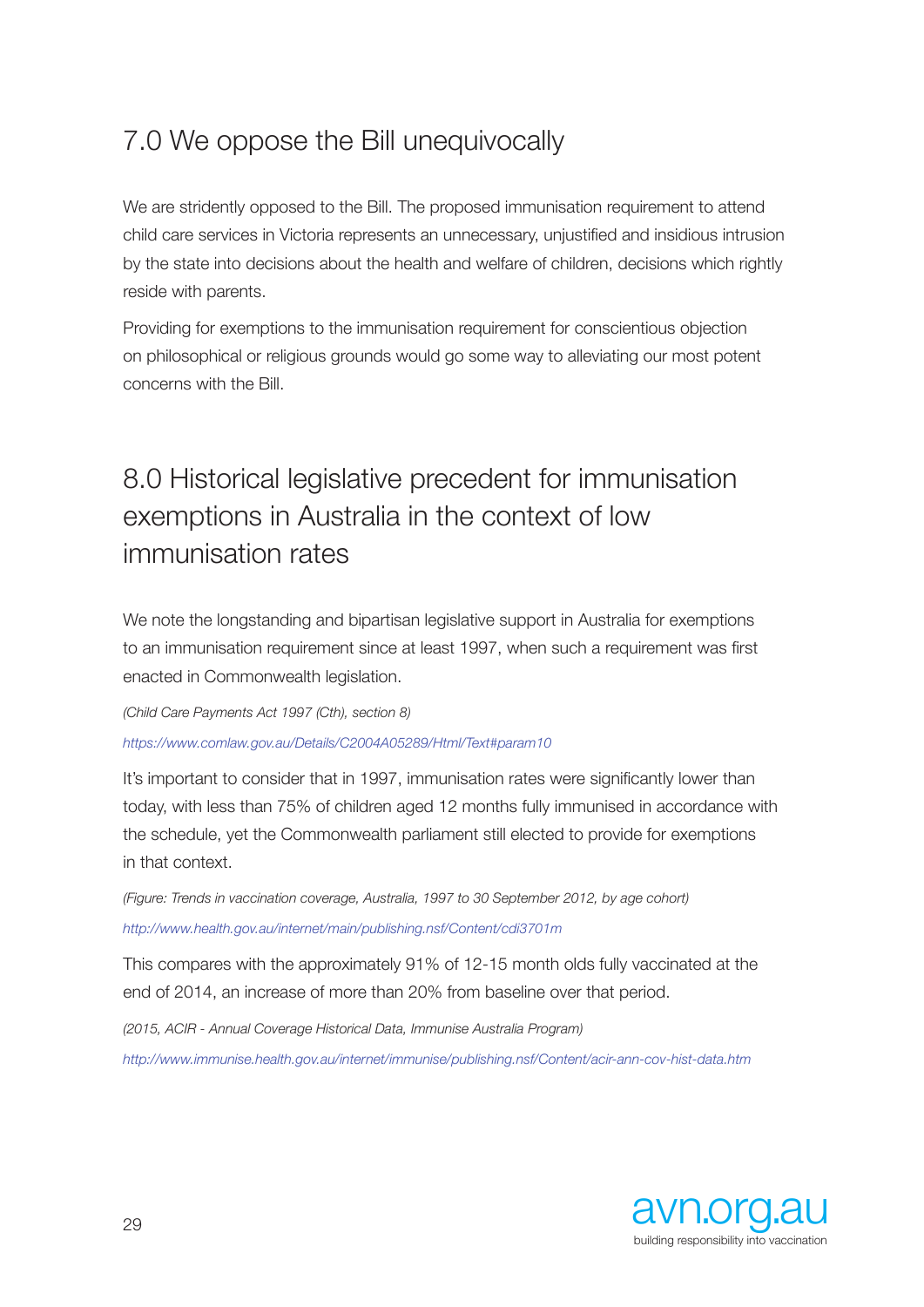Far from contributing to a fall in immunisation rates, immunisation rates have actually increased significantly since the right to object to immunisation was first protected by legislation. In other words, the significant increase in immunisation rates has occurred within a legislative framework which accommodates freedom of choice and without a need for coercion or punishment by the state.

In addition to broad support for exemptions, both the ALP and LNP – when in federal government – have given specific legislative force to religious exemptions under section 7 of A New Tax System (Family Assistance) Act 1999 (Cth) for the purpose of eligibility to Child Care Benefits and/or Family Tax Benefits.

Section 7 of the Act provides that the Minister may make determinations, by legislative instrument, to exempt a specified class of children from an immunisation requirement (sub-section 1), or that a specified class of children meets the immunisation requirement in the circumstances described in the determination (sub-section 2).

*(A New Tax System (Family Assistance) Act 1999 (Cth), s7) https://www.comlaw.gov.au/Details/C2014C00170/Html/Text#\_Toc386550790*

As recently as 2013, the federal ALP government determined, by legislative instrument, a religious exemption from the immunisation requirement for the purpose of eligibility to Child Care Benefits.

*(Child Care Benefit (Immunisation Requirements) (DEEWR) Determination 2013) https://www.comlaw.gov.au/Details/F2013L01056* 

The federal LNP government has made similar determinations in the past.

*(Family Assistance (Exemption from Immunisation Requirements) Determination 2003) https://www.comlaw.gov.au/Details/F2007B00271* 

While the only determinations that have been made historically under section 7 have been in relation to a religious organisation, there is no requirement in the wording of the provision for the determination to be in relation to a religion specifically. In other words, it is a broad discretionary power.

It is also important to consider that a more general religious exemption has been available under section 6, sub-sections 3 and 4, using the definition of conscientious objection in section 5 of the same Act since 1999 when it repealed the Child Care Payments Act.

*"An individual has a conscientious objection to a child being immunised if the individual's objection is based on a personal, philosophical, religious or medical belief involving a conviction that vaccination under the latest edition of the standard vaccination schedule should not take place."* 

*https://www.comlaw.gov.au/Details/C2014C00170/Html/Text#\_Toc386550788*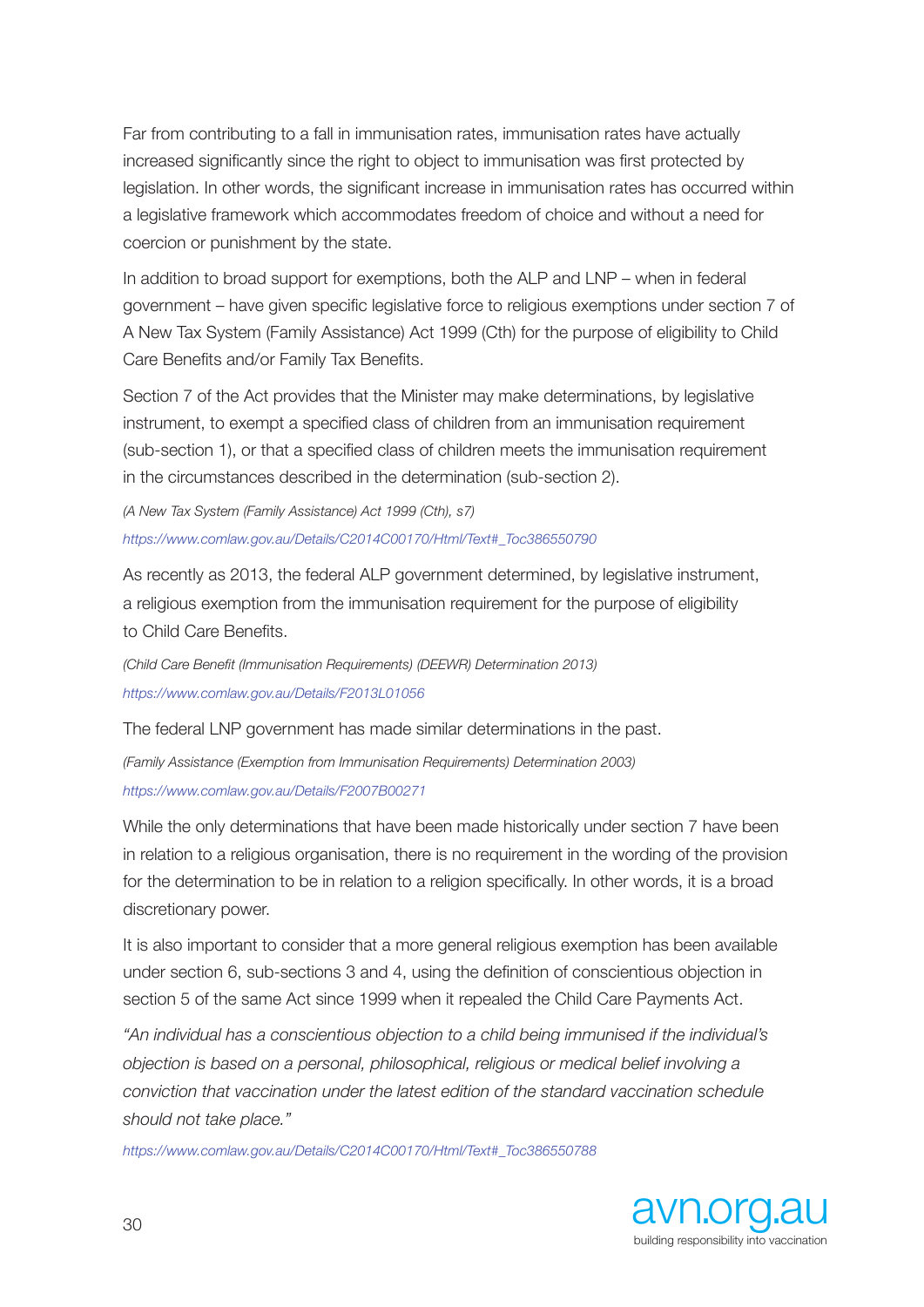## 9.0 Recent bipartisan policy support for religious exemptions

We acknowledge current ALP and LNP policy to pursue measures which aim to increase immunisation rates, but note, both parties have recently expressed in-principle support for religious exemptions in relation to an immunisation requirement in Commonwealth laws.

ALP Leader Bill Shorten stated his support for exempting the children of parents who have a deeply-held religious view against immunisation from such a requirement under Commonwealth legislation.

*(Shorten, 2015, Labor will work with government to increase immunisation rates) http://billshorten.com.au/labor-will-work-with-government-to-increase-immunisation-rates*

Similarly, federal LNP Social Services Minister, Scott Morrison, in announcing the so-called No Jab No Pay Commonwealth laws, expressed his in-principle support for religious exemptions, by stating that existing exemptions on religious grounds will continue.

*(Morrison, 2015, No jab – no play and no pay for child care)*

*http://scottmorrison.dss.gov.au/media-releases/no-jab-no-play-and-no-pay-for-child-care*

While the Minister has since revised his position on religious exemptions to the effect he will not be approving any further exemptions and will be cancelling the one existing exemption because the church concerned no longer has an objection to immunisation, that position was informed on the basis there is currently no other religions in Australia with a registered objection to immunisation. His position also failed to give due consideration to a broader definition of religion, and as such, did not provide for the possibility of emerging religions which have an objection to immunisation.

*(Morrison, 2015, Government ends religious 'No Jab No Pay'of benefits exemption) http://scottmorrison.dss.gov.au/media-releases/government-ends-religious-no-jab-no-pay-of-benefits-exemption* 

The High Court of Australia has adopted a broader definition of religion than is popularly accepted.

*(High Court of Australia, Church of the New Faith v. Commissioner of Pay-Roll Tax (Vict.) [1983] HCA 40; 1983 154 CLR 120)* 

*http://www.austlii.edu.au/cgi-bin/sinodisp/au/cases/cth/HCA/1983/40.html*

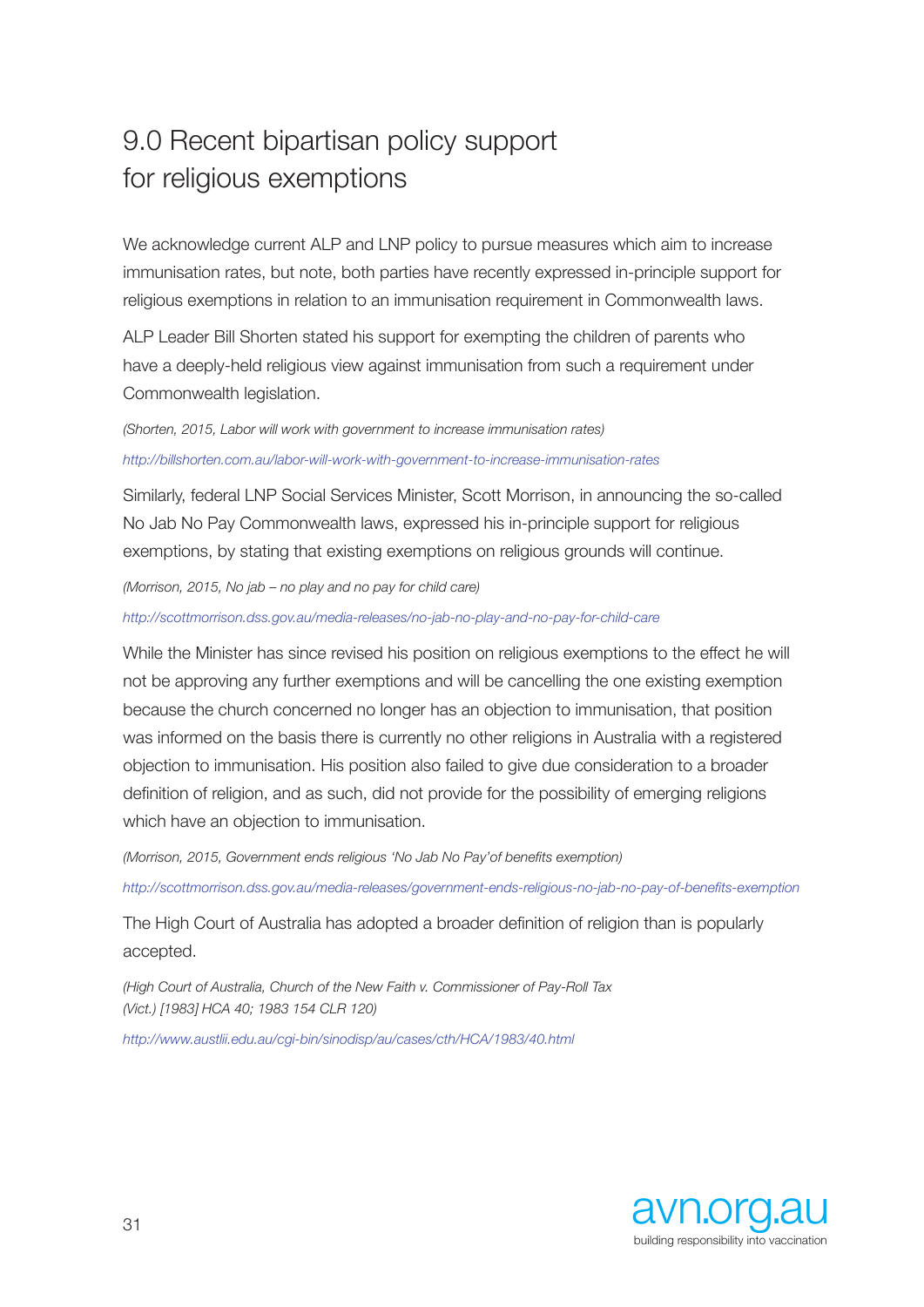In his judgement that Scientology was a religion, Justice Murphy stated:

*"The truth or falsity of religions is not the business of officials or the courts. If each purported religion had to show that its doctrines were true, then all might fail. Administrators and judges must resist the temptation to hold that groups or institutions are not religious because claimed religious beliefs or practices seem absurd, fraudulent, evil or novel; or because the group or institution is new, the number of adherents small, the leaders hypocrites, or because they seek to obtain the financial and other privileges which come with religious status. In the eyes of the law, religions are equal. There is no religious club with a monopoly of State privileges for its members."* 

He subsequently suggested conditions which may be sufficient, but not necessary, to show the existence of a religion:

*"On this approach, any body which claims to be religious, whose beliefs or practices are a revival of, or resemble earlier cults, is religious. Any body which claims to be religious and to believe in a supernatural Being or Beings, whether physical and visible, such as the sun or the stars, or a physical invisible God or spirit, or an abstract God or entity, is religious. For example, if a few followers of astrology were to found an institution based on the belief that their destinies were influenced or controlled by the stars, and that astrologers can, by reading the stars, divine these destinies, and if it claimed to be religious, it would be a religious institution. Any body which claims to be religious, and offers a way to find meaning and purpose in life, is religious. The Aboriginal religion of Australia and of other countries must be included. The list is not exhaustive; the categories of religion are not closed."*

It is our view, that under such a definition, a deep and abiding belief against vaccination, (or even just against certain vaccines), in addition to a belief that pharmaceutical based medicine should only be used as a last resort, or in the case of an emergency or trauma, instead of being central to therapeutic and preventative health goals, satisfies such a definition of religion.

Certainly, some of our more dogmatic critics have described us as a tin-foil hat wearing, science-denying religious cult on more than one occasion, and opposition to vaccination, as a belief, has been around since Jenner's Smallpox vaccine was first unleashed on an unwitting public. It would also be fair to say, that some of our members would only submit to vaccination "over my dead body" or by force, statements which could be considered further evidence of the religious nature of a belief against vaccination.

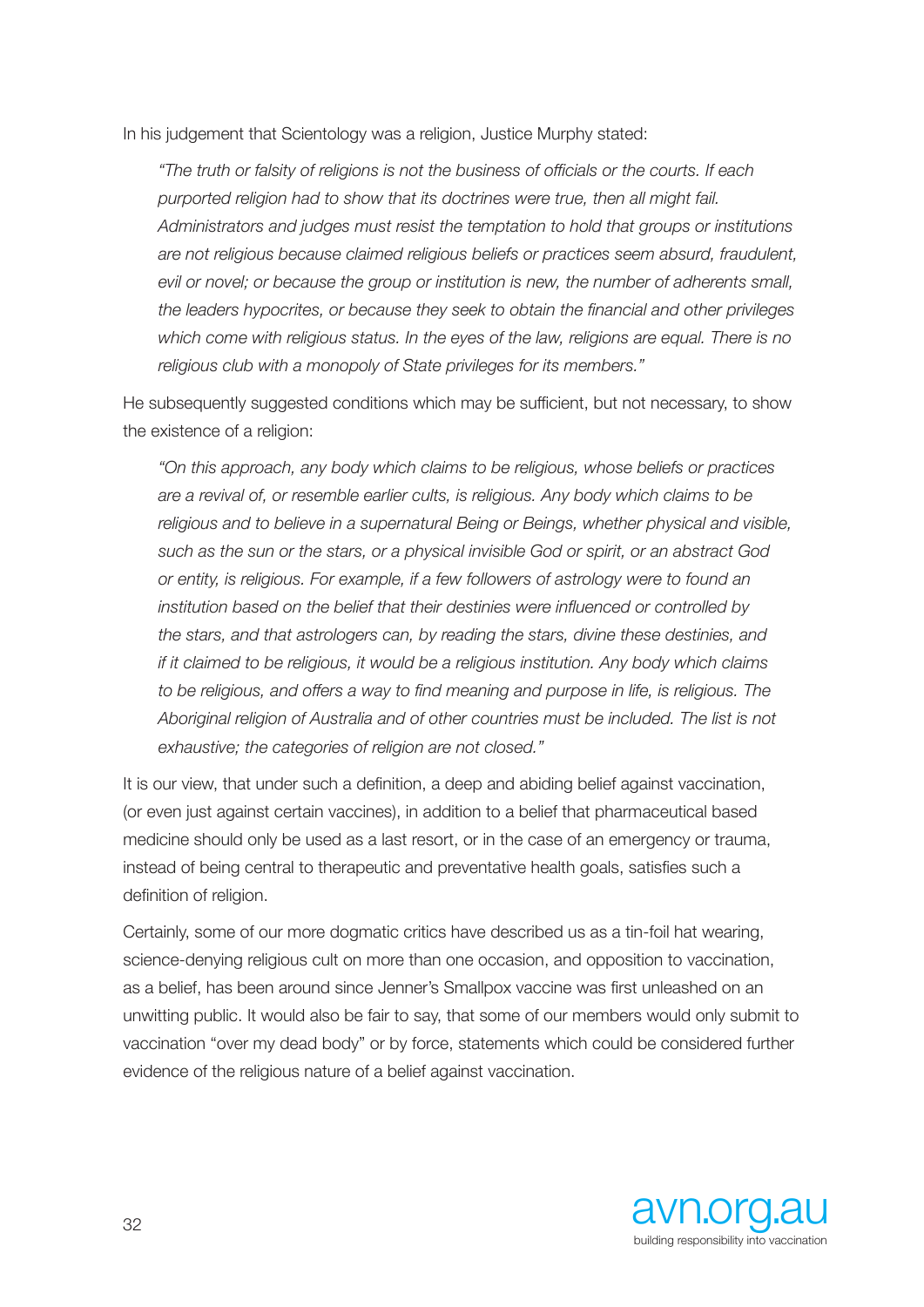# 10.0 The Bill's immunisation requirement exceeds the power of the parliament to make such a law

We acknowledge the parliament's power to make laws in relation to public health matters generally and disease outbreaks more specifically, but it is our strong view, that power doesn't extend to applying effective quarantine measures to otherwise healthy, but unvaccinated children in *non-outbreak conditions*, a power which is usually reserved for public health emergencies, and usually not even then.

The proposed exclusion of deliberately unvaccinated children is analogous to applying wartime powers during times of peace. We feel certain the general public would have been rightly outraged if the Australian government had continued to exercise its wartime powers of detention of citizens of German descent after the end of World War II, yet this is the type of power that is being proposed in this Bill. It's one thing to exclude unvaccinated children in the event of an outbreak of Measles, quite another to exclude them in non-outbreak conditions.

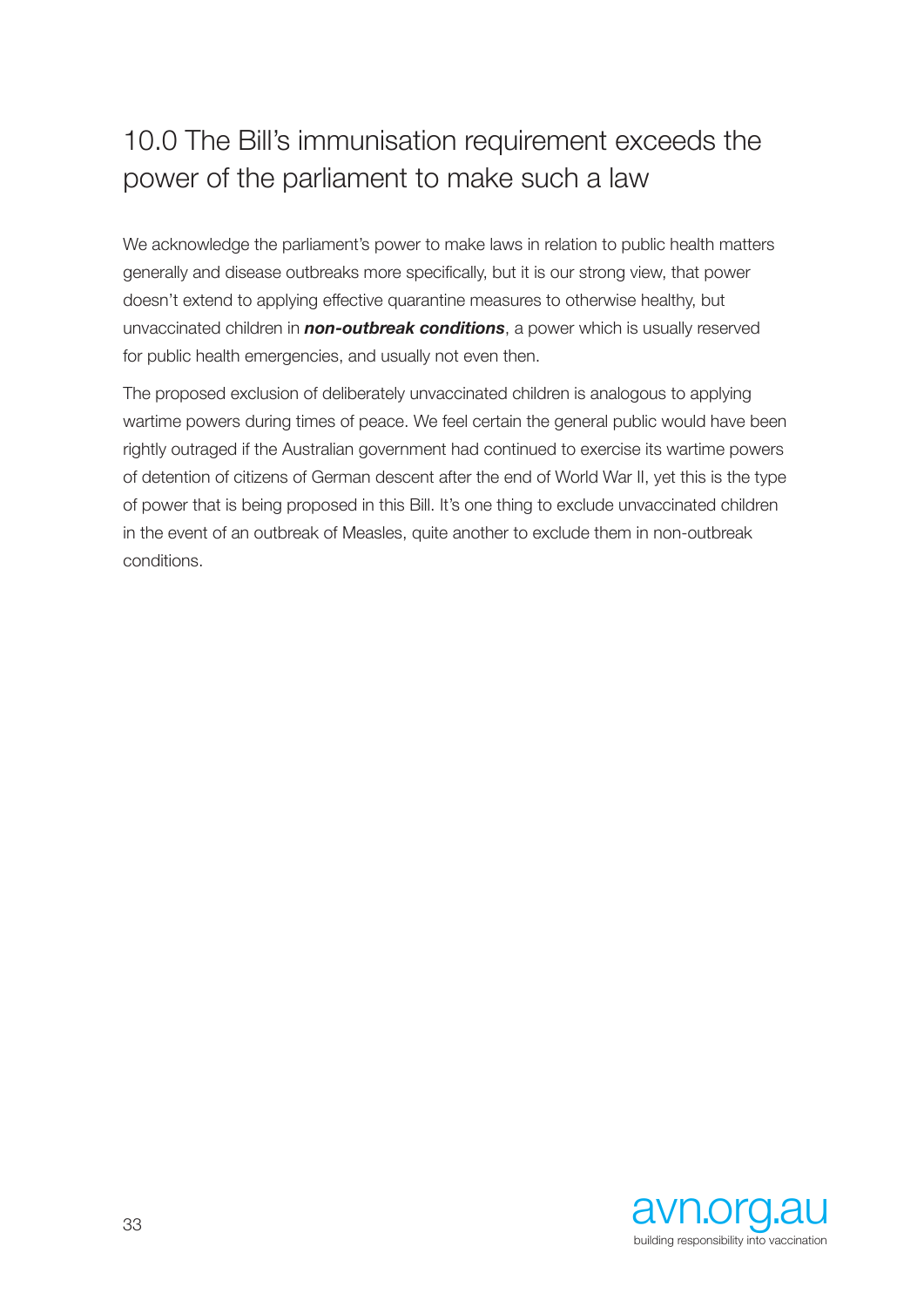# 11.0 The Bill conflicts with the Disability Discrimination Act 1992 (Cth) and A New Tax System (Family Assistance) Act 1999 (Cth)

## 11.1 Disability Discrimination Act (DDA)

The Bill's immunisation requirement conflicts with sections 5 and 6 of the DDA and seeks to limit its operation by requiring persons in charge of a child care centre to not enrol unvaccinated children except in the circumstances provided for in the Bill.

*(Discrimination Act 1992 (Cth), sections 5 & 6) https://www.comlaw.gov.au/Details/C2013C00022/Html/Text#\_Toc345412390*

Refusal to enrol a child based on vaccination status will amount to unlawful discrimination under the DDA, and will expose child care centres to legal liability for acts of unlawful discrimination.

For the purposes of the DDA, an unvaccinated child has a disability so is protected from discrimination on that basis.

Disability is defined in the DDA as:

- *(c) the presence in the body of organisms causing disease or illness; or*
- *(d) the presence in the body of organisms capable of causing disease or illness; and includes a disability that:*
- *(j) may exist in the future (including because of a genetic predisposition to that disability).*

While section 48 provides that discrimination is not unlawful if it is reasonably necessary to protect the public health, we believe that it would be impossible for a child care centre to satisfy such a condition for the reasons outlined elsewhere in our submission.

In addition, while Section 47 subsection 2 of the Act provides that this part does not render unlawful anything done by a person in direct compliance with a prescribed law, the Public Health and Wellbeing Act 2008, which this Bill seeks to amend, is not a prescribed law in Schedule 1 of the DDA Regulations.

*(Disability Discrimination Regulations 1996, Schedule 1) https://www.comlaw.gov.au/Details/F2012C00527/Html/Text#\_Toc331768859* 

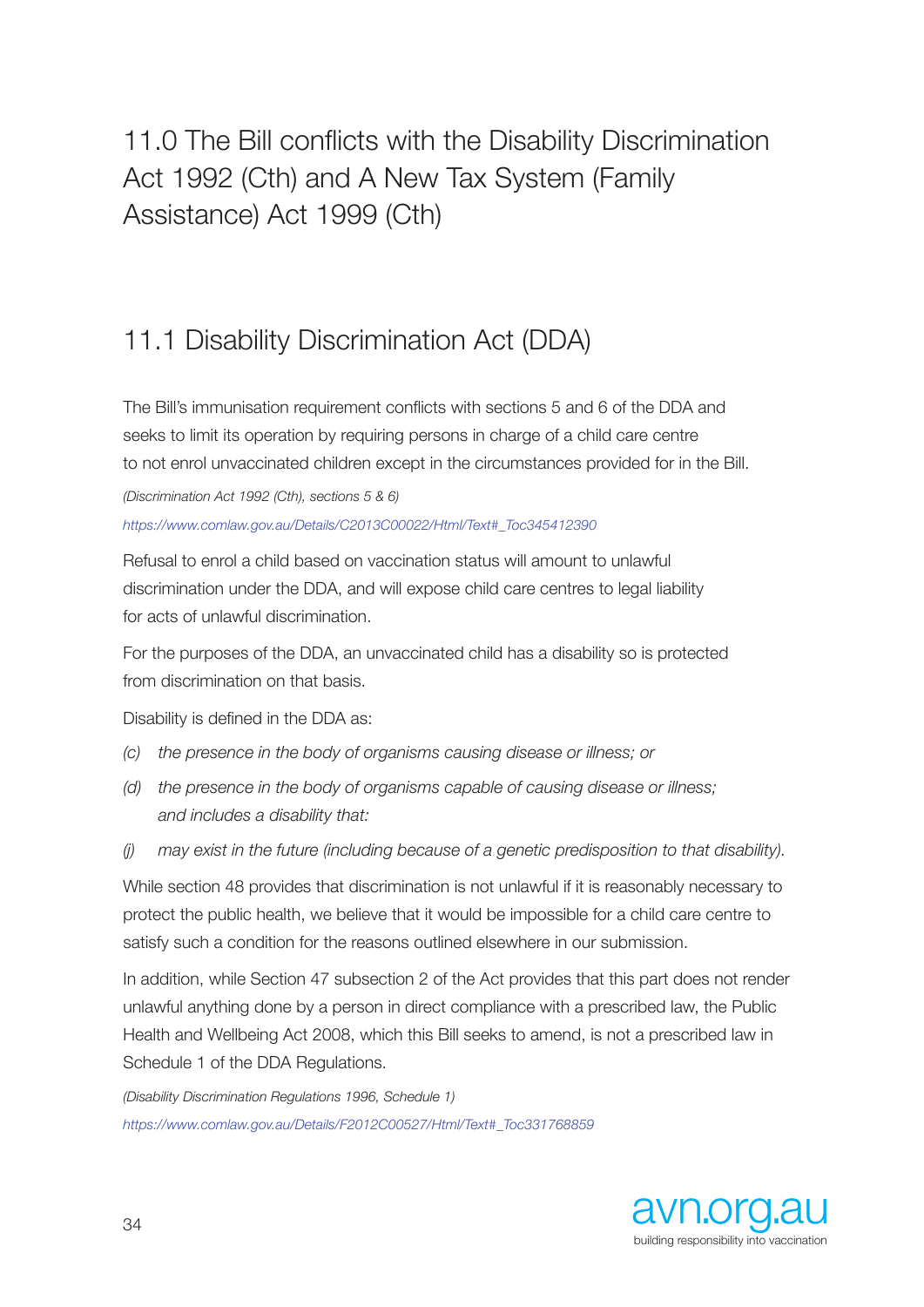The New South Wales parliament considered a similar Bill to this one back in 2013 and, following legal advice and debate in the parliament, took the decision to provide for exemptions for conscientious objection on philosophical and religious grounds due to concerns that an immunisation requirement without exemptions would be in breach of the DDA. This is an excerpt taken from NSW Hansard in relation to the issue.

*"I am advised that on the issue of protection, section 48 of the Commonwealth Disability Discrimination Act dealing with discrimination against those with infectious disease will face problems as paragraph (b) states that "discrimination reasonably necessary to protect public health" will be determined by the level of risk. Clearly, a child with a vaccine-preventable disease poses a risk to other children. However, an unvaccinated child poses the risk in the future. The risk is that a court will not find a refusal to enrol an unvaccinated child is reasonably necessary to protect public health."*

The full transcript is available here:

*http://www.parliament.nsw.gov.au/prod/parlment/hansart.nsf/V3Key/LC20130620006?*

### 11.2 New Tax System (Family Assistance) Act (FAA)

The Bill's immunisation requirement conflicts with the FAA by its effect to deny a benefit conferred by that Act, namely the right to access subsidised childcare services (child care benefits). While eligibility to child care benefits under the FAA is subject to an immunisation requirement, exemptions from this requirement is permitted on the grounds of conscientious objection.

*(A New Tax System (Family Assistance) Act 1992 (Cth), section 6) http://www.austlii.edu.au/au/legis/cth/consol\_act/antsaa1999357/s6.html*

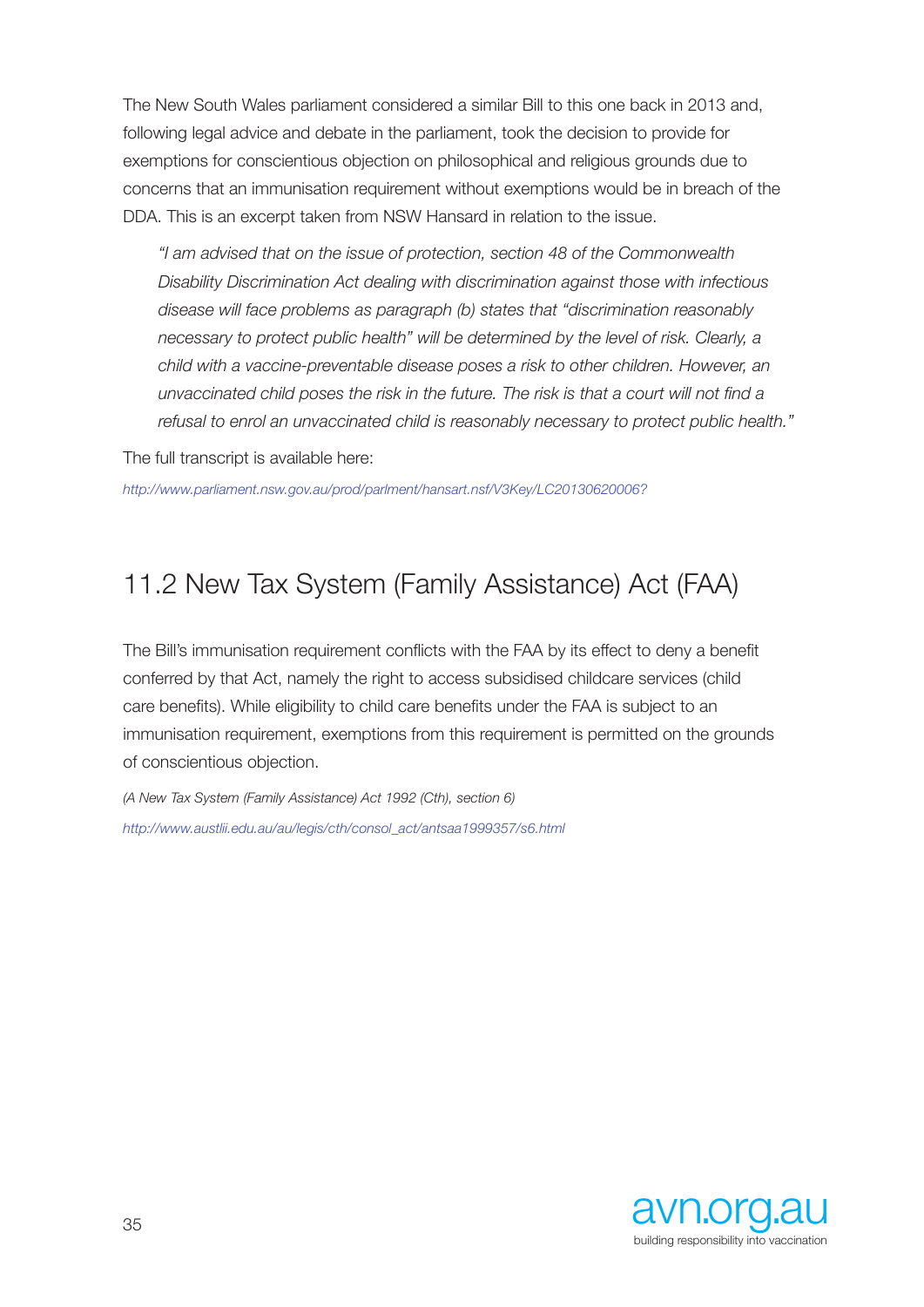# 12.0 The Bill's immunisation requirement conflicts with the Medical Board of Australia Code of Conduct (the code) pertaining to informed consent

Section 3.5 of the code defines informed consent as *"a person's voluntary decision about medical care that is made with knowledge and understanding of the benefits and risks involved."* Subsection 2 requires a doctor to obtain informed consent prior to providing a treatment.

*(Medical Board of Australia, Good medical practice: a code of conduct for doctors in Australia, accessed 21 September 2015)* 

### *http://www.medicalboard.gov.au/Codes-Guidelines-Policies/Code-of-conduct.aspx*

For those with a philosophical or religious objection to vaccination, and who rely on access to child care services, the consent could not be said to be given voluntarily, due to the presence of coercion in the form of the threatened loss of the ability to participate in work or study. Doctors are prohibited from accepting consent unless it has been given voluntarily.

Professor Raina Macintyre recently expressed the concern that doctors were prevented from accepting consent under such circumstances in relation to a proposed immunisation requirement in Commonwealth laws.

*"In addition, doctors must obtain valid consent to vaccinate children, and consent is not valid in the presence of any form of coercion."* 

*(The Australian, 2015, Questioning vaccination policy is not synonymous with anti-vaccination) http://www.theaustralian.com.au/opinion/letters/questioning-vaccination-policy-is-not-synonymous-with-anti-vaccination/storyfn558imw-1227312423699* 

This obviously raises questions about the legal validity of the Bill particularly in the absence of provision for immunisation exemptions on conscientious grounds.

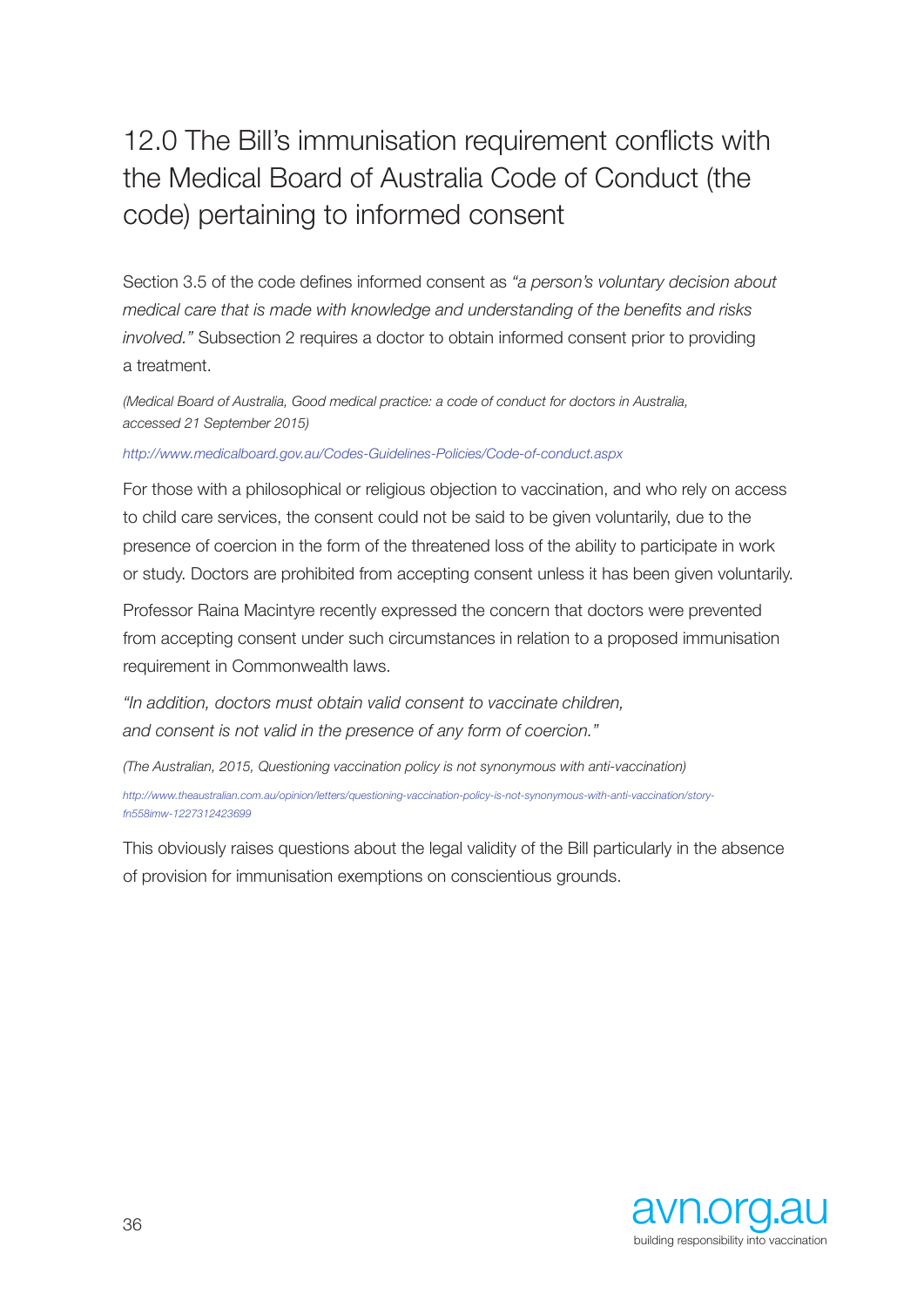# 13.0 The Bill's immunisation requirement limits human rights protected by the Charter of Human Rights and Responsibilities Act 2006 (CHRR)

The Bill's immunisation requirement violates several provisions of the CHRR.

## 13.1 Protection from discrimination

Section 8, subsections 2 and 3 protects the right of every person to enjoy their human rights free of discrimination, and to equal and effective protection from discrimination by the law. The immunisation requirement violates these rights.

The Bill's requirement for child care services to not enrol unvaccinated children exclusively – except for prescribed groups - and not other unprotected children, is arbitrarily discriminatory. If deliberately unvaccinated children are claimed to pose a risk to the other children and staff, then by necessity, similarly unprotected children and people must also pose the same risk. These include:

- (a) those who can't be vaccinated for medical reasons; and
- (b) those who are too young to have been vaccinated; and
- (c) those who have been vaccinated, but who are not protected due to not producing the required biological response claimed to confer immunity; and
- (d) those who were not vaccinated in utero; and
- (e) child care centre employees.

There is also a significant body of scientific evidence that children recently vaccinated with live, attenuated viruses pose a risk to close contacts in the post-vaccine period. Live attenuated vaccine viruses, such as Measles, Mumps, Rubella, Chickenpox and Rotavirus have been associated with disease in the recently vaccinated and transmission of the vaccine-strain viruses to others resulting in disease has been documented as well. A list of references evidencing vaccine-associated disease in recipients of live attenuated virus vaccines and consequent transmission of vaccine-strain viruses to close contacts is provided in Appendix B of this submission.

If unvaccinated children are alleged to pose a risk to others then surely children receiving live virus vaccines would also pose a risk, but the Bill does not discriminate against these children on such a basis. Only deliberately unvaccinated children are singled out for exclusion.

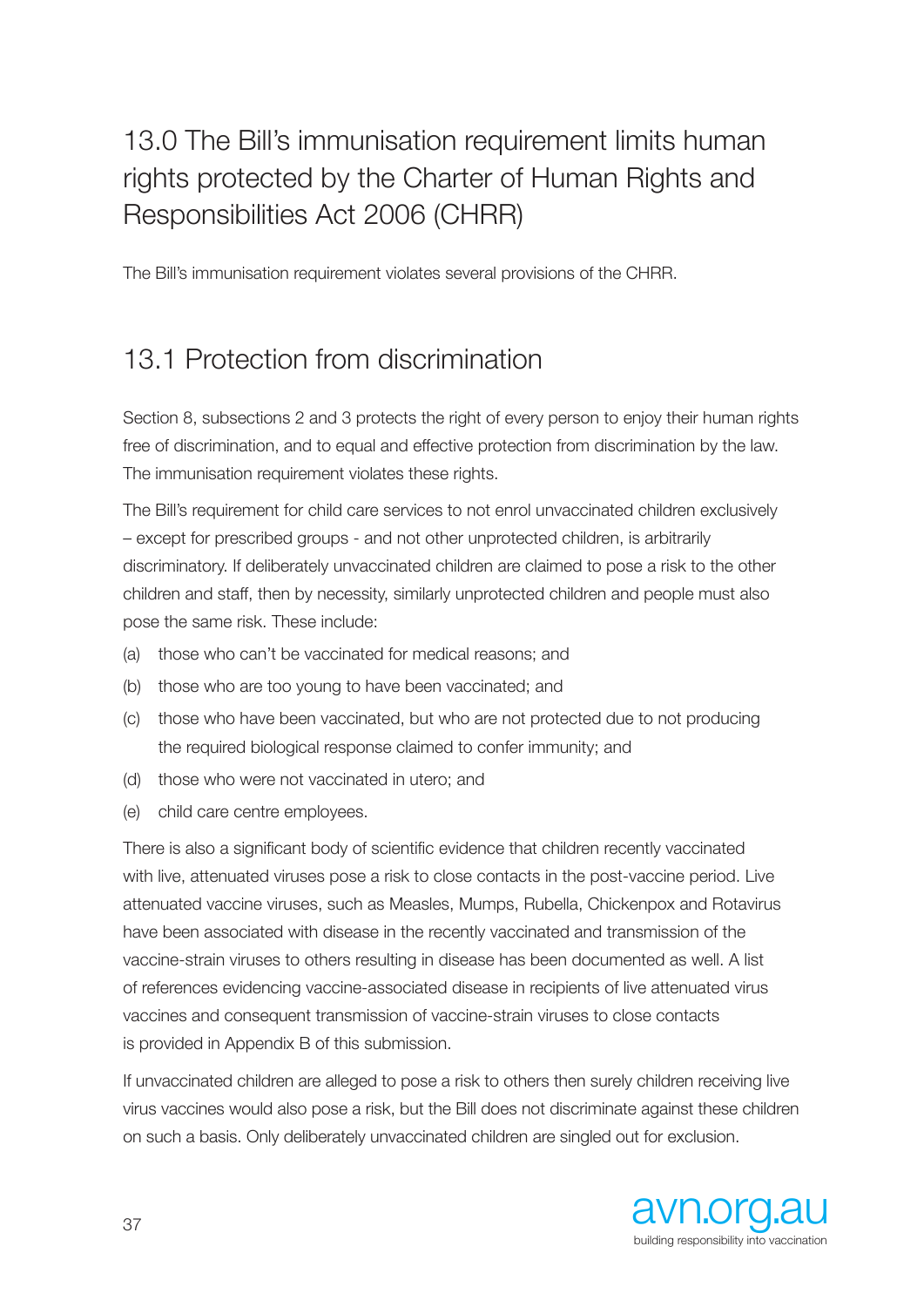## 13.2 Protection from coerced medical consent

Section 10, subsection c, protects the right to give free and full consent to a medical treatment. The immunisation requirement will limit this right.

Australian law, and the CHRR more specifically, generally protects an individual's right to refuse medical treatments for themselves or on behalf of their children, except in the limited circumstances of a medical emergency or parental neglect, and that includes a right to refuse immunisation. Consent to vaccination is a matter between a medical professional and their patient without intrusion or coercion by the state.

Immunisation, like all medical procedures, carries with it the risk of death, disability and chronic disease. The tragic examples of Saba Button, Lachlan Neylan, Izzy Olesen and Ashley Epapara are cases in point. Both Saba Button and Lachlan Neylan suffered major brain injuries resulting in severe and permanent disability from the immunisations they received. Izzy Olesen suffered Stevens Johnson Syndrome resulting in blindness and major skin scarring, and regrettably, Ashley Epapara died. You can read their stories at the following links.

*(Rule, 2011, Saba Button, the girl who is never alone, Perth Now)* 

*http://www.perthnow.com.au/news/western-australia/saba-button-the-girl-who-is-never-alone/storye6frg13u-1226035296706* 

*(Hansen, 2013,Toddler who was given an adult flu shot is left severely brain-injured and unable to walk, Daily Telegraph)* 

*http://www.themercury.com.au/news/national/toddler-who-was-given-an-adult-flu-shot-is-left-severely-braindamaged-and-unable-to-walk-or-talk/story-fnj3ty2c-1226756398505* 

*(Olesen, 2014, Izzy's Story, Vaccination Information Network)*

*http://www.vaccinationinformationnetwork.com/izzys-story/*

*(ABC News, 2010, Flu Vaccine can't be ruled out in toddler's death)* 

*http://www.abc.net.au/news/2010-09-10/flu-vaccine-cant-be-ruled-out-in-toddlers-death/2256142* 

Importantly, unlike a medical procedure performed on a sick or injured person for therapeutic goals, immunisation is a medical procedure performed on healthy people for a potential future benefit. For this reason, it is our view that the standard of informed consent to the procedure should be arguably higher than that for a therapeutic purpose, and most definitely should only be given freely, without coercion.

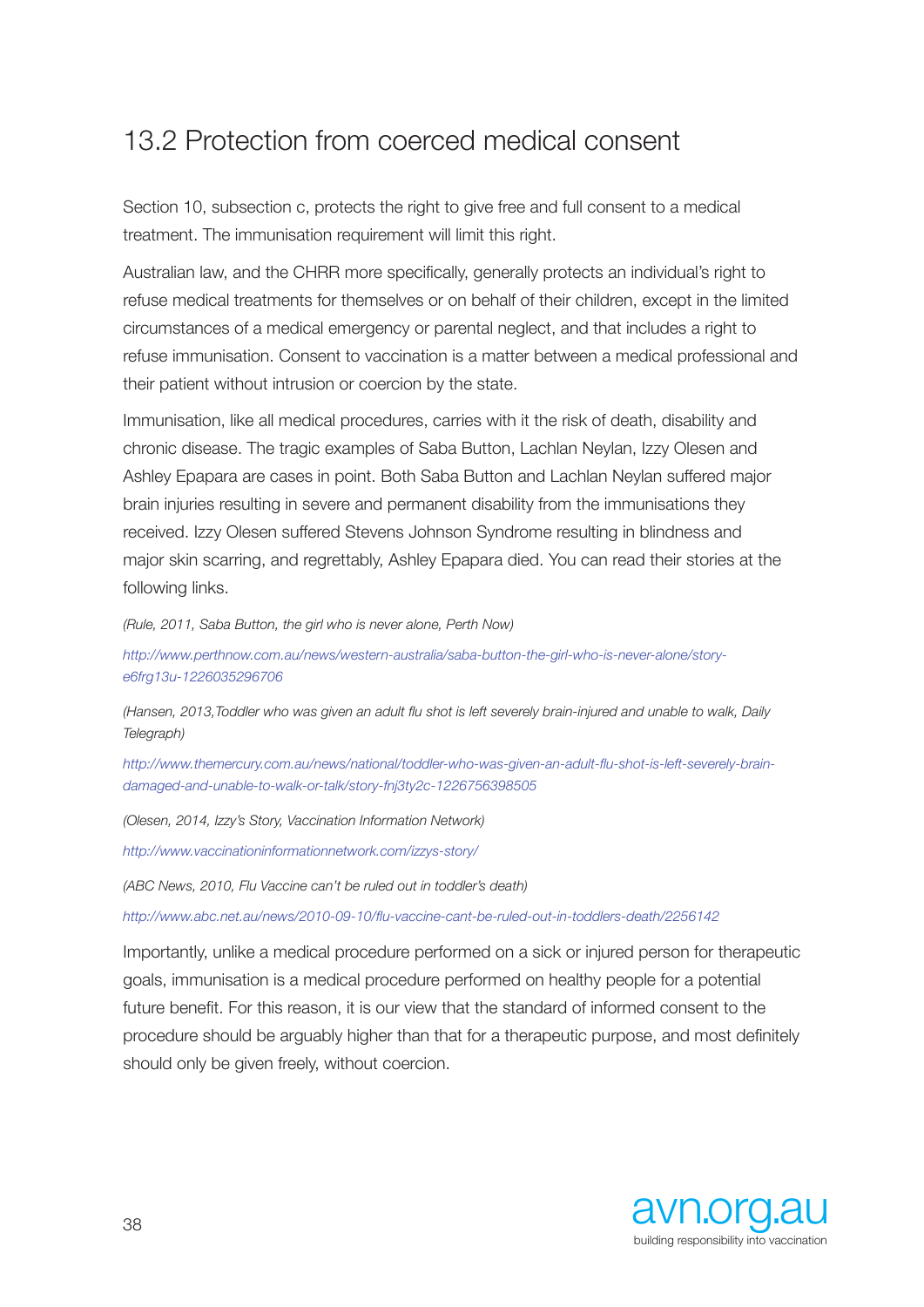The Bill proposes that the immunisation requirement be in accordance with the Australian Immunisation Handbook, which also defines valid consent as requiring it to have been given voluntarily, in the absence of undue pressure, coercion or manipulation.

### *http://www.health.gov.au/internet/immunise/publishing.nsf/Content/Handbook10-home~handbook10part2~han dbook10-2-1#2-1-3*

Requiring vaccination for entry to child care services interferes with the ability to give valid consent at law for those with a deeply-held belief against immunisation, and who are reliant on child care services in order to work or study. Parents with a conscientious belief against vaccination will be unable to comply with the Bill's immunisation requirement because their consent cannot be given fully or freely.

## 13.3 Protection of freedom of thought, conscience, religion or belief

Section 14 protects freedom of thought, conscience, religion and belief. The Bill's immunisation requirement interferes with this right by preventing those with a conscientious belief against vaccination from observance to this belief, and seeking to coerce people with these beliefs into abandoning these beliefs. Such limitation is not justified as required by section 7 of the CHRR for the reasons presented elsewhere in our submission.

## 13.4 Protection of families and children

Section 17 protects the right of families and children, to be protected by the state, in their best interests. Far from protecting this right, the Bill's immunisation requirement will require parents to consent to vaccination on behalf of their children against their best interests. Many parents with an objection to vaccination have witnessed their children being injured by vaccines in the past, injuries which are not recognised as evidencing a medical contraindication to future vaccination. The immunisation requirement seeks to coerce parents into submitting their children to a medical procedure which they have previously witnessed to cause injury in their children. Limitation of this right is not justified as is required by section 7 of the CHRR.

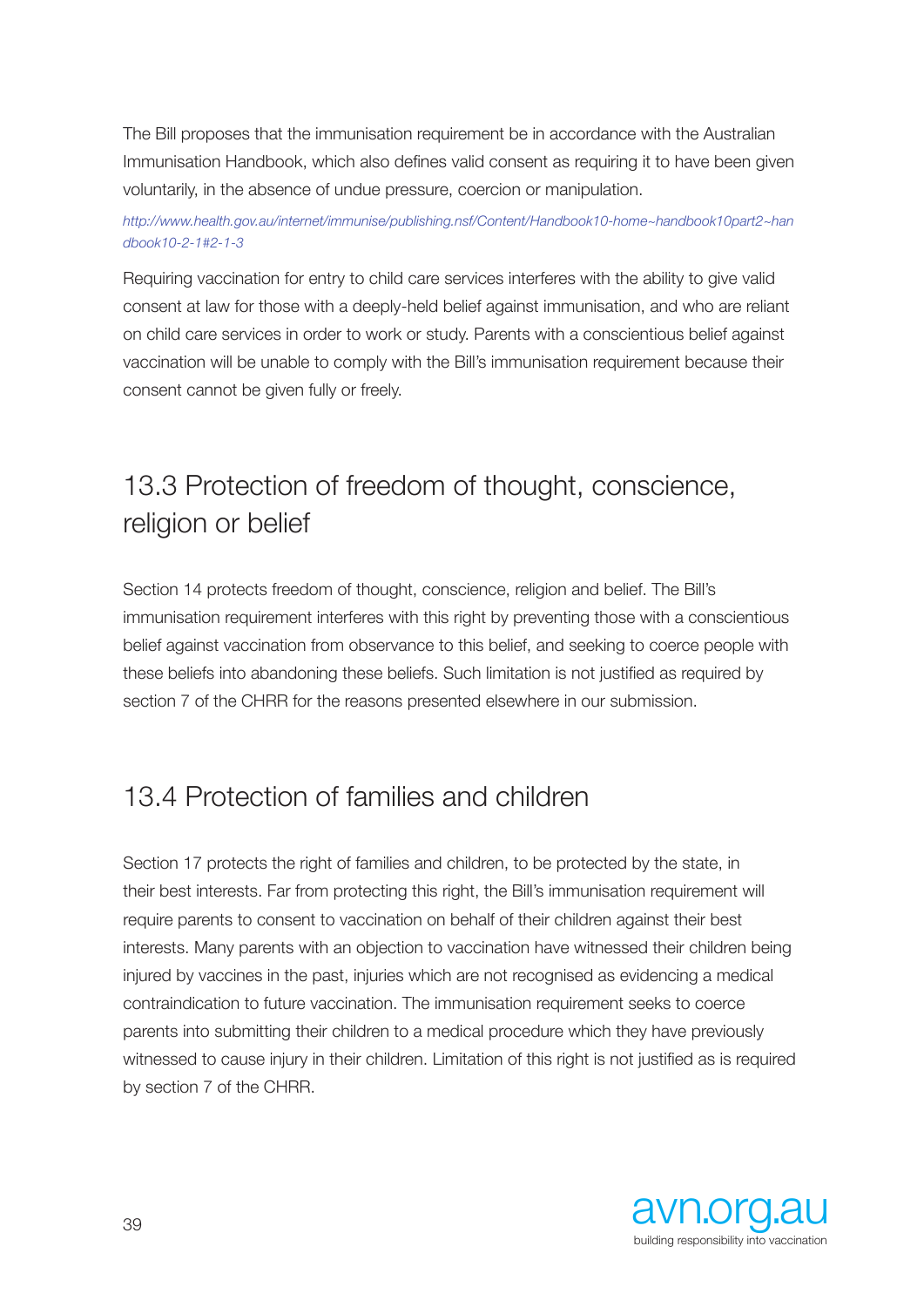## 14.0 The Bill's limitation of human rights is not justified

We acknowledge that individual rights may be subject to reasonable limitation by the state when it can be demonstrably justified, but reject the claims in the Statement of Compatibility (SOC) which accompanies this Bill purporting to justify a limitation of human rights in accordance with section 7 of the CHRR.

Section 7, subsection 2 of the CHRR provides that protected human rights may only be subject to *"such reasonable limits as can be demonstrably justified in a free and democratic society based on human dignity, equality and freedom".*

It is commonly accepted among jurists - and we concur with that consensus - that the state needs to satisfy a very high burden of proof when pursuing any derogation of individual human rights. It is not sufficient for the government to merely claim it is necessary, it needs to show that it is necessary by the highest standards of evidence. We don't believe the government has, or could satisfy this burden of proof for the following reasons.

## 14.1 The immunisation requirement will not achieve the stated purpose of the Bill

Section 7 of the CHRR, requires that all relevant factors be taken into account in determining if limitations on protected rights are justified. Subsections b and d are relevant to the stated purpose of the Bill which is to increase immunisation rates.

*Section 7* 

- *(b) the importance of the purpose of the limitation; and*
- *(d) the relationship between the limitation and its purpose*

While the SOC claims that the immunisation requirement will satisfy the stated purpose of increasing immunisation rates, we are of the considered view that the effect on immunisation rates will be negligible at best.

To determine if the immunisation requirement will act to increase immunisation rates, it is necessary to consider the characteristics of those children who are unvaccinated.

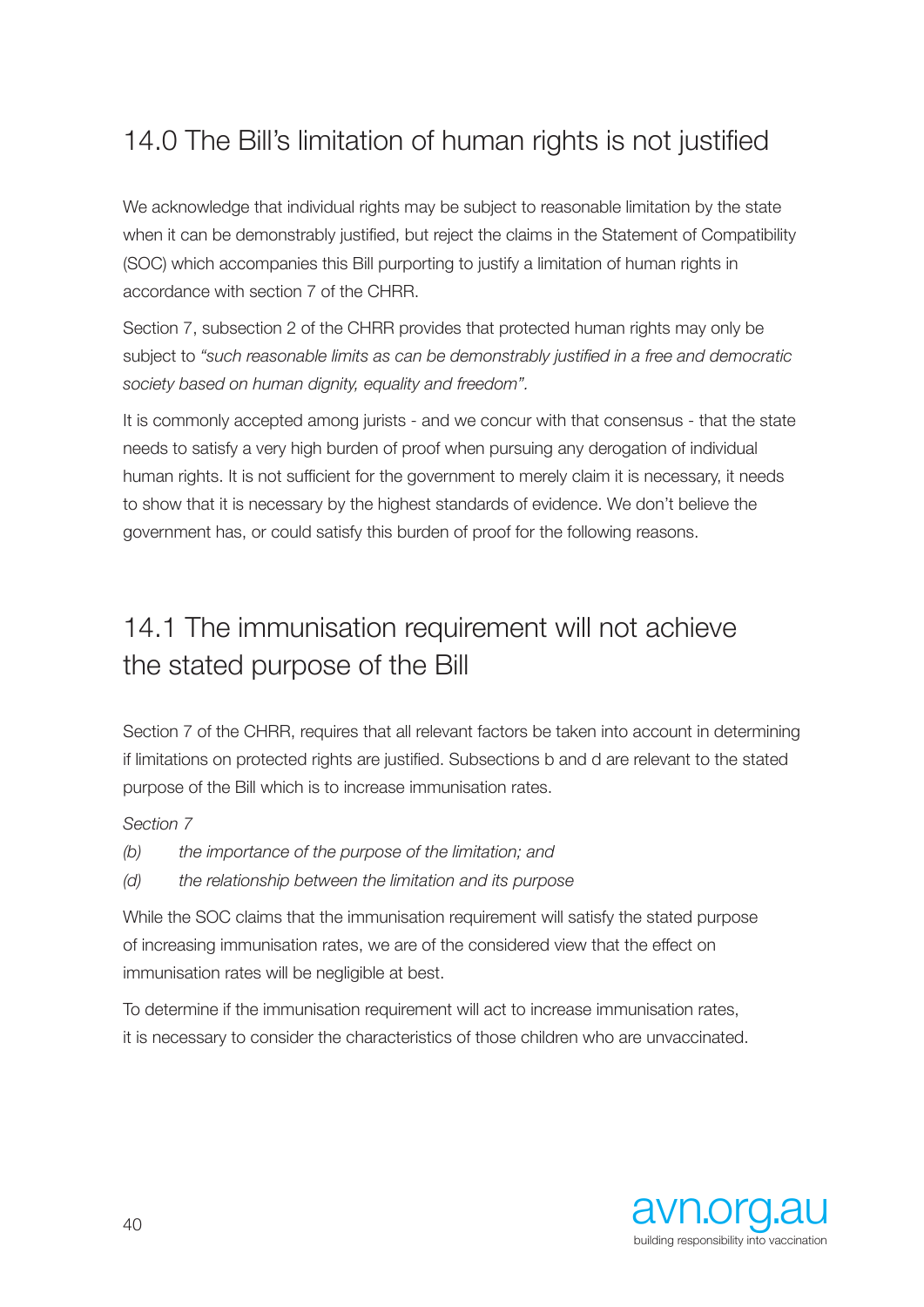At the end of 2014, 1.59% of children in Victoria had a registered conscientious objection to vaccination, and between 90.83% and 92.46% of children under 63 months were fully vaccinated.

*(2015, ACIR - State and Territory Vaccine Objection (Conscientious Objection) Data) http://www.immunise.health.gov.au/internet/immunise/publishing.nsf/Content/acir-s-t-cons-objection-data.htm*

*(2015, Annual Coverage – Historical Data)* 

*http://www.immunise.health.gov.au/internet/immunise/publishing.nsf/Content/acir-ann-cov-hist-data.htm* 

This means that between 5.95% and 7.58% of children are unvaccinated for reasons other than that their parents have a conscientious objection to vaccination, but these figures may over-estimate the extent of non-vaccination. A recently published study found that apparent lower immunisation uptake in inner urban areas of Australia may be attributable to reporting error.

*(Hull et al, 2015, Is low immunisation coverage in inner urban areas of Australia due to low uptake or poor notification?, Australian Family Physician)* 

*http://www.researchgate.net/publication/8932280\_Is\_low\_immunisation\_coverage\_in\_inner\_urban\_areas\_of\_ Australia\_due\_to\_low\_uptake\_or\_poor\_notification* 

In other words, purported vaccination rates may be higher than notified to and recorded by the Australian Childhood Immunisation Register. A recently published Australian study found that most children who were not up-to-date with immunisations had parents who were in favour of vaccination, and that socioeconomic disadvantage and chronic medical conditions were the key reasons for them not being up-to-date.

*(Bourne, 2015, Children not immunised due to socioeconomic barriers, Medical Xpress) http://medicalxpress.com/news/2015-08-children-immunised-due-socioeconomic-barriers.html* 

In this context, it's important to note that these children are extremely unlikely to be attending child care anyway (unless their parents have extremely high incomes), because if they were, they would already be registered as conscientious objectors which is currently required to access Commonwealth Child Care Rebates.

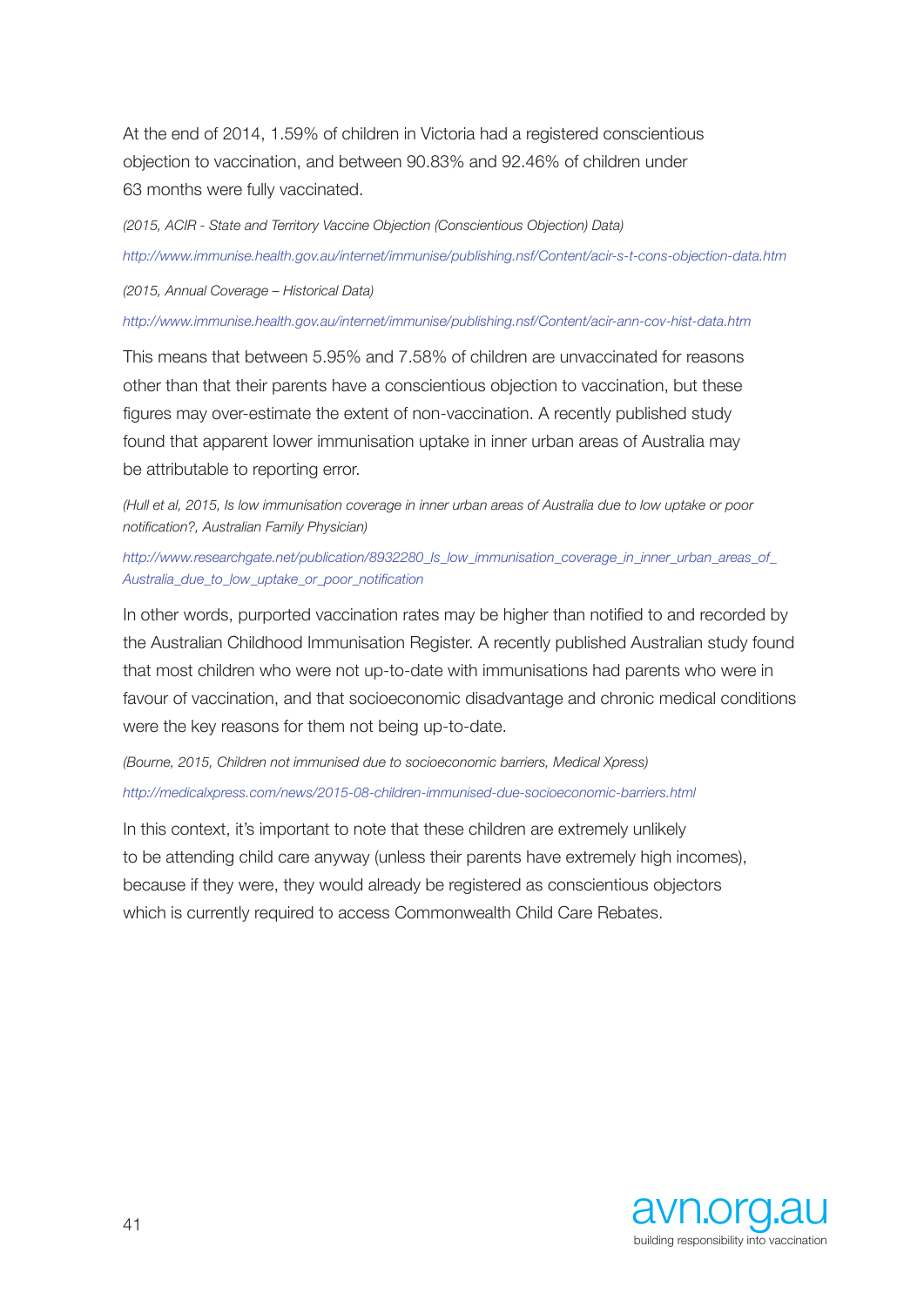# 14.1.1 An immunisation requirement enacted in New South Wales did not result in an increase in immunisation rates

New South Wales introduced an immunisation requirement for enrolment in child care services commencing in January 2014. In the 18 months following the introduction of this law to June 2015, immunisation rates have only increased marginally in the youngest and oldest cohorts, and have actually declined in the middle age cohort.

*(2015, Annual Coverage – Historical Data)* 

*http://www.immunise.health.gov.au/internet/immunise/publishing.nsf/Content/acir-ann-cov-hist-data.htm* 

*(2015, ACIR – Current Data)* 

*http://www.immunise.health.gov.au/internet/immunise/publishing.nsf/Content/acir-curr-data.htm* 

# 14.1.2 Coercive vaccination policies are polarising and may have unintended consequences

Public Health experts have also argued that coercive vaccination policies, may have the opposite effect to that intended by polarising immunisation-hesitant parents, or parents who selectively immunise, and convert them to immunisation objectors.

*"Parents who feel they are being unduly coerced or punished to vaccinate their children are likely to become anti-vaccination. This coercion may push the hesitant parent in the exact opposite direction to what it is intended to achieve. Other members of the public may also feel sympathy for these parents."* 

They claim access, education, awareness, and affordability are the key determinants of immunisation uptake with GP incentives also playing a role.

*(Macintyre & Salmon, 2015, Want to boost vaccination? Don't punish parents, build their trust) https://newsroom.unsw.edu.au/news/health/want-boost-vaccination-don%E2%80%99t-punish-parents-buildtheir-trust* 

For example, a child of a parent who is generally in favour of immunisation but who has an objection to only one particular immunisation will be punished to the same extent as one that is totally unimmunised. Similarly, many parents who generally support immunisation, also value civil liberties and the right to choose, free from coercion by the state. The immunisation requirement does not provide for such nuanced and diverse beliefs, and may act to achieve the opposite of increasing immunisation rates. by eroding public trust in immunisation.

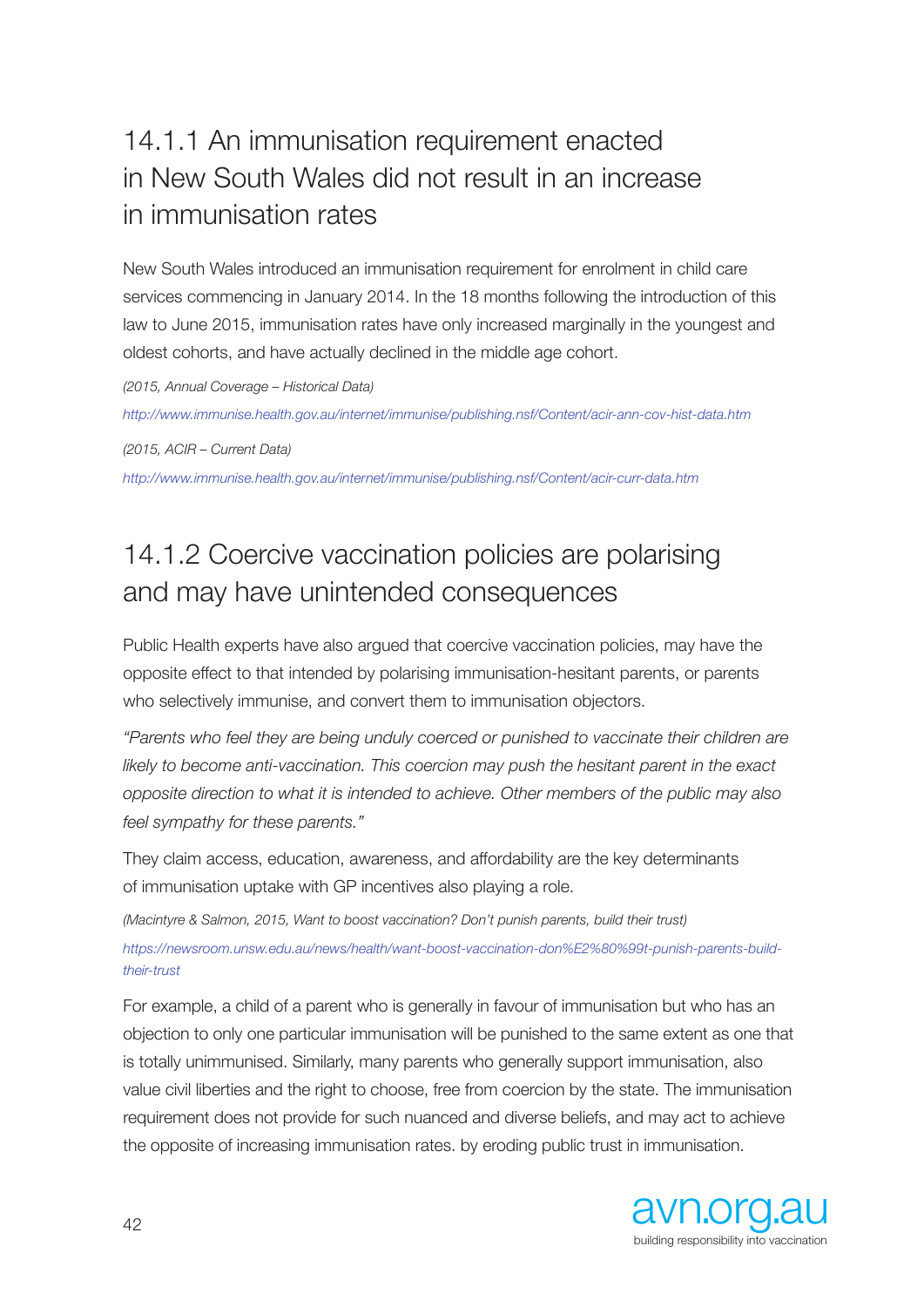# 14.1.3 The effect of the immunisation requirement in increasing immunisation rates in relation to those children with a registered conscientious objection will be negligible

To the extent that the immunisation requirement targets the 1.59% of children whose parents have a conscientious objection to vaccination, it will have zero to negligible effect in increasing immunisation rates.

Professor Raina Macintyre argues that an immunisation requirement will be unlikely to change the views of 'hard-core' anti-vaccinators, and that there has been a lot of research into the beliefs of conscientious objectors, which has found it is extremely hard to change their views.

*(Edwards, 2015, Vaccination: Expert says 'draconian' threats to withhold welfare payments unlikely to get parents to vaccinate kids)* 

#### *http://www.abc.net.au/news/2015-04-13/no-benefits-for-anti-vaccination-parents/6387914*

A/Professor Leask has estimated that the impact of the Commonwealth No Jab No Pay laws (which would have the effect of excluding unvaccinated children from child care services by making the cost prohibitive) on immunisation rates may be as little as 0.3% in total.

*(Leask, 2015, Will stopping vaccine objectors from accessing payments have its desired impact?) https://julieleask.wordpress.com/2015/04/11/will-stopping-vaccine-objectors-from-accessing-payments-have-its-desired-impact/* 

We concur with the view that parents with a conscientious objection to vaccination will continue to refuse to vaccinate their children under draconian laws such as this. Consequently, and having regard to section 7, subsections b and d of the CHRR, a limitation on human rights is not authorised by the Act in relation to this group of unvaccinated children.

For this reason, we recommend that if an immunisation is enacted that provision be made for exemptions for conscientious objection on philosophical or religious grounds.

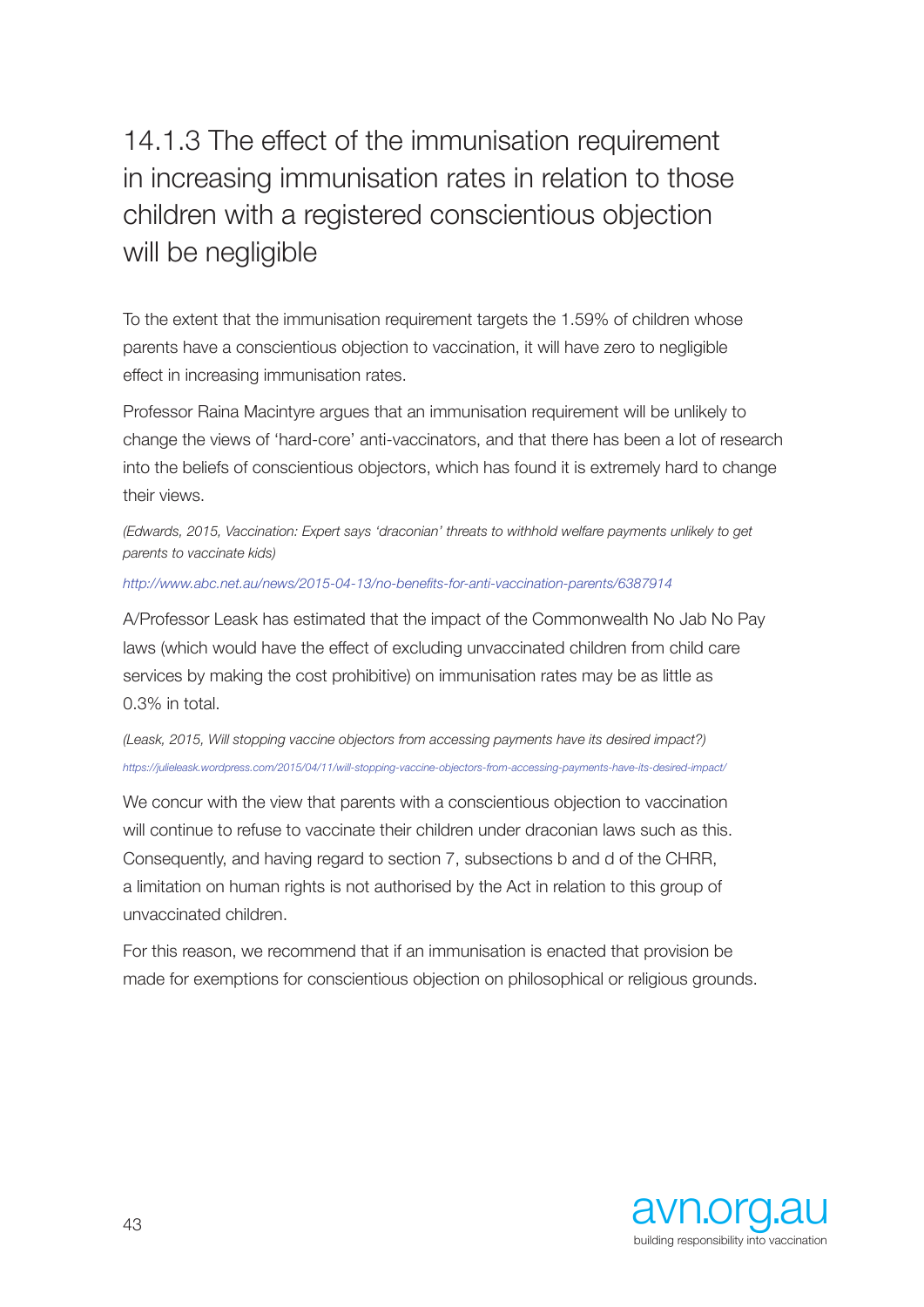## 14.2 The Bill's purpose to increase immunisation rates can be achieved by less restrictive means

Section 7 of the CHRR requires that less restrictive means to achieve the purpose of the limitation be considered.

*Section 7* 

*(e) any less restrictive means reasonably available to achieve the purpose that the limitation seeks to achieve.* 

Immunisation rates can be increased by positive policies without the need to resort to coercive policies. Immunisation acceptance/hesitancy and risk communication are A/Professor Leask's special areas of interest and expertise. She strongly favours positive policies to remove structural barriers to vaccination up-take, tailored communication strategies, and professional development and engagement of vaccination providers.

*(Leask, 2011, Target the fence-sitters, Nature)* 

*http://ses.library.usyd.edu.au/bitstream/2123/8960/2/Leask\_Nature\_accepted.pdf* 

Public health experts, including Professor Raina Macintyre and A/Professor Kristine Macartney have made similar arguments.

*(Macintyre & Salmon, 2015, ibid)* 

*(Macartney, 2015, Forget 'no jab, no pay' schemes, there are better ways to boost vaccination) https://ama.com.au/ausmed/forget-%E2%80%98no-jab-no-pay%E2%80%99-schemes-there-are-better-ways-boost-vaccination* 

Consequently, and having regard to section 7, subsection e of the CHRR, a limitation on human rights is not authorised by the Act.

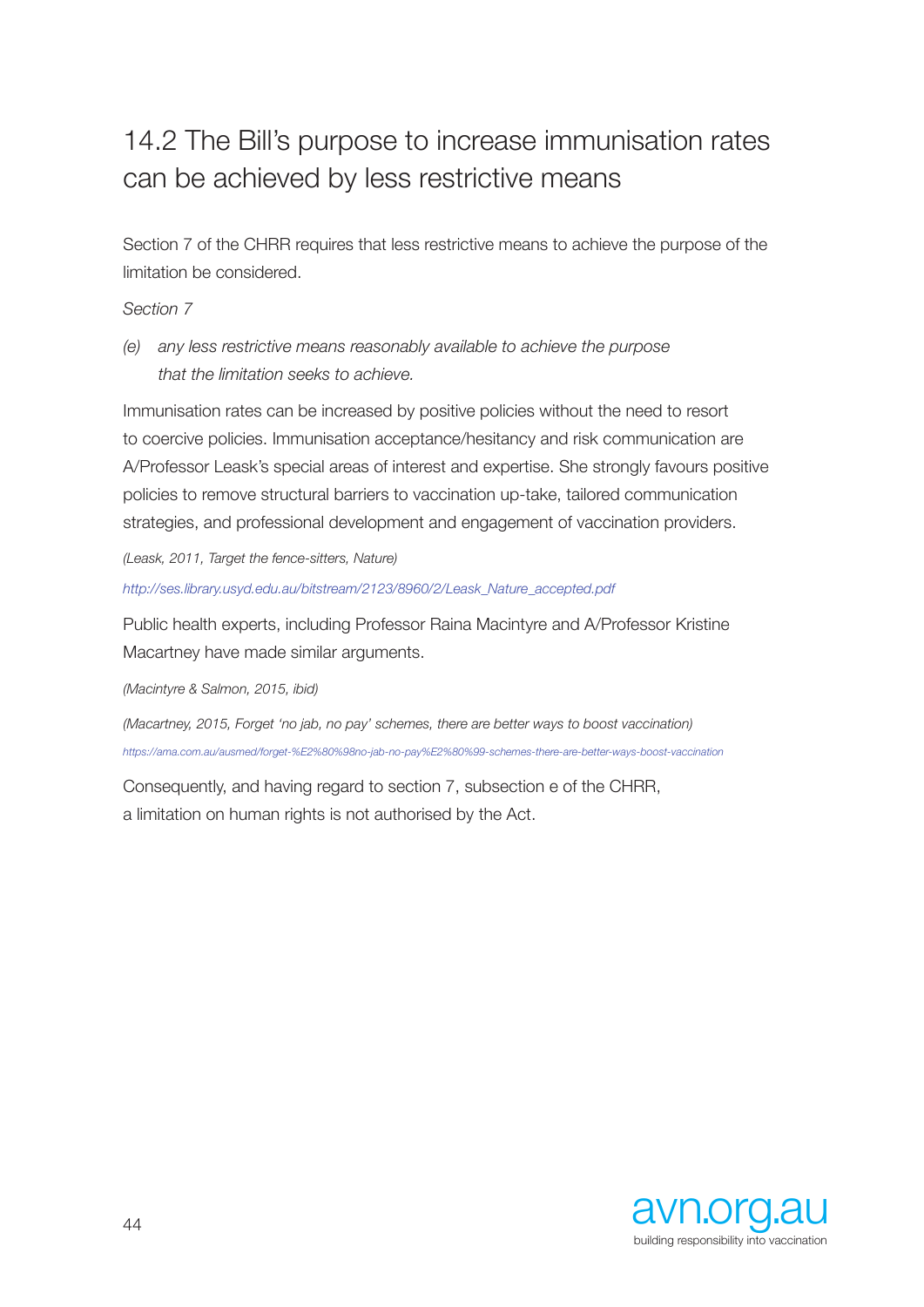# 14.3 The Bill's immunisation requirement without exemptions amounts to an effective mandate or 'practical compulsion'

We note the claim in the SOC to the effect that the Bill does not mandate vaccination and that therefore section 10 (c) of the CHRR relating to consent to medical procedures is not engaged. We reject this claim and would argue that the Bill does mandate vaccination in an effective or practical sense.

The Bill's immunisation requirement amounts to an effective mandate or 'practical compulsion' for those who rely on access to child care services in order to participate in the workforce or self-development activities such as study. The concept of 'practical compulsion' was defined by Justice Webb in British Medical Association v The Commonwealth.

*"To require a person to do something which he may lawfully decline to do but only at the sacrifice of the whole or a substantial part of the means of his livelihood would, I think, be to subject him to practical compulsion. [...] If Parliament cannot lawfully do this directly by legal means it cannot lawfully do it indirectly by creating a situation, as distinct from merely taking advantage of one, in which the individual is left no real choice but compliance."* 

*([1949] HCA 44; (1949) 79 CLR 201)* 

### *http://www.austlii.edu.au/au/cases/cth/HCA/1949/44.html*

The above definition skilfully exposes the element of compulsion when the whole or substantial part of one's livelihood is at risk. We feel it is misleading in the extreme to argue that parents will still have a choice about whether to immunise their children if the Bill is passed without provision for exemptions. A choice between immunising one's children and forfeiting one's place in the workforce is no choice at all for those parents with a deeply-held belief against immunisation; they will have to leave their jobs (or study) if they rely on access to child care services.

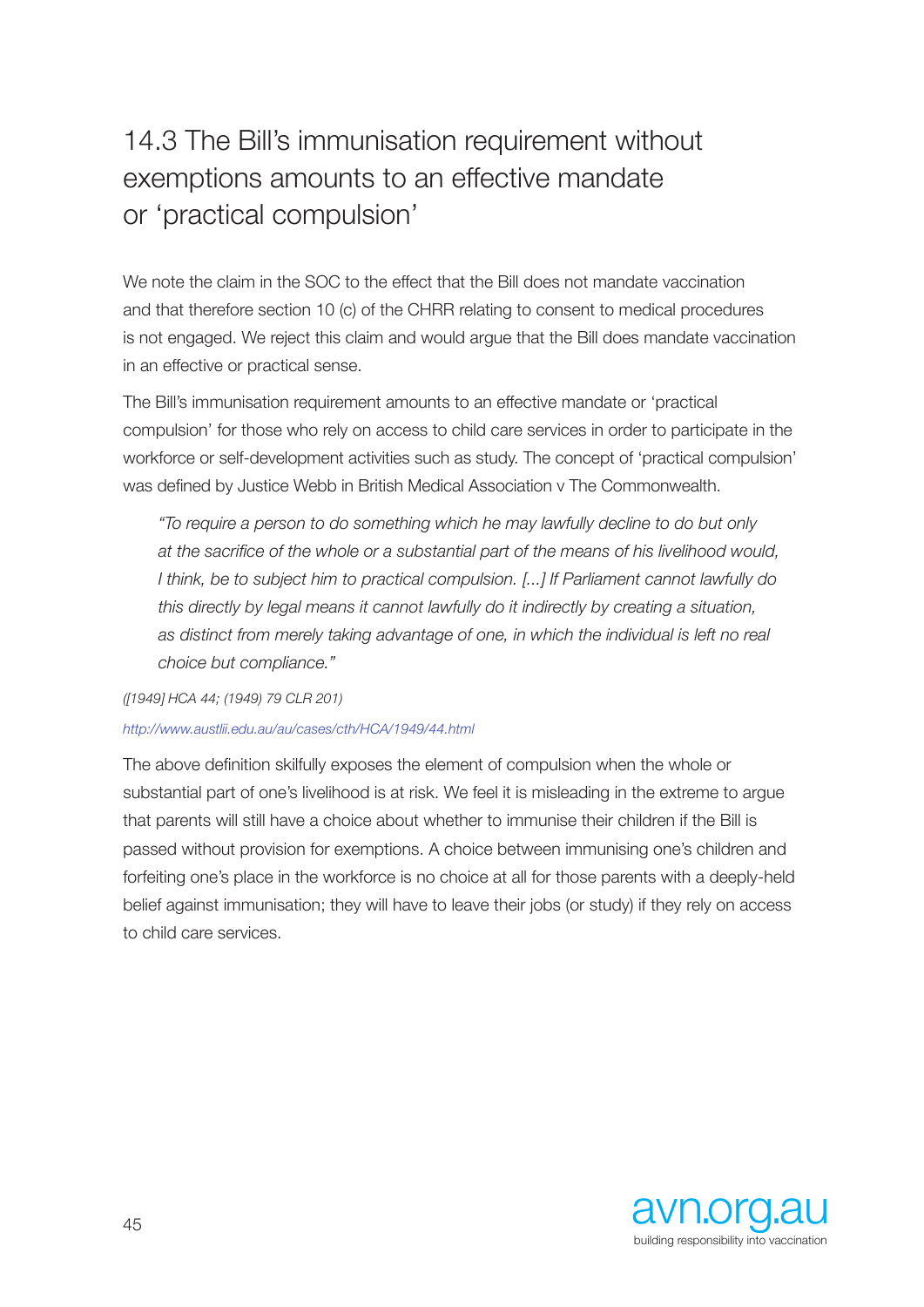## 14.4 Australia and Victoria have high and stable rates of immunisation and low rates of conscientious objection

Australia already has high and stable rates of immunisation, the highest ever, and the small increase in the rate of recorded conscientious objections to immunisation does not represent a real increase, but rather reflects an increased awareness of the need to register in order to receive Commonwealth entitlements.

*(Leask, 2013, With vaccination rates stable, 'no jab, no play' rules are beside the point, The Conversation) https://theconversation.com/with-vaccination-rates-stable-no-jab-no-play-rules-are-beside-the-point-14522* 

For as long as vaccines have existed, there have been people opposed to the practice, but the numbers have always been small. There's no evidence to suggest the rate of conscientious objectors is rising from its historically very small base, even though registered rates may have.

Australia has gone from very low rates of immunisation in the 1980s to very high rates currently, and this has been achieved without the need to resort to draconian measures such as that proposed. Immunisation rates increased from a low of 53% in 1989-90 to 92.08% in 2014.

*(ABS, 2001, Vaccination Coverage in Australian Children - ABS Statistics and the Australian Childhood Immunisation Register (ACIR))* 

*http://www.abs.gov.au/ausstats/abs@.nsf/mf/4813.0.55.001#4.%20RESULTS%20-%20VACCINATION%20 COVERAGE* 

*(Department of Health, 2015 ACIR - Annual Coverage Historical Data)* 

*http://www.immunise.health.gov.au/internet/immunise/publishing.nsf/Content/acir-ann-cov-hist-data.htm* 

Victoria's vaccination and conscientious objection rate was broadly consistent with the rest of Australia at the end of 2014.

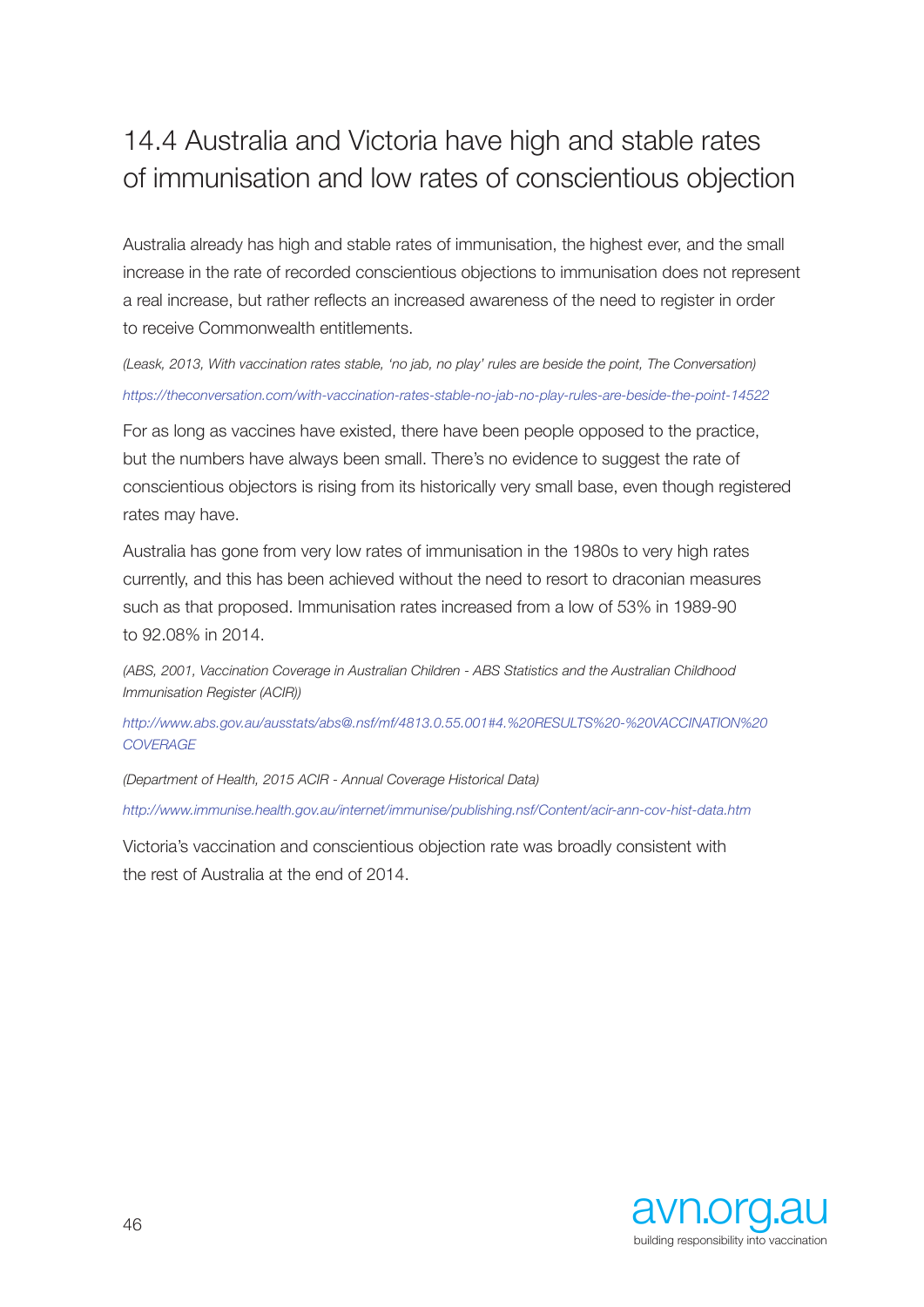## 14.5 Healthy unvaccinated children do not pose a greater risk than other children merely by virtue of their vaccination status

There is absolutely no empirical evidence that healthy, unvaccinated children are more likely to be vectors of disease, whether vaccine-preventable or not, or that excluding unvaccinated children from child care centres will serve to enhance the protection of other students or the public health in general. While this may be a popular belief, there's simply no evidence to support it. Indeed, there are numerous examples in the medical literature and media reports of disease outbreaks in highly vaccinated populations.

Given every human being carries billions of microbes - many of which are claimed to be potentially pathogenic - it's simply impossible to quantify the risk posed by an individual based on vaccination status alone. We consider that idea to be ridiculous. There is no evidence the overall quantum of pathogenic microbes is reduced in those vaccinated relative to those who remain unvaccinated.

*"[...] It seems to me that any human can be described as a "potential infective hazard"; and one could not reasonably demand of Dr Whitby that he quantify precisely the increased risk, if any, posed by L; but the evidence is so imprecise that even if I disregarded Dr Vance's views (which I am not in the least inclined to do), I would not be able to reach a conclusion that suspension was reasonably necessary to protect public health. [...]."* 

*(L v Minister for Education [1996] QADT 2 (18 January 1996))*

### *http://www.austlii.edu.au/cgi-bin/sinodisp/au/cases/qld/QADT/1996/2.html*

A 2009 study supports our contention that vaccination does not reduce the overall quantum of disease in vaccinated children, and in this particular case vaccination actually conferred an increased susceptibility to other viruses. The study found an increase in non-vaccinepreventable respiratory viral infections in children receiving Influenza vaccine.

*"We randomized 115 children to trivalent inactivated influenza vaccine (TIV) or placebo. Over the following 9 months, TIV recipients had an increased risk of virologically-confirmed non-influenza infections (relative risk: 4.40; 95% confidence interval: 1.31-14.8). Being protected against influenza, TIV recipients may lack temporary non-specific immunity that protected against other respiratory viruses."* 

*(Cowling et al, 2012, Increased Risk of Noninfluenza Respiratory Virus Infections Associated With Receipt of Inactivated Influenza Vaccine, Clinical Infectious Diseases)*

*http://www.ncbi.nlm.nih.gov/pmc/articles/PMC3404712/*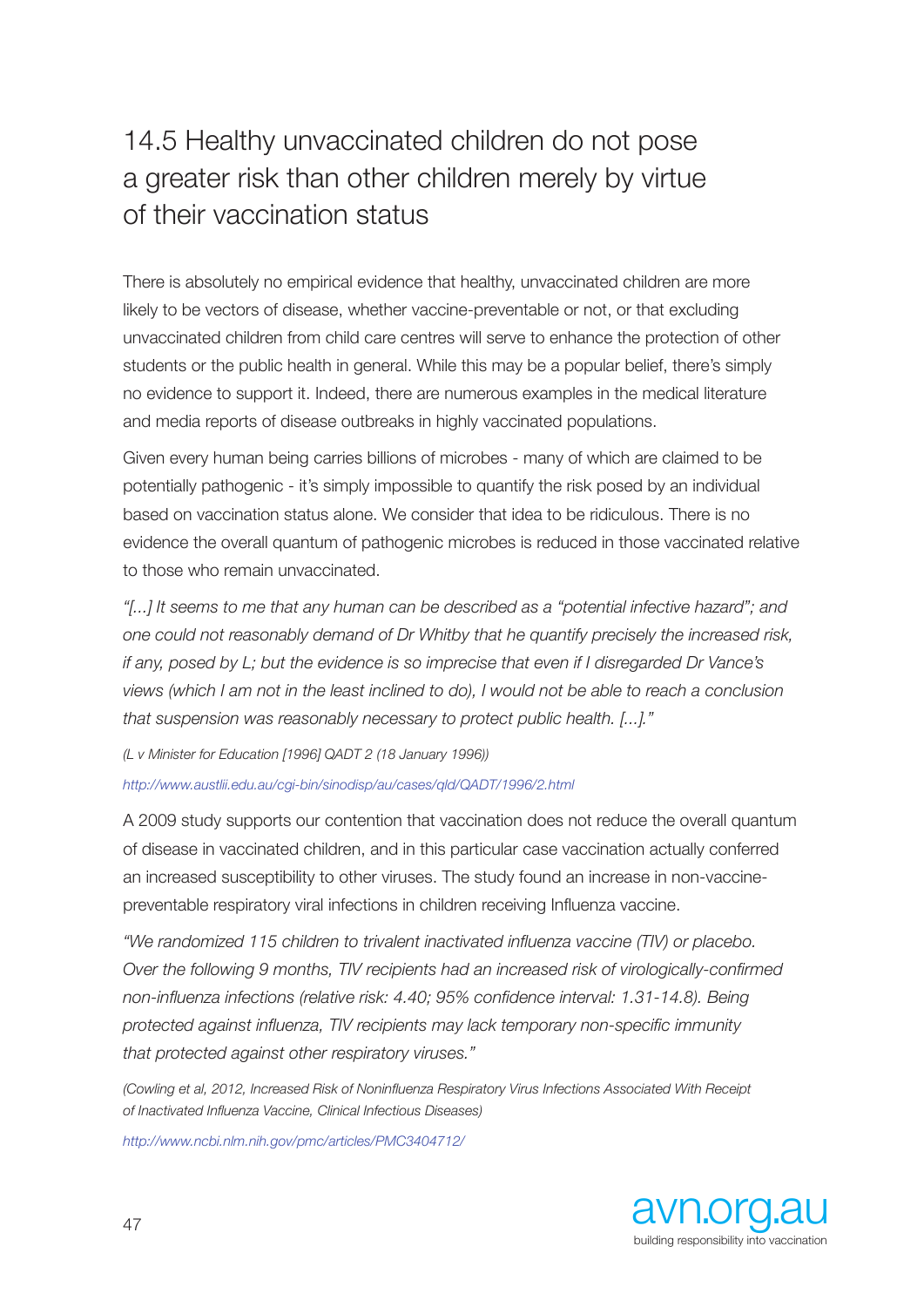While notifications of vaccine-preventable diseases are regularly recorded by health departments, the relative percentages of notifications attributable to vaccinated versus unvaccinated children is rarely provided to the general public. Just because vaccinepreventable diseases are notified does not necessarily mean the source of these arise exclusively or even mostly, from unvaccinated children, and it would be misleading to suggest otherwise.

*"It is assumed that unvaccinated children are the primary reservoirs of disease. This assumption is challenged by the recent release of Australian data showing that, of all notified cases of whooping cough in 1-4-year-olds, roughly 75% had been previously fully vaccinated."* 

#### *(Beattie, 2013, ibid. p 3)*

#### *http://vaccinationdilemma.com/whooping-cough-australian-children-how-many-were-vaccinated*

We would suggest that most notifications of vaccine-preventable disease represent vaccine failure in fully vaccinated children and in the interests of transparency call on the Minister to release the percentages of notifications attributable to unvaccinated, partly, and fully vaccinated children if that information is available. The secrecy surrounding this type of information is a source of constant frustration - it is in the public interest that this information be readily accessible. If the information is collected it should be available as a matter of course.

As has been described in the Whooping Cough section in the controversy section of our submission, there is sufficient empirical evidence that vaccinated children may serve as asymtomatic carriers of Whooping Cough. In a study published in 2000, it was found that 60% of the children at a child care centre who tested positive to the bacteria remained asymptomatic, and this was in relation to the earlier whole cell vaccine which has been claimed to be more effective than the one used currently. In other words, vaccinated children can act as a reservoir for infection.

*(Srugo et al. 2000, Pertussis Infection in Fully Vaccinated Children in Day-Care Centers, Israel) http://www.ncbi.nlm.nih.gov/pmc/articles/PMC2627963/pdf/10998384.pdf* 

In 1999, a fully immunised Sydney health care worker was noted to have transmitted Pertussis to four neonates.

*(Peterson et al, 2010, Nosocomial pertussis infection of infants: still a risk in 2009) http://www.health.gov.au/internet/main/publishing.nsf/Content/cda-cdi3404e.htm*

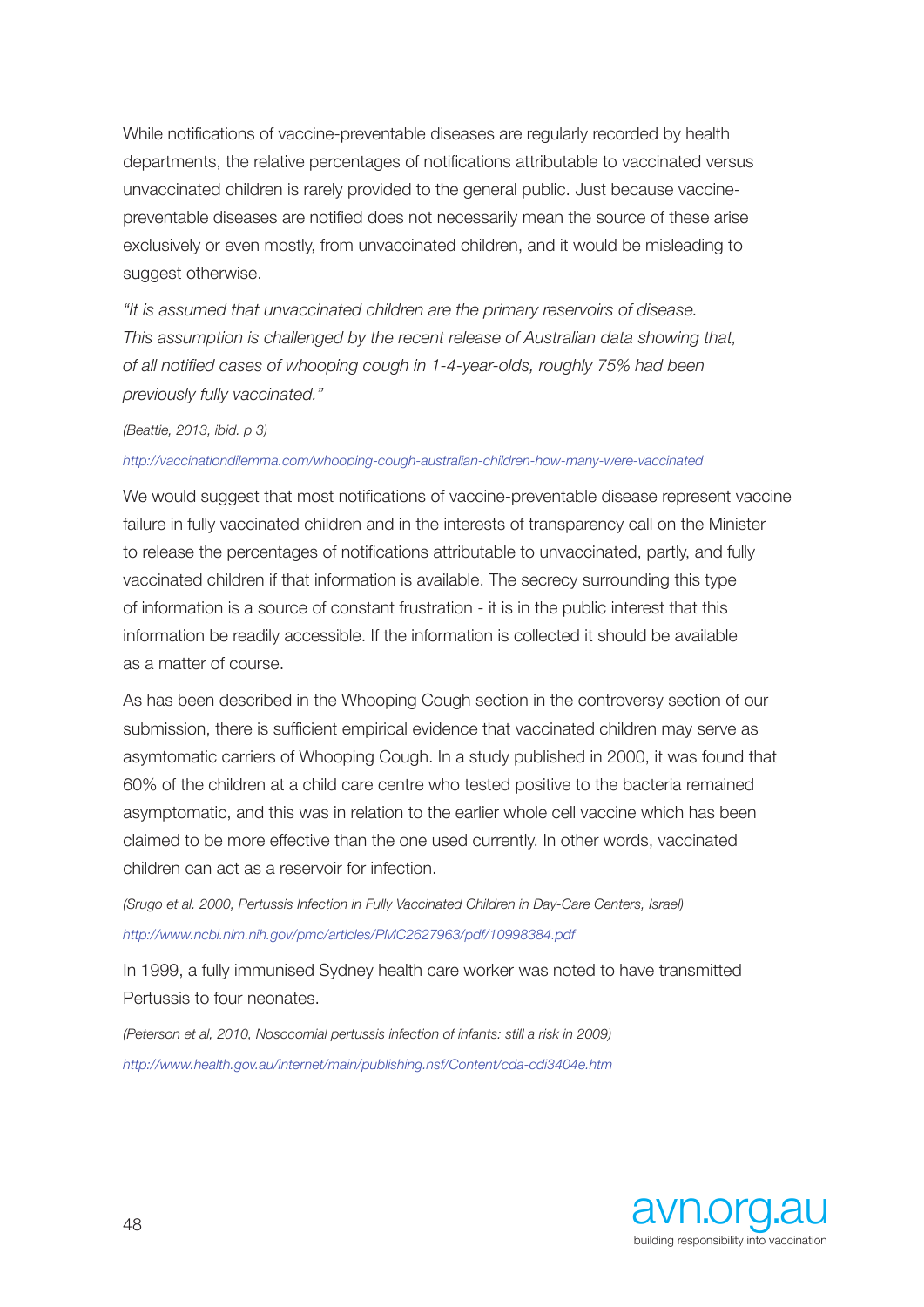In the case of Mumps, as recently as July, a large outbreak of Mumps was reported in Western Australia. Of 49 confirmed cases, all had been fully vaccinated with two doses of the vaccine.

*(Broome North Primary School, 2015, Kimberley Mumps Outbreak) http://broomenorthps.wa.edu.au/2015/07/kimberley-mumps-outbreak/* 

In addition, as noted in section 12.1 of our submission, children recently vaccinated with live attenuated viruses pose a risk of transmitting these viruses to close contacts in the post-vaccine period. (See Appendix A)

## 14.6 Vaccine-induced herd immunity is disputed

We reject the view that unvaccinated children pose a risk to other children due to a breakdown in herd immunity. It is our view that the claimed 95% vaccination threshold to achieve herd immunity referred to in the SOC, is merely a spurious invention, and one which has been the subject of frequent upward revisions over the years every time a vaccine failure has been identified.

Even if we were to accept there is a herd immunity effect arising from vaccination, it would be impossible to quantify in such discrete numerical terms, and would obviously vary by disease. It would also need to consider vaccination coverage rates in adults as well as children over six years of age. Reported vaccination coverage rates only pertain to children under six years of age.

The theory of herd immunity evolved from observations of disease patterns in animals, diseases which were believed to confer lifelong immunity. Vaccines - while once believed to confer lifelong immunity - are now accepted as being capable of conferring only short-term protection, if at all. That estimates of herd immunity allegedly conferred by vaccination only consider vaccination coverage rates in children under six years of age, and not older children or adults, who serve as significant reservoirs of disease, provides the necessary context in which vaccine-induced herd immunity theory can be rightly dismissed as a pseudo-science.

In addition, many of the vaccines on the current vaccination schedule are not even theoretically capable of producing a herd immunity effect anyway; this much at least, is uncontroversial.

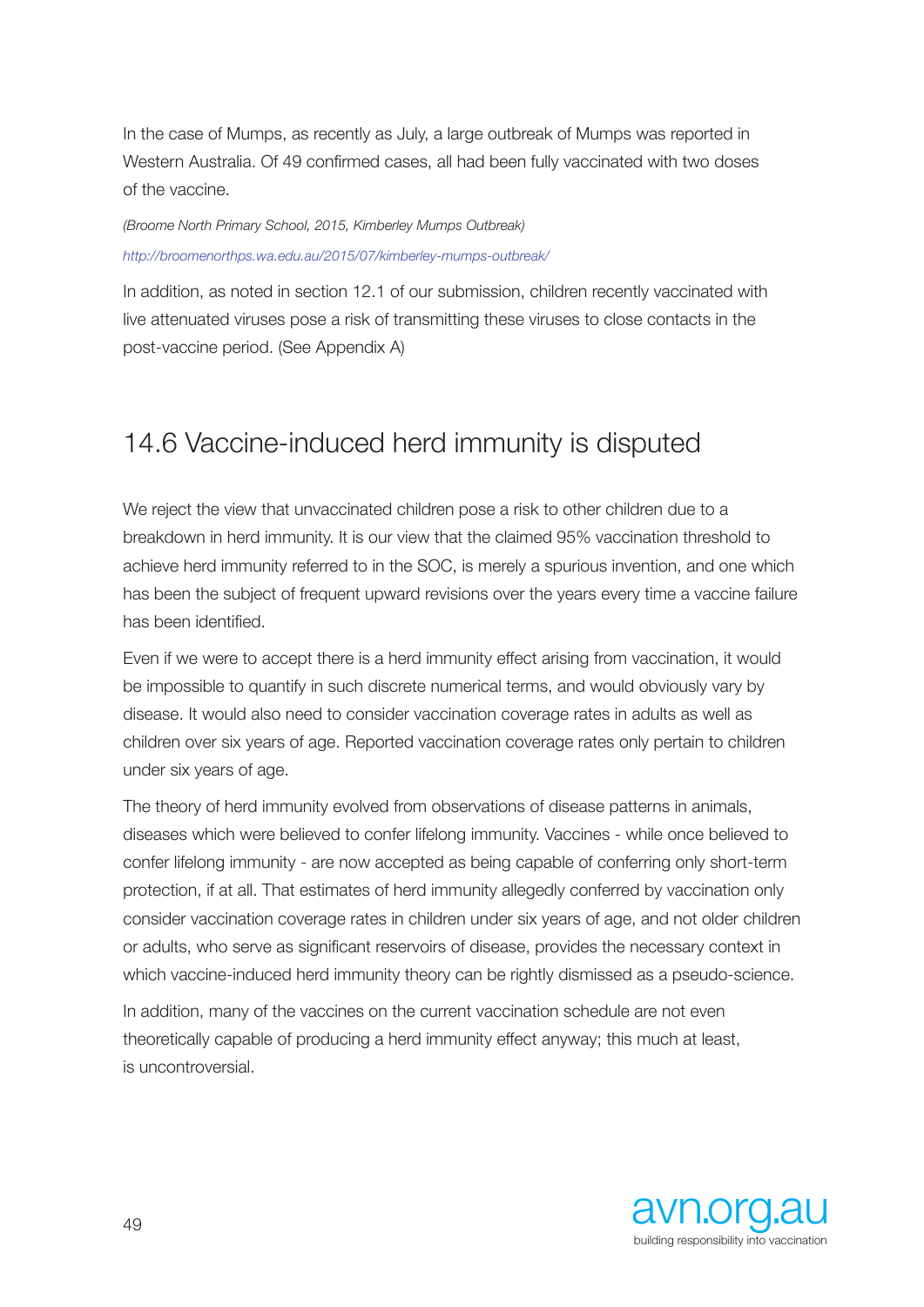A US-based Immunologist recently published an open letter to legislators, wherein she identifies vaccines that are not theoretically capable of producing a herd immunity effect and are only capable of offering protection to individual vaccine recipients. These include Inactivated Polio Vaccine (IPV), Tetanus, Diphtheria, Whooping Cough, HIB (via a shift in strain dominance under pressure from the vaccine), and Hepatitis B.

*(Obukhanych, 2015, An Open Letter to Legislators Currently Considering Vaccine Legislation)* 

*http://thinkingmomsrevolution.com/an-open-letter-to-legislators-currently-considering-vaccine-legislation-fromtetyana-obukhanych-phd-in-immunology/* 

#### *Measles*

Vaccine-induced herd immunity has been questioned in relation to Measles. A 2014 paper reported on a case of Measles in a person previously vaccinated with two doses of the vaccine and which resulted in four secondary cases that were also confirmed to have received either two doses of measles-containing vaccine or a past positive measles IgG antibody.

*(Rosen et al., 2014 Outbreak of Measles Among Persons With Prior Evidence of Immunity, New York City, 2011, Clinical Infectious Diseases)* 

*http://cid.oxfordjournals.org/content/early/2014/02/27/cid.ciu105*

A recent study found waning vaccine immunity to Measles even in cohorts receiving 2 doses of the vaccine.

*(Goncalves et al, 2015, Persistence of measles antibodies, following changes in the recommended age for the second dose of MMR-vaccine in Portugal, Vaccine)* 

*http://www.sciencedirect.com/science/article/pii/S0264410X15011858* 

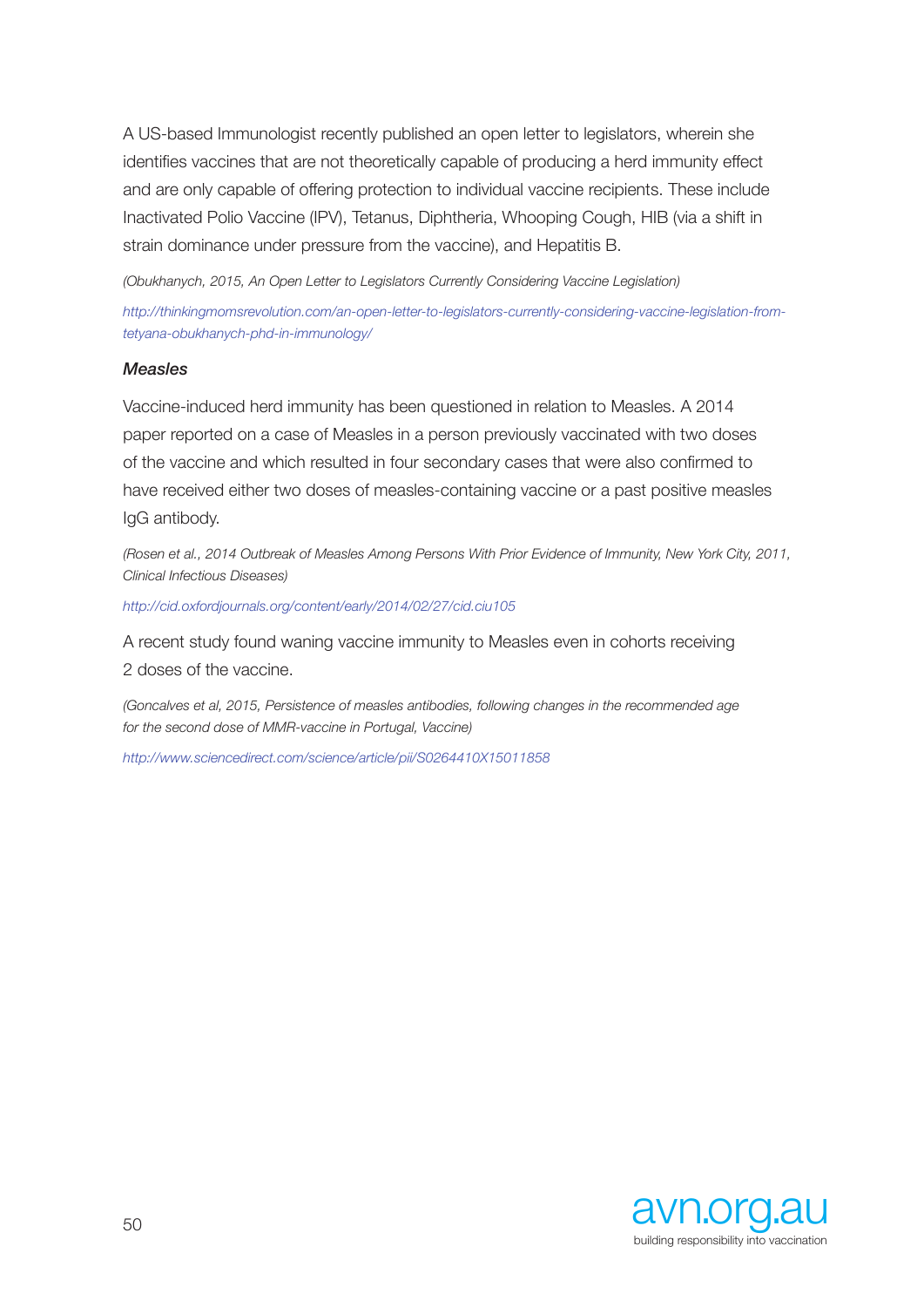### *Chickenpox*

An outbreak of Chickenpox in a school with 97% vaccination coverage was reported in 2009. Attack rates among 2-dose recipients (10.4%) and 1-dose recipients (14.6%) were not significantly different.

*(Gould et al, 2009, An outbreak of varicella in elementary school children with two-dose varicella vaccine recipients--Arkansas, 2006, Paediatric Infectious Disease Journal)* 

*http://www.ncbi.nlm.nih.gov/pubmed/19593254* 

This paper reported low effectiveness of Chickenpox vaccine in South Korea in the results of 3 different studies.

- 1) Case-based study Among 152 Chickenpox patients with a median age of 4 (child care based age), 139 children received varicella vaccine and all had breakthrough infections. Clinical courses were not ameliorated in vaccinated patients.
- 2) Case-control study Overall adjusted vaccine effectiveness was only 54%.
- 3) Immunogenicity and safety study Only 76% seroconversion and in any case there is no evidence that seroconversion (antibodies) necessarily indicates immunity.

*(Oh et al, 2014, Varicella and varicella vaccination in South Korea, Clinical Vaccine Immunology) http://www.ncbi.nlm.nih.gov/pubmed/24671555* 

### *Whooping Cough*

The Whooping Cough cocooning strategy, a micro version of herd immunity, has recently been shown to be ineffective. As the committee may be aware, the cocooning strategy was funded in Victoria until 2012 even though it has never been funded through the National Immunisation Programme (NIP). It was abandoned by all states at that time following the negative findings of the Pharmaceutical Benefits Advisory Committee (PBAC) which had considered an application for funding of cocooning under the NIP in the November 2011 meeting.

*"The PBAC therefore rejected the submission on the basis of uncertain clinical effectiveness of the cocooning strategy and likely high and highly uncertain cost effectiveness."*

*(PBAC, 2011, Pertussis vaccine-acellular combined with diphtheria and tetanus toxoids (Adsorbed), 0.5 mL, Adacel® - November 2011)*

*http://www.pbs.gov.au/info/industry/listing/elements/pbac-meetings/psd/2011-11/pbac-psd-pertussis-nov11* 

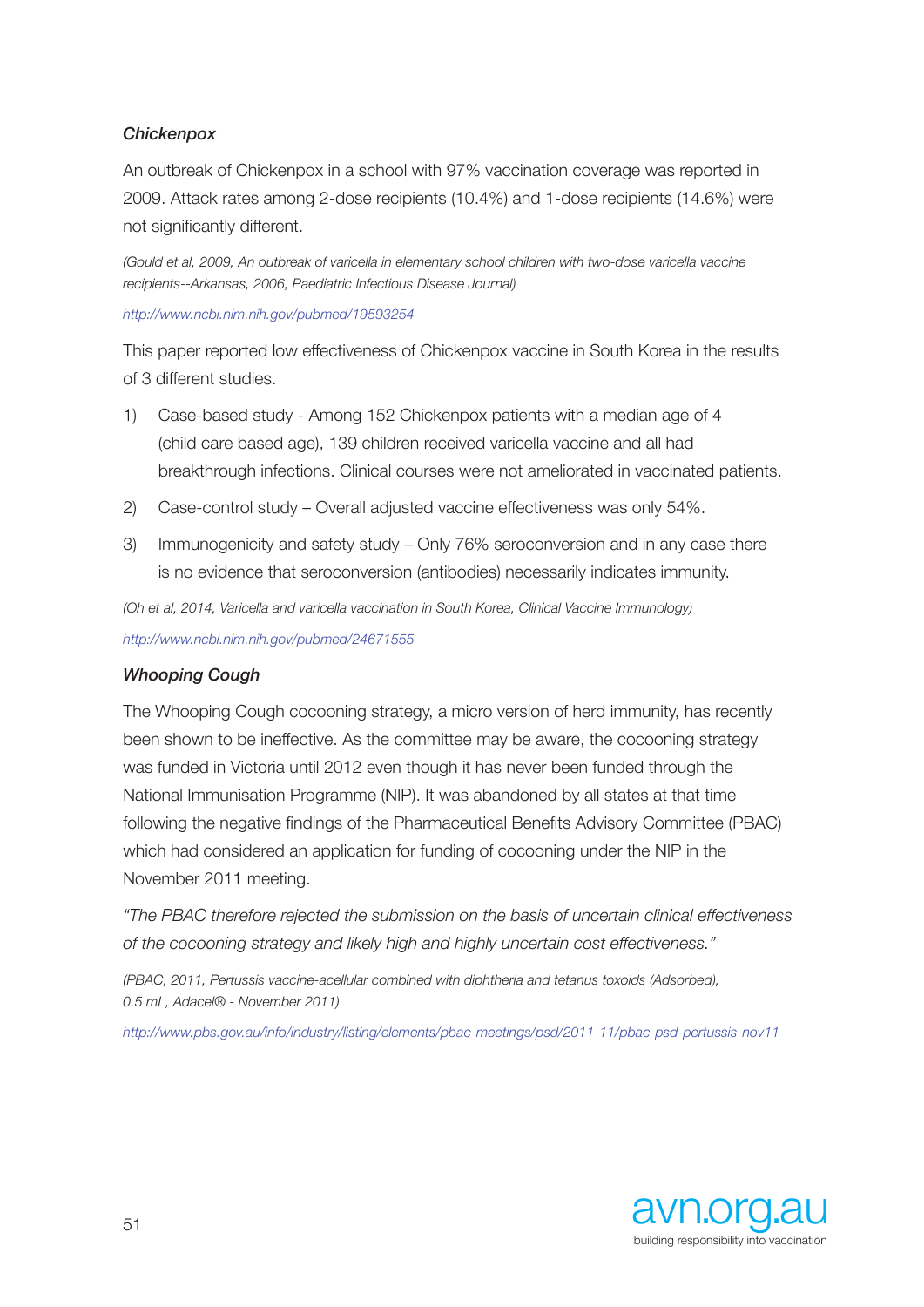The cocooning strategy was based on the speculation that if parents are vaccinated against Whooping Cough then they will be less likely to transmit the bacteria responsible for the disease to their newborns who cannot be vaccinated until at least six weeks of age.

An Australian study published just last month confirmed that the cocooning strategy does not protect infants from Whooping Cough. There was no difference in the incidence of Whooping Cough among infants whose parents were both vaccinated postpartum compared to those with unvaccinated parents. Similarly, when assessed independently, maternal postpartum vaccination was not protective.

*(Carcione et al., 2015, The impact of parental postpartum pertussis vaccination on infection in infants: A population-based study of cocooning in Western Australia, Vaccine)*

#### *http://www.sciencedirect.com/science/article/pii/S0264410X15012049*

Whether or not the other vaccines have the capability to produce a herd immunity effect is the subject of an ongoing scientific dispute. The question has certainly not been answered to the standard necessary to introduce an effective vaccine mandate.

## 14.7 Existing outbreak measures are sufficient and do not need to be extended to the exclusion of healthy unvaccinated children

We note that the Public Health and Wellbeing Regulations 2009 already confers the power to exclude unvaccinated case contacts from child care in the event of a Measles or Whooping Cough outbreak. There is absolutely no evidenced need to extend these powers to the exclusion of healthy but unvaccinated children for all vaccine-preventable diseases on the basis of some poorly defined risk of a future, potential outbreak being caused by these children.

*(Vic Health, 2013, Minimum period of exclusion from primary schools and children's services centres for infectious diseases cases and contacts)* 

#### *https://www2.health.vic.gov.au/getfile/?sc\_itemid=%7B4D311051-EEBB-4BD4-A149-C0B81931B3C5%7D*

These existing powers are more than sufficient, and strike the right balance between the rights of the individual, and the rights of other children attending child care services.

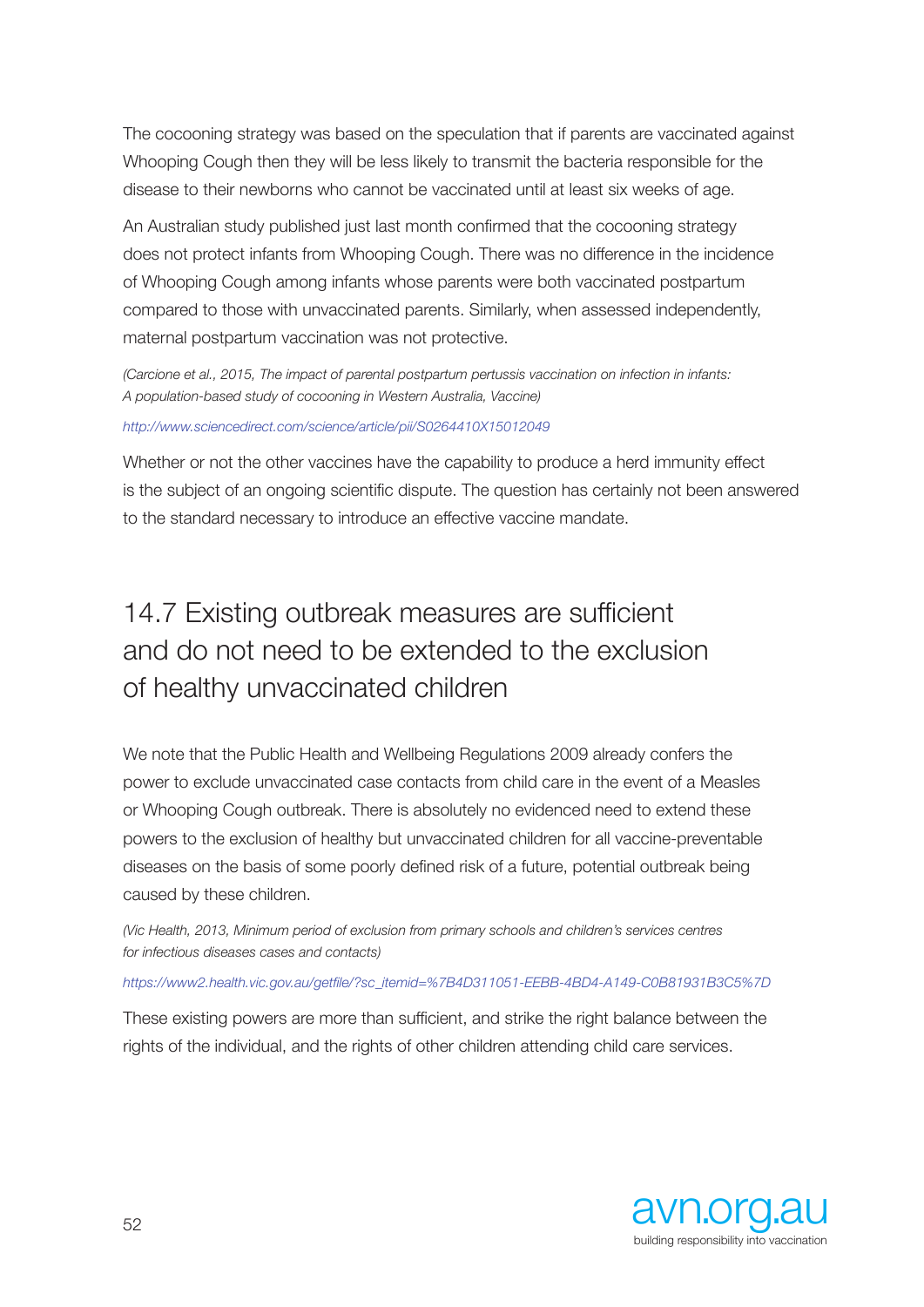# 15.0 The absence of a vaccine injury compensation scheme will result in class action lawsuits against the state for injuries or death attributable to coerced vaccination

Unlike many industrialised countries, Australia does not have a statutory vaccine injury compensation scheme, and while we are not lobbying for such a scheme, would argue that the parliament should not pursue legislation with any level of coercion or compulsion, and for those reliant on child care services, the proposed legislation, amounts to an effective mandate or practical compulsion.

In 1997, former Australian Greens Senator, Dee Margetts, during a Senate discussion about the Child Care Payments Bill, argued there was a *"reciprocal obligation on any government which actually requires compulsion for a particular activity—in this particular case child immunisation—which is seen to be for the public good"* so that *"if the vaccination harms the child, there is an obligation on the Commonwealth government to make sure that adequate compensation is available".*

*(Hansard, p. 8687)* 

*http://www.aph.gov.au/binaries/hansard/senate/dailys/ds111197.pdf* 

For some perspective, the US Vaccine Injury Compensation Program (VICP) has paid out \$3.2 billion compensation since its inception.

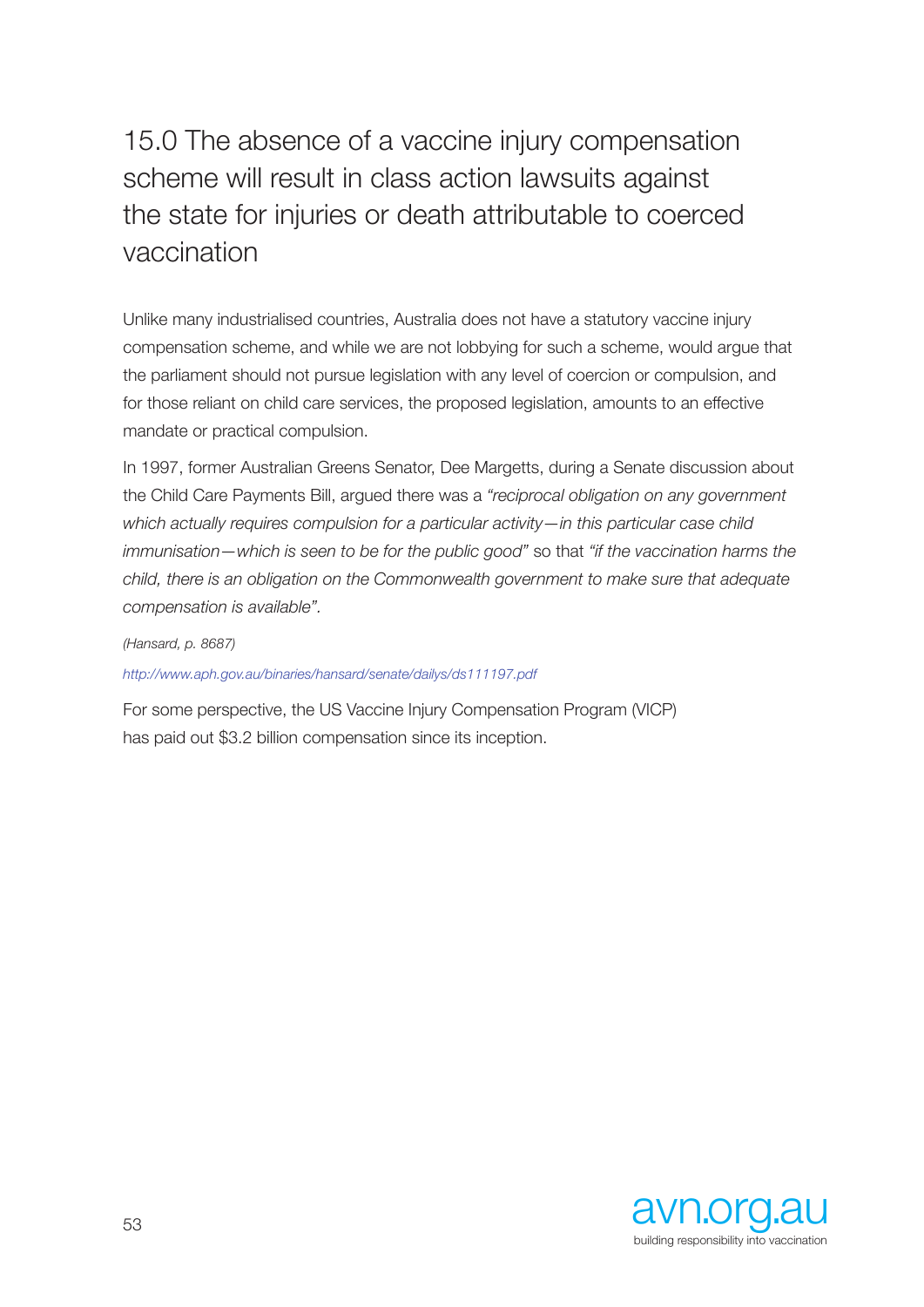# 16.0 The immunisation requirement violates principles of equity and the right to work under international human rights instrument

There will be a disproportionate, negative impact on women, including single mothers, by reducing their workforce participation or opportunities for self-development, their ability to provide essentials and luxuries for their children, and the immunisation requirement violates Article 23 (1) of the Universal Declaration of Human Rights, which protects the right to work and the right to protection against unemployment. The Bill's immunisation limits this right for those parents with a conscientious belief against vaccination.

*Article 23.* 

*(1) Everyone has the right to work, to free choice of employment, to just and favourable conditions of work and to protection against unemployment.* 

*http://www.un.org/en/documents/udhr/index.shtml#a23* 

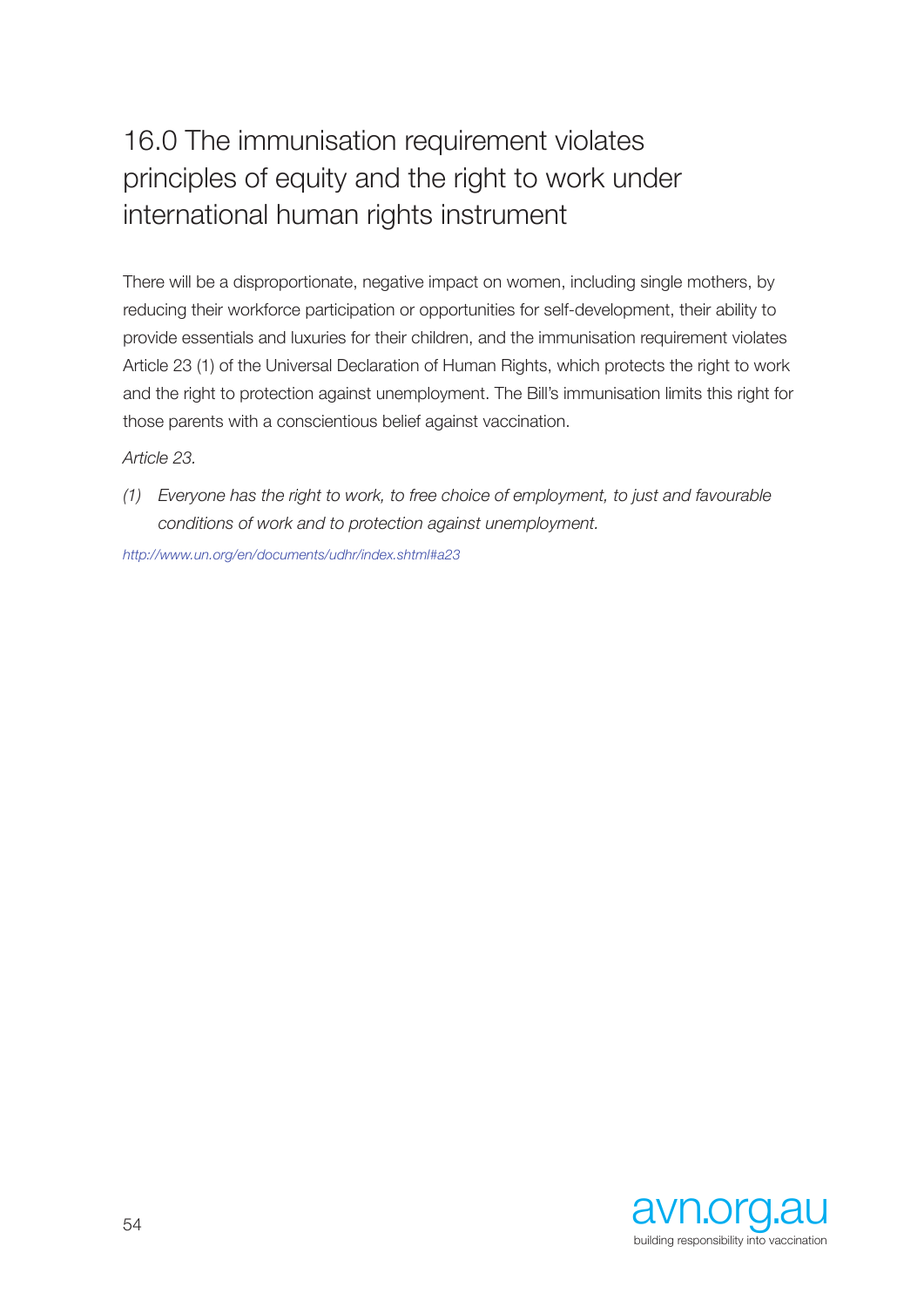17.0 The immunisation requirement violates both the Convention on the Rights of the Child and International Covenant on Economic, Social and Cultural Rights to which Australia is a party

That child care and early education services are an essential service, vital to the economic prosperity of Australia, is reflected in the bipartisan, taxpayer subsidisation of these services over a long period. The effect of the Bill will be to deny some children access to early education and socialisation opportunities which their parents subsidise through their taxes.

Article 9 of the International Covenant on Economic, Social and Cultural Rights (ICESCR) recognises the right of everyone to social security.

### *Article 9*

*The States Parties to the present Covenant recognize the right of everyone to social security, including social insurance.*

*(International Covenant on Economic, Social and Cultural Rights) http://www.ohchr.org/EN/ProfessionalInterest/Pages/CESCR.aspx* 

Article 26 of the Convention on the Rights of the Child (CRC) recognises the right of every child to benefit from social security.

### *Article 26*

*1. States Parties shall recognize for every child the right to benefit from social security, including social insurance, and shall take the necessary measures to achieve the full realization of this right in accordance with their national law.* 

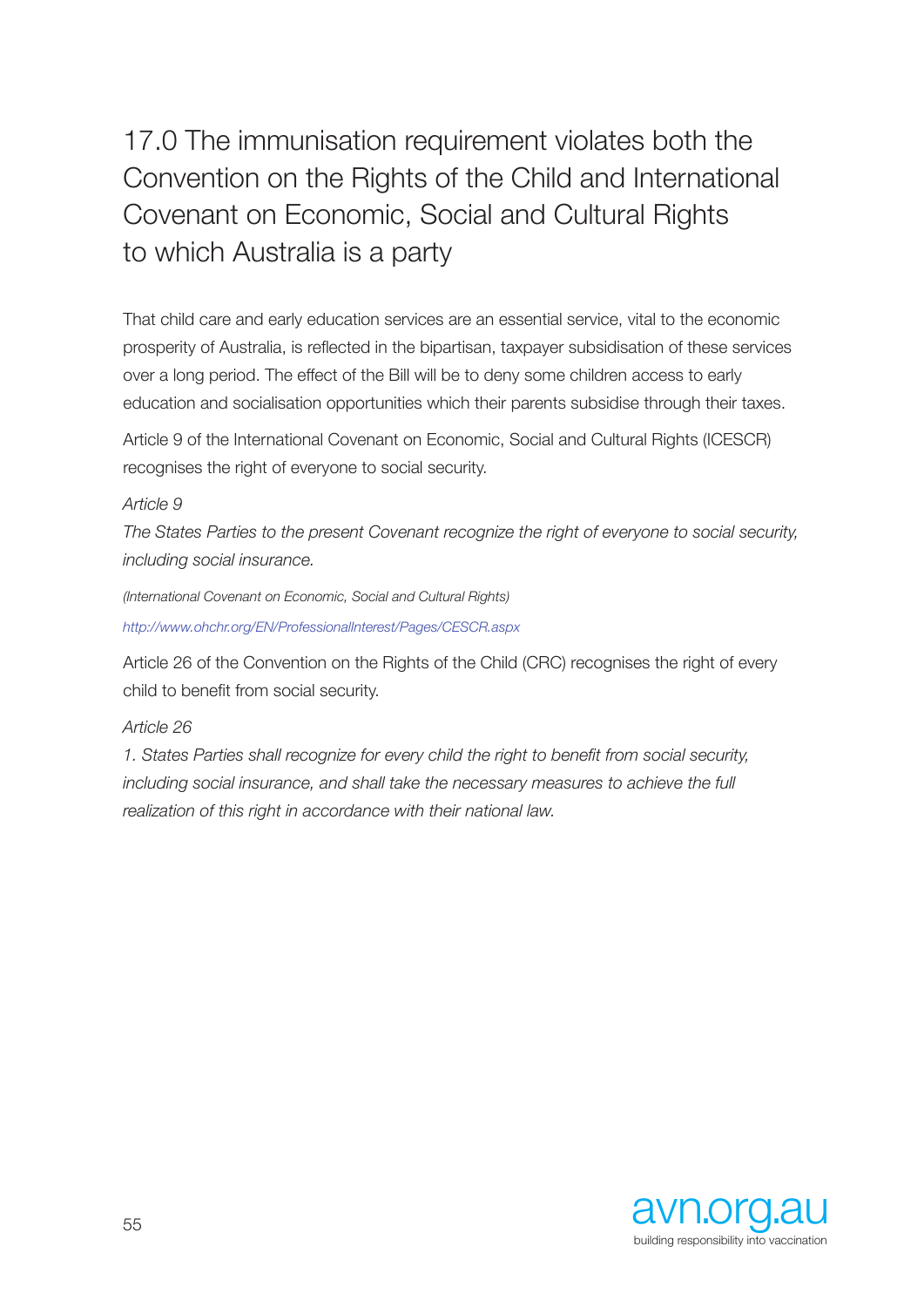## 18.0 Immunisation exemptions – statutory declaration by parents should be sufficient

In the event an immunisation requirement is enacted with provision for exemptions, we submit that a duly certified statutory declaration from the parents to the effect they have a conscientious objection to vaccination for philosophical or religious reasons be deemed sufficient to satisfy compliance. A form signed by a doctor to register an objection should only apply to objections on medical grounds.

This position is informed by the significant difficulties our members have faced over the years in finding doctors who are willing to sign off on exemptions, which is currently required for eligibility to Family Tax Benefit A supplement and Child Care Rebate.

Many doctors have demonstrated they are prepared to circumvent the intent of the legislature by refusing to sign the forms on the basis they have a conscientious objection to immunisation exemptions, even though the signing of the forms does not constitute an endorsement of conscientious objection to vaccination, but rather certifies that they have counselled a parent on the benefits and risks of vaccination. This has been particularly problematic for people living outside capital cities.

Whether or not doctors are legally required to sign the forms has been the subject of debate. We are of the view that doctors are legally obliged to sign the forms under the current Commonwealth Act, and this view accords with the view of a medico-legal expert who wrote about this issue a few years ago.

*(2012, Dorey, Do doctors have to sign Conscientious Objector forms? Australian Vaccination-skeptics Network) http://avn.org.au/2012/04/do-doctors-have-to-sign-conscientious-objector-forms/* 

However, a 2013 article argues that doctors are not required to sign the forms.

*(Shepherd, 2013, How to handle non-vaccinators, Australian Doctor)* 

*http://www.australiandoctor.com.au/smart-practice/work-wise/how-to-handle-non-vaccinators*

Given a significant percentage of doctors do not want to sign these forms in the first place and have demonstrated their willingness to circumvent the intent of the Commonwealth legislature in the past, we would suggest not enacting a requirement for them to do so in relation to the Queensland Bill, and instead adopt our suggestion. This would eliminate any ambiguity and legal conflict about the issue.

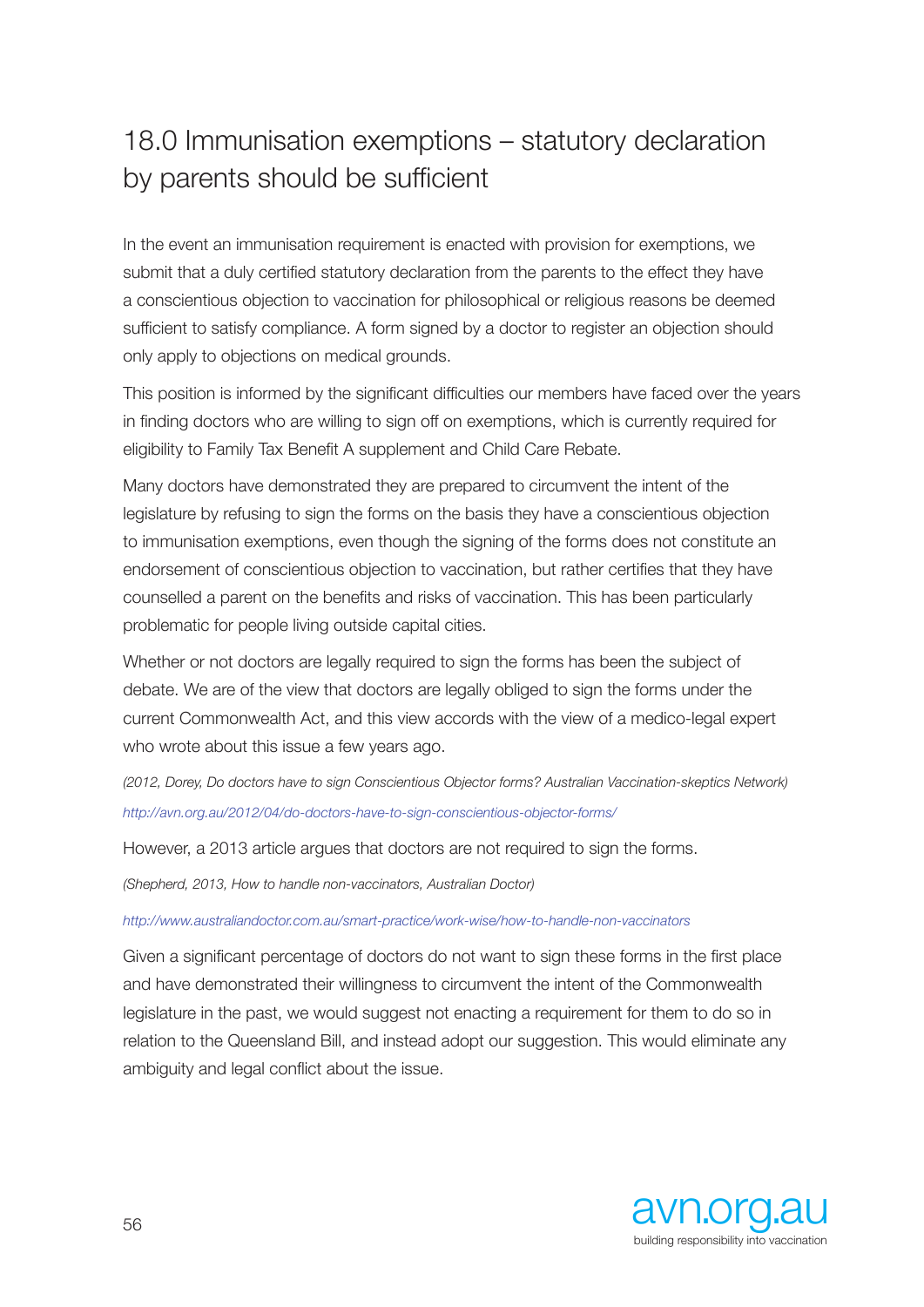#### Appendix A **Appendix A** Appendix 1 Appendix 1

Appendix 1



C 2011 Greg Beattie

Sources: Data published by Commonwealth of Australia in The History of Diphtheria, Scarlet Fever, Measles, and Whooping Cough in Australia, 1788-1925 (Cumpston, 1927) and Commonwealth Year Books, plus Australian Bureau of Statistics population data.

Appendix 2 Appendix 2



C 2011 Greg Beattie

Sources: Data published by Commonwealth of Australia in The History of Diphtheria, Scarlet Fever, Measles, and Whooping Cough in Australia, 1788-1925 (Cumpston, 1927) and Commonwealth Year Books, plus Australian Bureau of Statistics population data.

Plot points are 5-yearly totals.

Plot points are 5-yearly totals.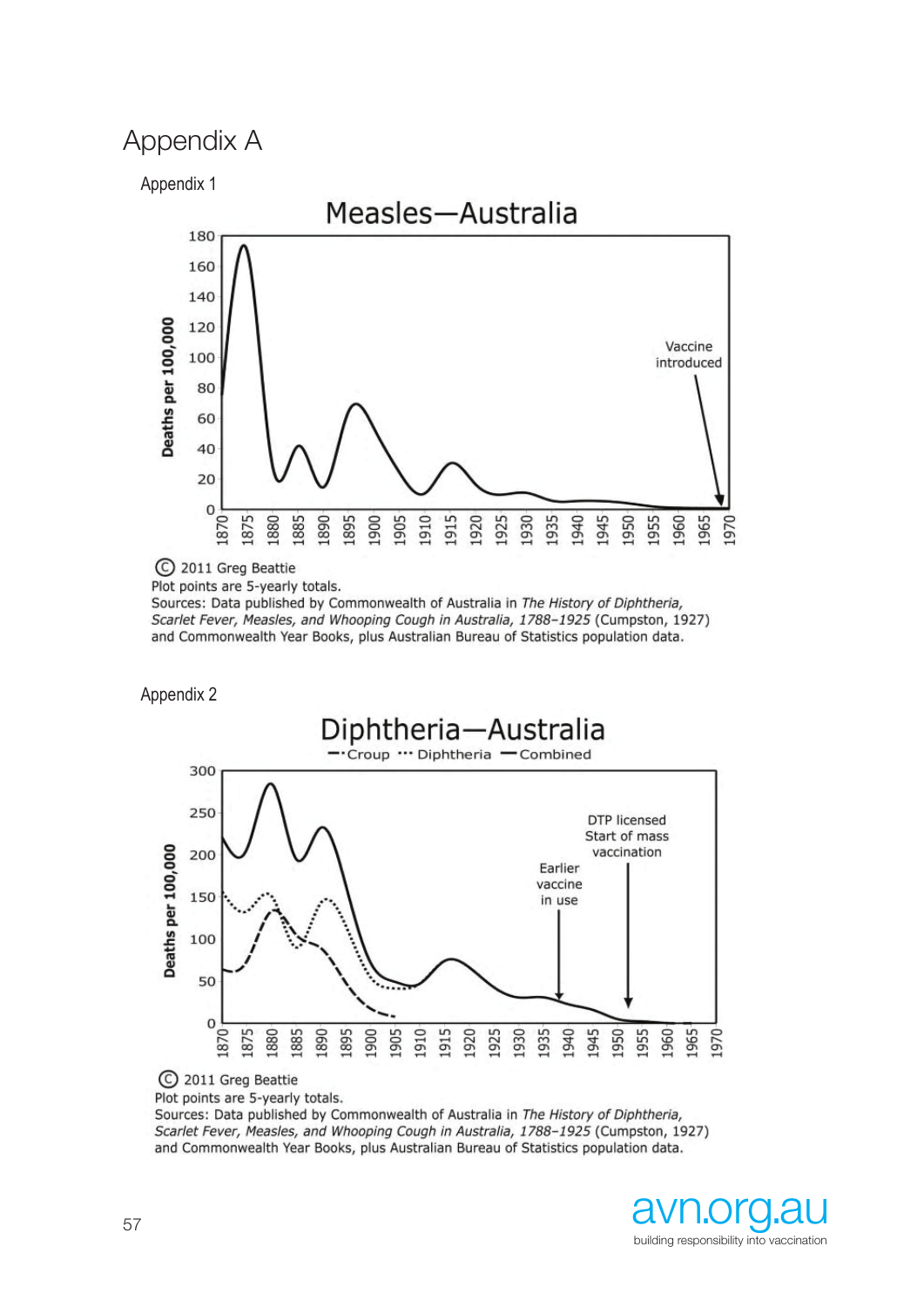



C 2011 Greg Beattie

Plot points are 5-yearly totals.

Sources: Data published by Commonwealth of Australia in The History of Diphtheria, Scarlet Fever, Measles, and Whooping Cough in Australia, 1788-1925 (Cumpston, 1927) and Commonwealth Year Books, plus Australian Bureau of Statistics population data.

Appendix 4 Appendix 4 Appendix 4 Appendix 4



Plot points are 5-yearly totals.

Sources: Data published by Commonwealth of Australia in The History of Diphtheria, Scarlet Fever, Measles, and Whooping Cough in Australia, 1788-1925 (Cumpston, 1927) and Commonwealth Year Books, plus Australian Bureau of Statistics population data.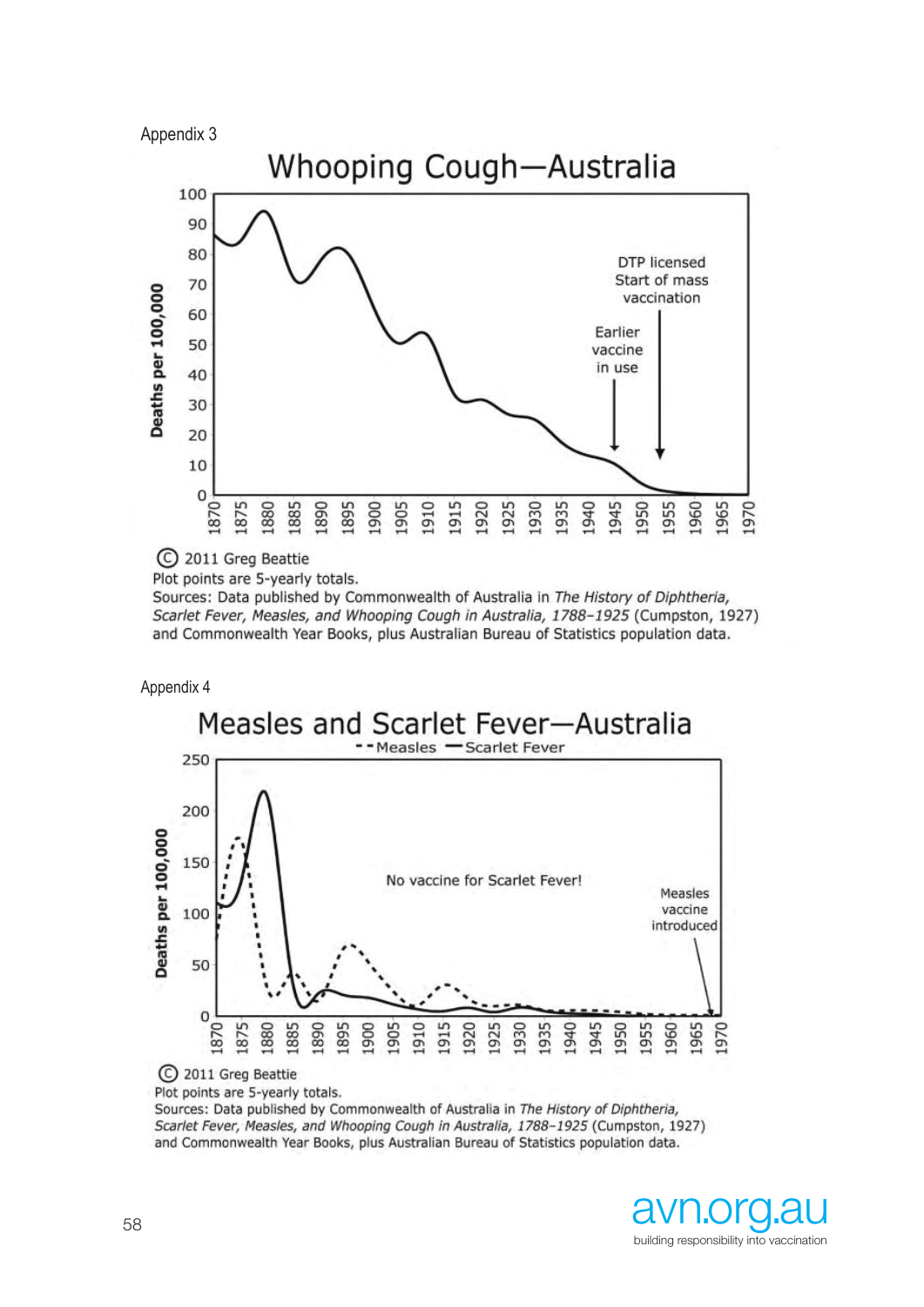## Appendix B

### **Cases of vaccine-associated disease in recipients of live attenuated virus vaccines and transmission of vaccine-strain viruses to close contacts**

### *Chickenpox*

(a) This case report notes transmission of the vaccine strain. A 12-month-old healthy boy had approximately 30 vesicular skin lesions 24 days after receiving varicella vaccine. Sixteen days later his pregnant mother had 100 lesions. Varicella-vaccine virus was identified by polymerase chain reaction in the vesicular lesions of the mother. After an elective abortion, no virus was detected in the fetal tissue. This case documents transmission of varicellavaccine virus from a healthy 12-month-old infant to his pregnant mother.

*(Salzman et al, 1997,Transmission of varicella-vaccine virus from a healthy 12-month-old child to his pregnant mother, Journal of Paediatrics)* 

#### *http://www.ncbi.nlm.nih.gov/pubmed/9255208*

(b) Twelve days after receiving an investigational Oka strain\* live attenuated varicella vaccine, a 38-year-old healthy white woman developed a rash consisting of 30 scattered lesions. Sixteen days later, her 2 children also developed rash. Swabs obtained from the skin lesions of the vaccinee and her children demonstrated the presence of varicella-zoster virus determined to be vaccine type.

\*This is the strain used in current vaccines.

*(LaRussa et al, 1997, Transmission of vaccine strain varicella-zoster virus from a healthy adult with vaccine-associated rash to susceptible household contacts, Journal of Infectious Diseases)*

*http://www.ncbi.nlm.nih.gov/pubmed/9333170* 

(c) A vaccinated child transmitted vaccine-strain Chickenpox to a vaccinated sibling.

*(Brunell et al, 2000, Chickenpox attributable to a vaccine virus contracted from a vaccinee with zoster, Paediatrics)*

### *http://www.ncbi.nlm.nih.gov/pubmed/10920184*

(d) A vaccinated child transmitted vaccine-strain Chickenpox to teacher 13 months after receiving vaccine.

*(Gan et al, 2011, Transmission of varicella vaccine virus to a non-family member in China, Vaccine) http://www.ncbi.nlm.nih.gov/pubmed/21134454* 

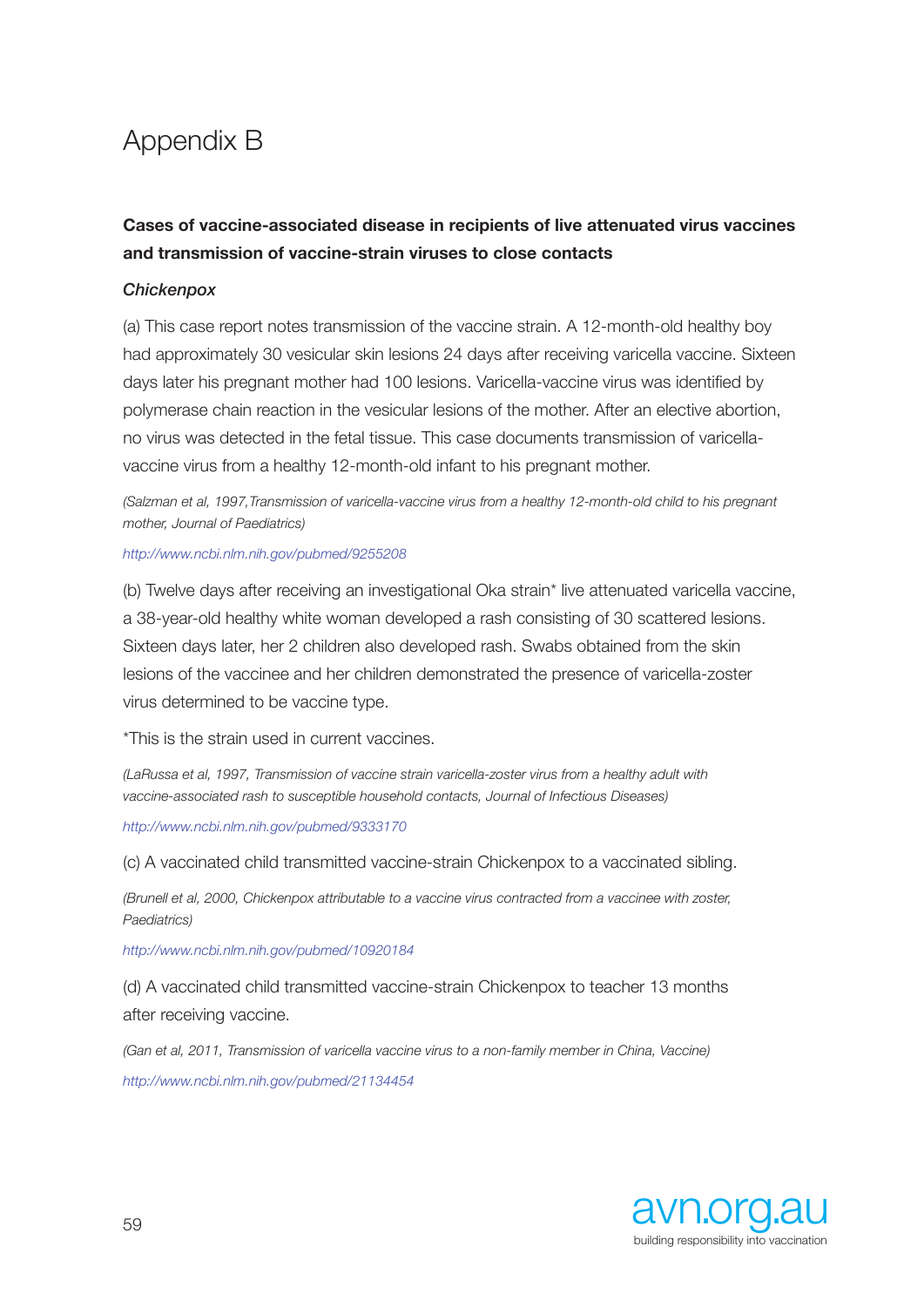(e) A child developed severe vaccine-strain Chickenpox and transmitted it to another child and a health care worker.

*(Grossberg et al, 2006, Secondary transmission of varicella vaccine virus in a chronic care facility for children, Journal of Paediatrics)* 

*http://www.ncbi.nlm.nih.gov/pubmed/16769402* 

(f) A three year old girl transmitted vaccine-strain Chickenpox to an unvaccinated brother.

*(Otsuka et al, 2009 Transmission of Varicella Vaccine Virus, Japan, Emerging Infectious Disease) http://www.ncbi.nlm.nih.gov/pmc/articles/PMC2866412/* 

(g) A woman vaccinated post-partum transmitted vaccine-strain Chickenpox to her 3 week old infant.

*(Kluthe et al, 2012, Neonatal vaccine-strain varicella-zoster virus infection 22 days after maternal postpartum vaccination, Paediatric Infectious Disease Journal)* 

*http://www.ncbi.nlm.nih.gov/pubmed/22572750* 

#### *Measles*

(a) Vaccine-associated Measles in a child was confirmed to be vaccine-strain 8 days following vaccination.

*(Kaic et al, 2010 Spotlight on measles 2010: excretion of vaccine strain measles virus in urine and pharyngeal secretions of a child with vaccine associated febrile rash illness, Croatia, March 2010, Euro Surveillance)*

*http://www.ncbi.nlm.nih.gov/pubmed/20822734* 

(b) A 17-month-old child developed Measles after measles-mumps-rubella vaccination. Vaccine-strain measles virus was confirmed.

*(Jenkin et al, 1999, What is the cause of a rash after measles-mumps-rubella vaccination?, Medical Journal of Australia)* 

*http://www.ncbi.nlm.nih.gov/pubmed/10494235* 

(c) A case of vaccine-strain Measles which was clinically indistinguishable from wild-type Measles was reported.

*(Berggren et al, 2005, Vaccine-associated "wild-type" measles, Paediatric Dermatology)* 

*http://www.ncbi.nlm.nih.gov/pubmed/15804301* 

(d) Vaccine-strain Measles virus was isolated in a throat swab taken 4 days after fever onset in vaccine recipient who had received MMR vaccine 8 days prior.

*(Morfin et al, 2002, Detection of measles vaccine in the throat of a vaccinated child, Vaccine)* 

*http://www.sciencedirect.com/science/article/pii/S0264410X01004959* 

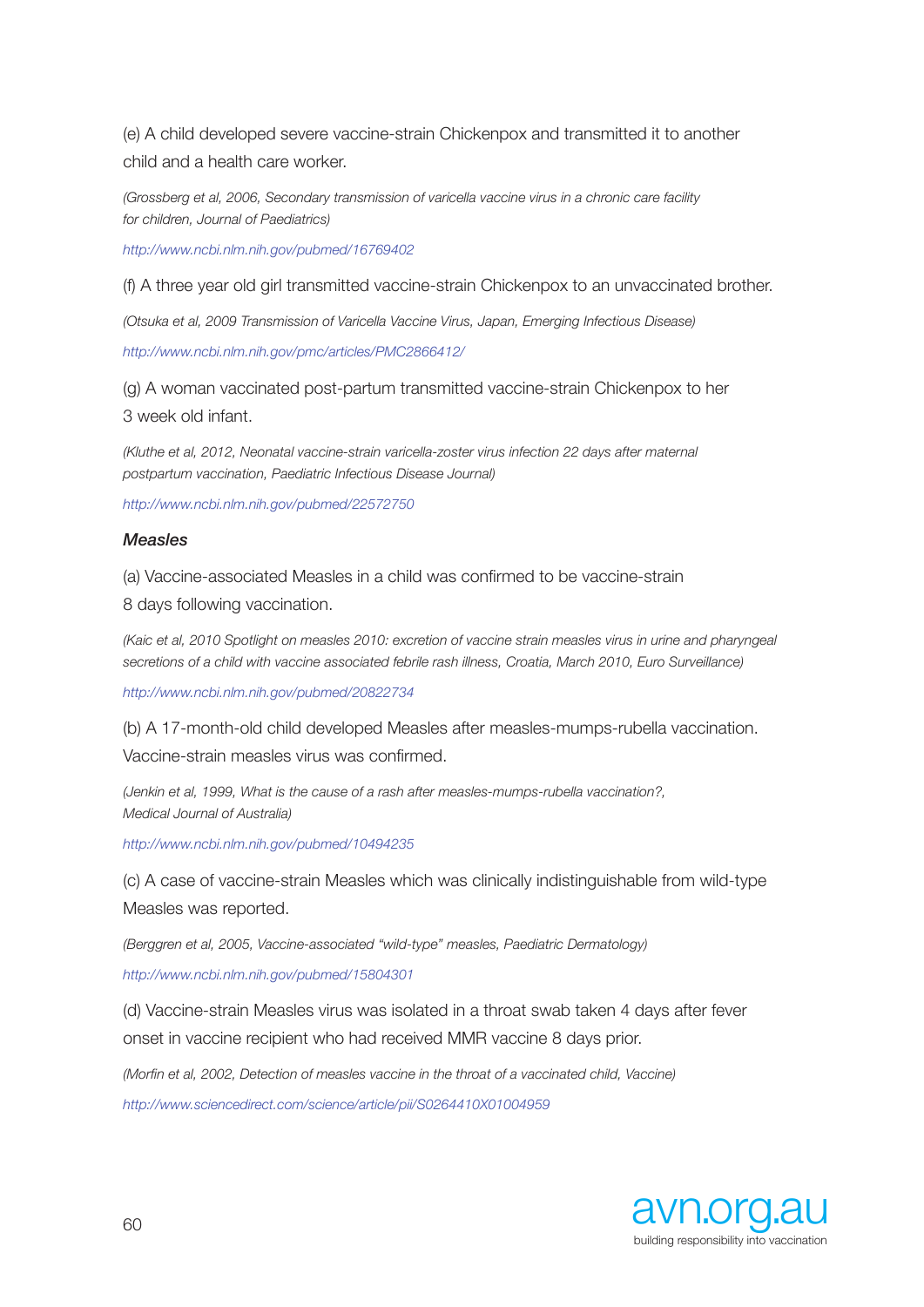(e) A case of vaccine-associated Measles in a 15 month old was confirmed to be from a vaccine-strain. The child had been vaccinated 15 days earlier.

*(Nestibo et al, 2012, Differentiating the wild from the attenuated during a measles outbreak, Paediatric Child Health)* 

*http://www.ncbi.nlm.nih.gov/pmc/articles/PMC3381670/* 

(f) A case of vaccine-associated Measles five weeks after vaccination was reported.

*(Murti et al, 2013, Case of vaccine-associated measles five weeks post-immunisation, British Columbia, Canada, October 2013, European Surveillance)*

*http://www.ncbi.nlm.nih.gov/pubmed/24330942* 

### *Rotavirus*

(g) Transmission of vaccine-strain Rotavirus from a vaccinated infant to an older, unvaccinated sibling was reported, resulting in symptomatic rotavirus gastroenteritis that required emergency department care.

*(Payne et al, 2010, Sibling Transmission of Vaccine-Derived Rotavirus (RotaTeq) Associated With Rotavirus Gastroenteritis, Paediatrics)* 

*http://pediatrics.aappublications.org/content/125/2/e438.abstract* 

Further information about the risks of Rotavirus vaccines has been covered extensively by the National Vaccine Information Centre.

### *"Vaccine Strain Rotavirus Shedding Poses Risks for Immunocompromised Children*

*The author of a 2008 article discussing rotavirus vaccine viral shedding and transmission by vaccinated children stated that, 'A review of rotavirus vaccine prelicensure studies shows that viral shedding and transmission were higher with the old tetravalent rhesus rotavirus vaccine [Rotashield withdrawn in 1999] than with the current human attenuated monovalent rotavirus vaccine [Rotarix] and the pentavalent bovine-human reassortment vaccine [RotaTeq].'* 

*He warned that, 'Immunocompromised contacts should be advised to avoid contact with stool from the immunised child if possible, particularly after the first vaccine dose for at least 14 days,' but added that, 'the risk of vaccine transmission and subsequent vaccinederived disease with the current vaccines is much less than the risk of wild type rotavirus disease in immunocompromised contacts.'*

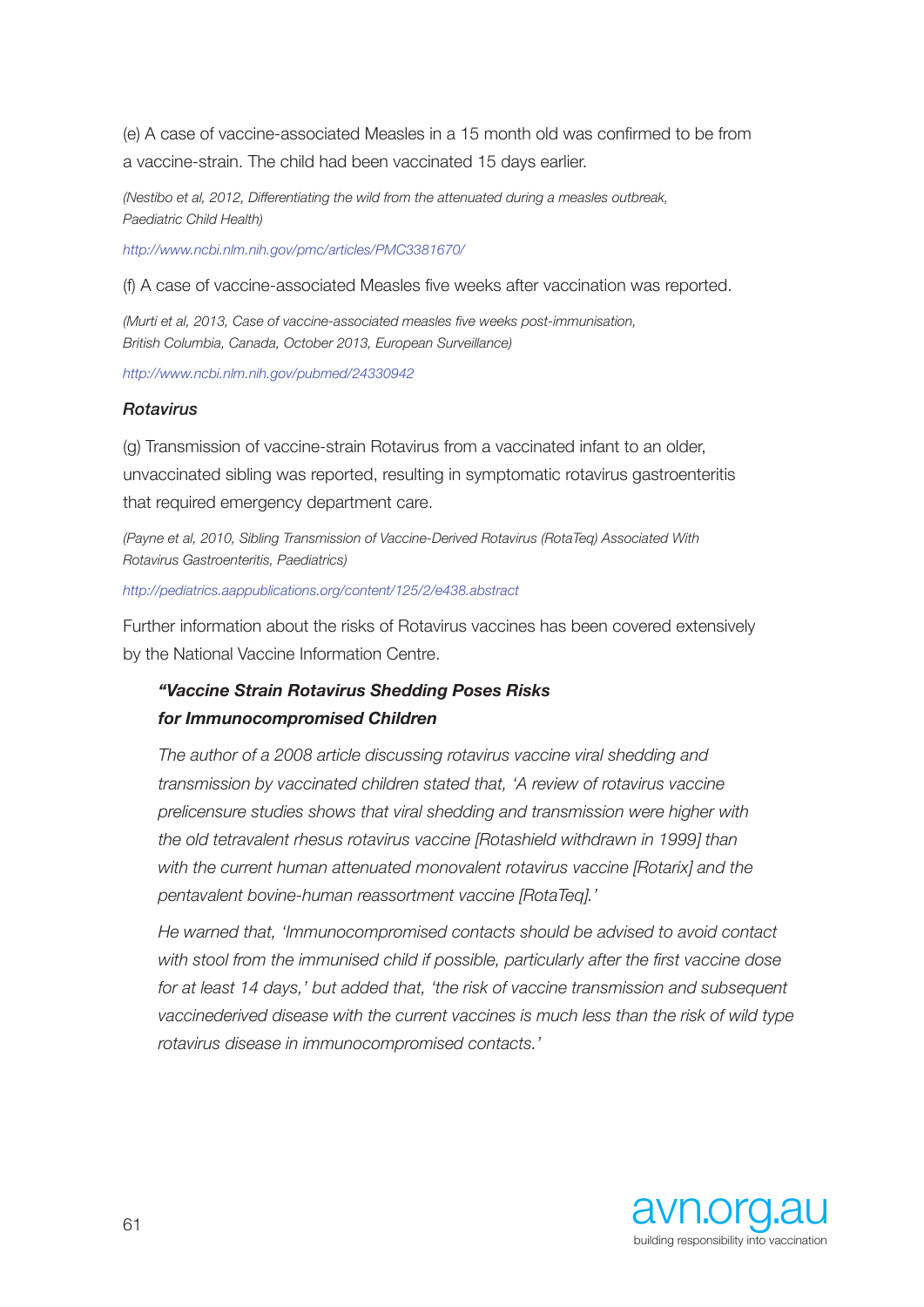### *Healthy Children Can Be Infected with Vaccine Strain Rotavirus Too*

*In 2010, a case report was published in Pediatrics describing a 30-month old healthy boy who had never received rotavirus vaccine and was infected with vaccine strain rotavirus. 237 He ended up in the emergency room with severe gastroenteritis 10 days after his healthy two- month old brother was given a dose of Merck's RotaTeq vaccine. A stool sample was taken in the emergency room and came back positive for RotaTeq vaccine derived strains after RT-PCR testing. The authors of the case report noted that, 'transmission of RotaTeq strains to unvaccinated contacts was not evaluated in the pivotal clinical trials.' They added that both RotaTeq and Rotarix [GlaxoSmithKline Biologicals] vaccines have 'the potential for vaccine-virus transmission to contacts.'"*

*(Fisher, 2014, The Emerging Risks of Live Virus & Virus Vectored Vaccines: Vaccine Strain Virus Infection, Shedding & Transmission, National Vaccine Information Center)* 

*http://www.nvic.org/CMSTemplates/NVIC/pdf/Live-Virus-Vaccines-and-Vaccine-Shedding.pdf*